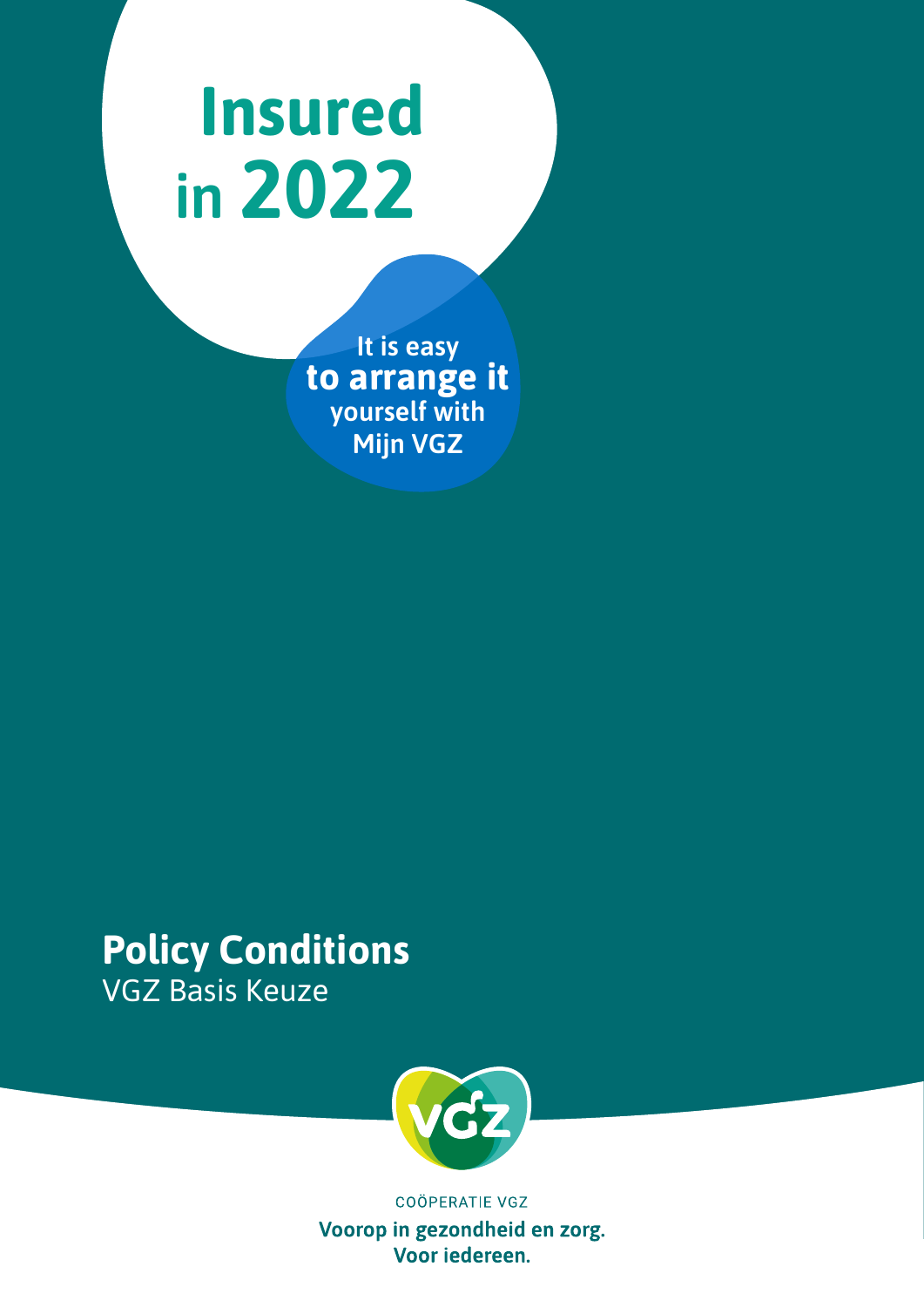## **Welcome to VGZ**

These are the policy terms and conditions of your healthcare insurance policy with your healthcare insurer, VGZ. Please refer to [www.vgz.nl](https://www.vgz.nl) for more information, for example about claims and our healthcare insurance range.

### **My VGZ**

Mijn VGZ allows you to change your policy, view your claims and pay your premium. You can use your DigiD for secure login to [mijnvgz.nl](https://www.vgz.nl/inloggen).

### **VGZ Zorg app**

Did you hear about the VGZ Zorg app (VGZ Healthcare app)? With this app, claim forms are submitted super fast, you can see all your budgets [and reimbursements, and it is easy to pay bills with](https://www.nza.nl)  iDeal. You always have your healthcare card and key phone numbers at hand. The app has secure DigiD login.

### **Contact**

We are ready to assist you. For our contact details, please see [vgz.nl/contact](https://www.vgz.nl/contact).

### **Contracted care providers**

You can find healthcare providers that have a contract with VGZ on [vgz.nl/zorgzoeker](https://www.vgz.nl/zorgzoeker).

### **Requesting approval**

Would you like to know which healthcare is subject to our prior permission (an authorisation)? This is set out in these policy terms and conditions. Go to [vgz.nl/machtiging](http://vgz.nl/machtiging) for full details.

### **Easy online claim forms**

You can easily submit your claims online via [mijnvgz.nl](https://www.vgz.nl/inloggen). Or even faster with the VGZ Zorg app. You log in securely with your DigiD. You will receive your reimbursement in your account within 10 working days. If you prefer submitting expense forms by post, then please send the original invoice and the expense form to: VGZ PO Box 25030 5600 RS Eindhoven, the Netherlands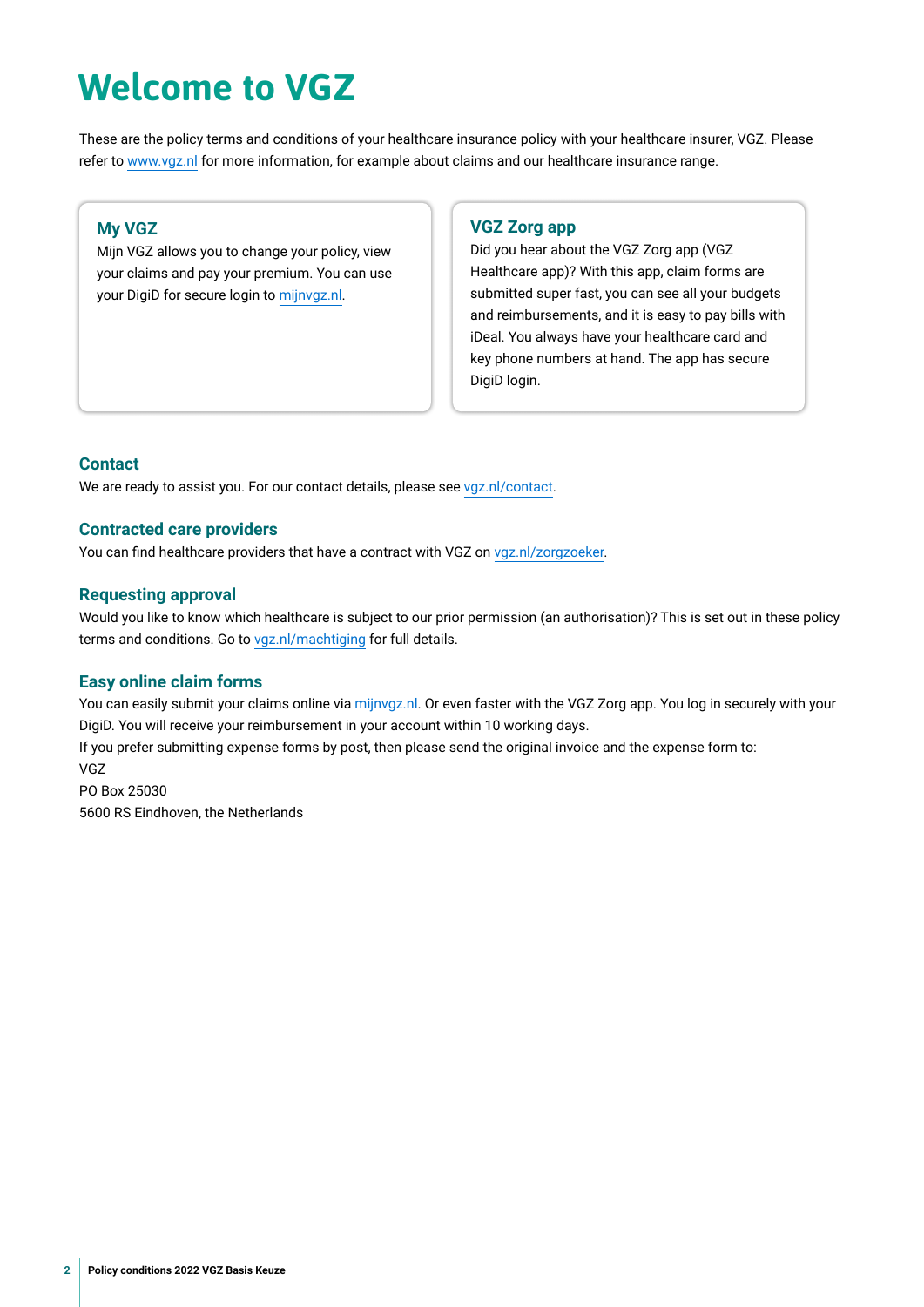## **Contents**

### **I. [General section](#page-4-0) 5**

### **Article 1. [Insured care](#page-4-0) 5**

| Article 5. |      | Change to premium/premium base and<br>conditione   | 13 |
|------------|------|----------------------------------------------------|----|
| Article 4. |      | <b>Other liabilities</b>                           | 12 |
|            |      | 3.5. Overdue payment                               | 12 |
|            | 3.4. | Settlement                                         | 11 |
|            |      | excess and fees                                    | 11 |
|            | 3.3. | Payment of premium, statutory contributions,       |    |
|            |      | 3.2. Who pays the premium?                         | 11 |
|            | 3.1. | Premium base and premium discounts                 | 10 |
| Article 3. |      | <b>Premium</b>                                     | 10 |
|            |      | 2.10. Dutch law                                    | 10 |
|            | 2.9. | Priority clause                                    | 10 |
|            | 2.8. | Cooling-off period                                 | 10 |
|            |      | 2.7. Membership of Coöperatie VGZ                  | 10 |
|            | 2.6. | Announcements                                      | 10 |
|            |      | 2.5. Protection of your private data               | 10 |
|            | 2.4. | Fraud                                              | 9  |
|            | 2.3. | Relevant documents                                 | 9  |
|            |      | 2.2. Place of work                                 | 9  |
|            |      | insurance                                          | 9  |
|            | 2.1. | Basis and contents of the healthcare               |    |
| Article 2. |      | <b>General provisions</b>                          | 9  |
|            |      | of terrorist acts                                  | 8  |
|            |      | 1.12. Right to care and other services as a result |    |
|            |      | 1.11. Exclusions                                   | 8  |
|            |      | the costs of) insured care?                        | 8  |
|            |      | 1.10. When are you entitled to (reimbursement of   |    |
|            | 1.9. | Referral, prescription or approval                 | 7  |
|            | 1.8. | Settlement of costs                                | 7  |
|            | 1.7. | Direct payment                                     | 7  |
|            | 1.6. | Timely provision of care                           | 7  |
|            | 1.5. | Submission of invoices                             | 6  |
|            |      | provider                                           | 6  |
|            | 1.4. | provider<br>Care provided by a non-contracted care |    |
|            | 1.3. | Care provided by a contracted healthcare           | 5  |
|            |      | 1.2. Who may provide the care                      | 5  |
|            |      | 1.1. Content and scope of the insured care         | 5  |
|            |      |                                                    |    |

| conditions                 | 13 |
|----------------------------|----|
| 5.1. Change to conditions  | 13 |
| 5.2. Right of cancellation | 13 |

| Article 6. | Start date, term and termination of healthcare |    |  |  |
|------------|------------------------------------------------|----|--|--|
|            | insurance                                      | 13 |  |  |
| 6.1.       | Start date and term                            | 13 |  |  |
| 6.2.       | Termination by operation of law                | 13 |  |  |
| 6.3.       | When can you change or cancel your             |    |  |  |
|            | insurance?                                     | 14 |  |  |
| 6.4.       | When can we cancel, dissolve or suspend        |    |  |  |
|            | your insurance?                                | 14 |  |  |
| 6.5.       | Proof of termination                           | 14 |  |  |
| 6.6.       | Insurance of uninsured persons                 | 15 |  |  |
| Article 7. | <b>Mandatory excess</b>                        | 15 |  |  |
| 7.1.       | Amount of statutory excess                     | 15 |  |  |
| 7.2.       | Which types of care are subject to the         |    |  |  |
|            | statutory excess?                              | 15 |  |  |
| 7.3.       | To which care providers and care arrange-      |    |  |  |
|            | ments does the statutory excess not apply? 16  |    |  |  |
| 7.4.       | Calculation of the amount of statutory         |    |  |  |
|            | excess                                         | 16 |  |  |
| 7.5.       | Calculation of statutory excess                | 16 |  |  |
| Article 8. | <b>Voluntary excess</b>                        | 16 |  |  |
| 8.1.       | Variations of voluntary excess                 | 16 |  |  |
| 8.2.       | Which types of care are subject to the         |    |  |  |
|            | voluntary excess?                              | 16 |  |  |
| 8.3.       | Calculation of voluntary excess amount         | 16 |  |  |
| 8.4.       | Amendments to voluntary excess                 | 17 |  |  |
| 8.5.       | Calculation of statutory and voluntary excess  |    |  |  |
| 17         |                                                |    |  |  |
| Article 9. | Abroad                                         | 17 |  |  |

| Article 9. | Abroad                                          |    |
|------------|-------------------------------------------------|----|
|            | 9.1. You live or reside in an EU/EEA country or |    |
|            | treaty country outside the Netherlands          | 17 |
|            | 9.2. You live or reside in a non-EU/EEA country |    |
|            | or non-treaty country                           | 17 |
|            | 9.3. Approval and/or referral                   | 18 |
|            |                                                 |    |
|            | Article 10. Complaints and disputes             | 18 |
|            | 10.1. Do you have a complaint? Submit your      |    |
|            | complaint to the Complaints Management          |    |
|            |                                                 |    |

[Department](#page-17-0) 18 10.2. [Complaints about our forms](#page-17-0) 18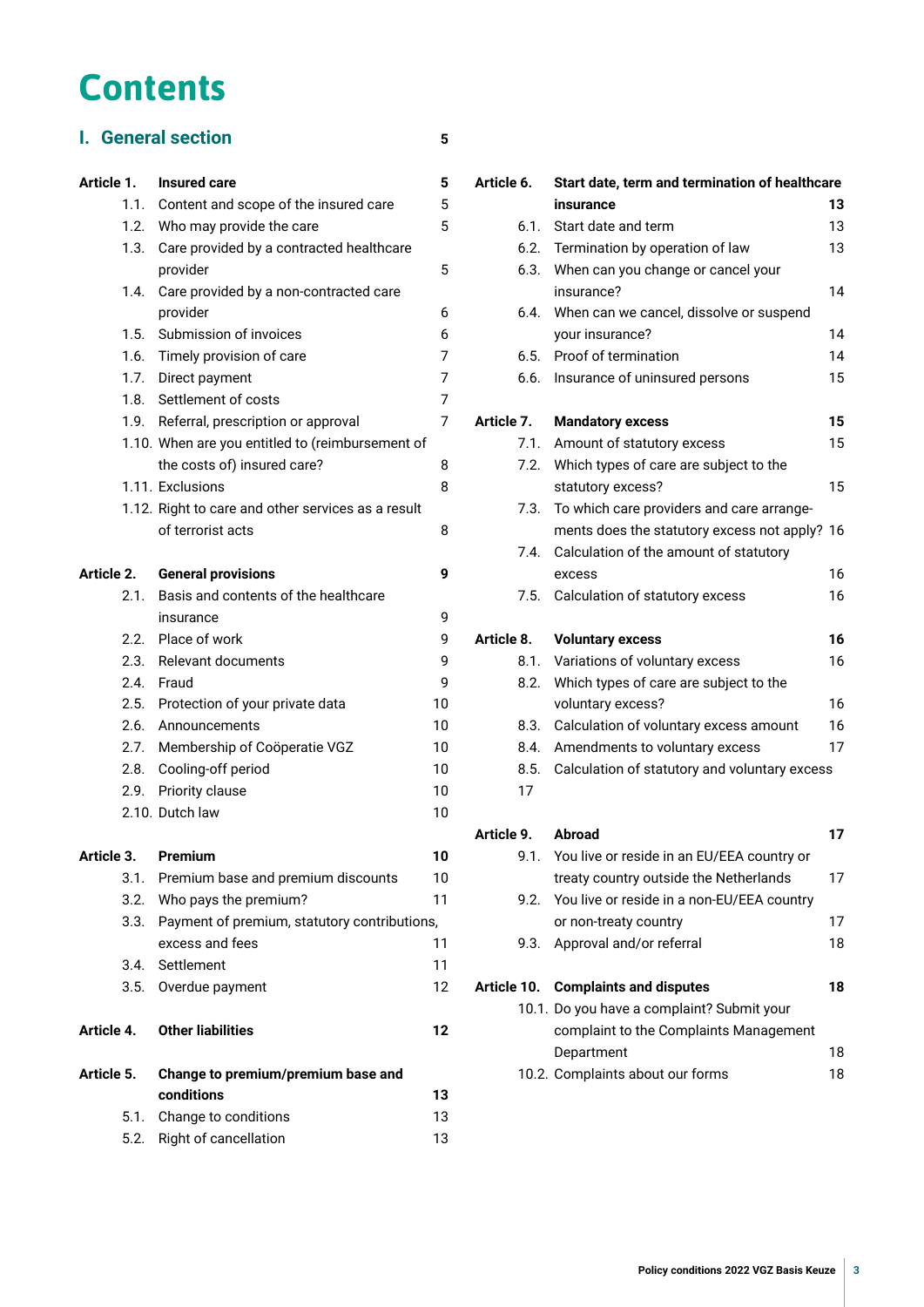### **II. [Healthcare Provisions](#page-18-0) 19**

### **[MEDICAL CARE](#page-18-0)**

| Article 11. | <b>General practitioner care</b>             | 19 |
|-------------|----------------------------------------------|----|
| Article 12. | Medical care for specific patient groups     | 21 |
| Article 13. | <b>Combined lifestyle intervention</b>       | 22 |
| Article 14. | <b>Nursing and care (district nurses)</b>    | 23 |
| Article 15. | <b>Obstetric and maternity care</b>          | 24 |
| Article 16. | <b>Specialist medical care</b>               | 27 |
| Article 17. | <b>Rehabilitation</b>                        | 29 |
| Article 18. | <b>Genetic testing</b>                       | 31 |
| Article 19. | In vitro fertilisation (IVF) and other       |    |
|             | fertility-related care                       | 31 |
| Article 20. | <b>Audiological care</b>                     | 33 |
| Article 21. | <b>Plastic and/or reconstructive surgery</b> | 33 |
| Article 22. | <b>Tissue and organ transplants</b>          | 34 |
| Article 23. | <b>Sensory disability care</b>               | 35 |
| Article 24. | <b>Quit Smoking Programme</b>                | 36 |
|             |                                              |    |

### **[MENTAL HEALTHCARE \(GGZ\)](#page-35-0)**

| Article 25. General Practice GGZ (GB GGZ, Municipal |    |  |
|-----------------------------------------------------|----|--|
| <b>Mental Health Service) for insured age</b>       |    |  |
| 18 and older                                        | 36 |  |
| Article 26. Specialist mental healthcare (SGGZ) for |    |  |
| insured age 18 and older                            | 38 |  |
|                                                     |    |  |

### **[PARAMEDICAL CARE](#page-39-0)**

|                       | Article 27. Physiotherapy and Remedial Therapy |    |
|-----------------------|------------------------------------------------|----|
|                       | Article 28. Speech therapy                     | 42 |
|                       | Article 29. Occupational therapy               | 43 |
| Article 30. Dietetics |                                                | 44 |

### **[ORAL CARE](#page-44-0)**

|                     | Article 31. Dental care for insured under age 18 | 45 |
|---------------------|--------------------------------------------------|----|
|                     | Article 32. Specialist dental care               | 46 |
| Article 33.         | Oral surgery for insured age 18 and older        | 48 |
| Article 34.         | Prosthetic devices for insured age 18            |    |
|                     | and older                                        | 49 |
|                     |                                                  |    |
|                     | <b>PHARMACEUTICAL CARE</b>                       |    |
|                     | <b>Article 35. Medications</b>                   | 50 |
|                     | Article 36. Dietary preparations                 | 53 |
|                     |                                                  |    |
| <b>MEDICAL AIDS</b> |                                                  |    |
|                     | Article 37. Medical aids and dressings           | 54 |
|                     |                                                  |    |
|                     | <b>STAY IN AN INSTITUTION</b>                    |    |
| Article 38. Stay    |                                                  | 56 |
|                     |                                                  |    |
|                     | <b>TRANSPORT OF THE PATIENT</b>                  |    |
|                     | Article 39. Ambulance and patient transport      | 57 |
|                     |                                                  |    |
|                     | <b>HEALTHCARE MEDIATION</b>                      |    |
|                     | Article 40. Healthcare Advice and Mediation      | 59 |
|                     |                                                  |    |

**[III. Defnitions](#page-59-0) 60**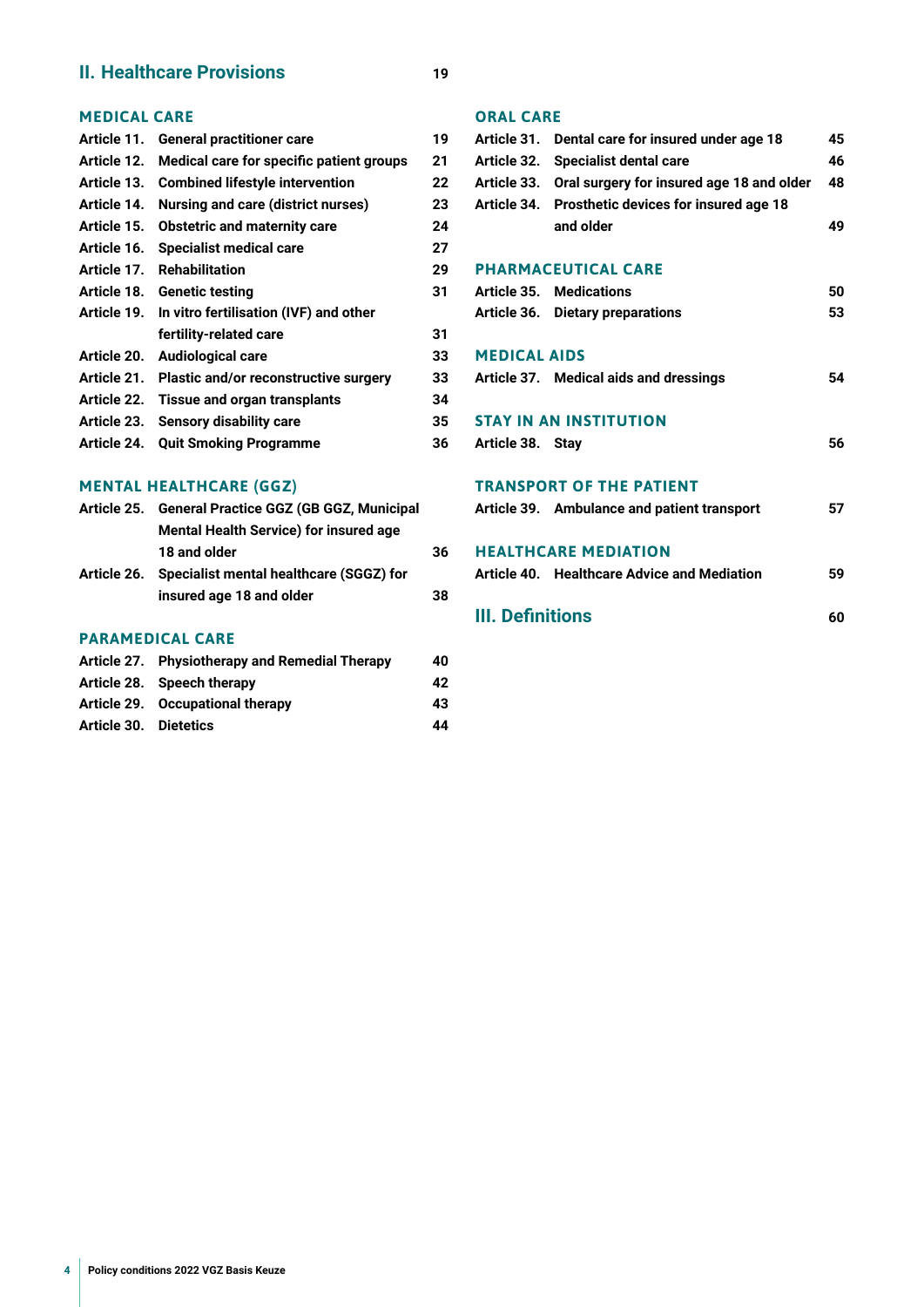## <span id="page-4-0"></span>**I. General section**

### **Article 1. Insured care**

### **1.1. Content and scope of the insured care**

VGZ Basis Keuze is an in-kind policy of the healthcare insurer, further referred to as 'the healthcare policy'. Pursuant to this healthcare policy, you are entitled to healthcare in kind as set out in these policy conditions. You are also entitled to care advice and care mediation.

### **Healthcare Advice and Mediation**

Our Healthcare Advice and Mediation department advises you about the healthcare provider you can consider for your healthcare issue. You can also contact the Healthcare Advice and Mediation department if you are confronted with unacceptably long waiting times, for example for a visit to the outpatient clinic or admission to a hospital. You can reach this department through our website.

#### **Medical need**

You are entitled to (reimbursement of the cost of) healthcare as set out in these policy conditions if you are in reasonableness relying on the relevant form and content of healthcare, provided that the form of healthcare is effective and efficient. A key factor in the content and scope of the healthcare form is 'what the relevant healthcare providers generally offer'. Other factors in the content and scope of the healthcare are the status of science and medical practice. This is determined using the Evidence-Based Medicine (EBM) method. If a standard of care (the status of science and medical practice) is not available, the content and form of care are determined by what is considered responsible and adequate care within the discipline concerned.

### **1.2. Who may provide the care**

Your healthcare provider must meet certain conditions. The relevant healthcare provision sets out which healthcare providers may provide the healthcare services and the supplementary conditions the healthcare provider must fulfl. If the care provider does not meet the applicable conditions, you are not entitled to reimbursement.

### **1.3. Care provided by a contracted healthcare provider**

Care in kind is provided by a care provider with whom we have concluded a contract for the relevant healthcare: a contracted care provider. An overview of our contracted care providers and the care they may or may not provide on the basis of the contract is available from our website.

The healthcare provider receives the fee for the healthcare provided from us directly. This is done on the basis of the rate agreed with the healthcare provider concerned.

We make agreements with healthcare providers on the quality, price and service of the healthcare to be delivered. Your interests are our number one priority. And if you select a contracted healthcare provider, this will make a difference in costs for you and us. If you selected a healthcare provider that we have not contracted for the relevant care, please take into account that you will have to pay some of the invoice yourself.

Sometimes we make agreements with healthcare providers about the volume of healthcare that any provider may fulfil for a patient: a volume limit or a financial ceiling. This applies only to certain forms of healthcare. More information is available from our website. The Zorgzoeker reference shows the healthcare providers that we have made agreements with regarding the volume of healthcare. Does a volume contract or a fnancial ceiling prevent you from using a healthcare provider? Please contact our Healthcare Advice and Mediation department. We will help you fnd a different healthcare provider.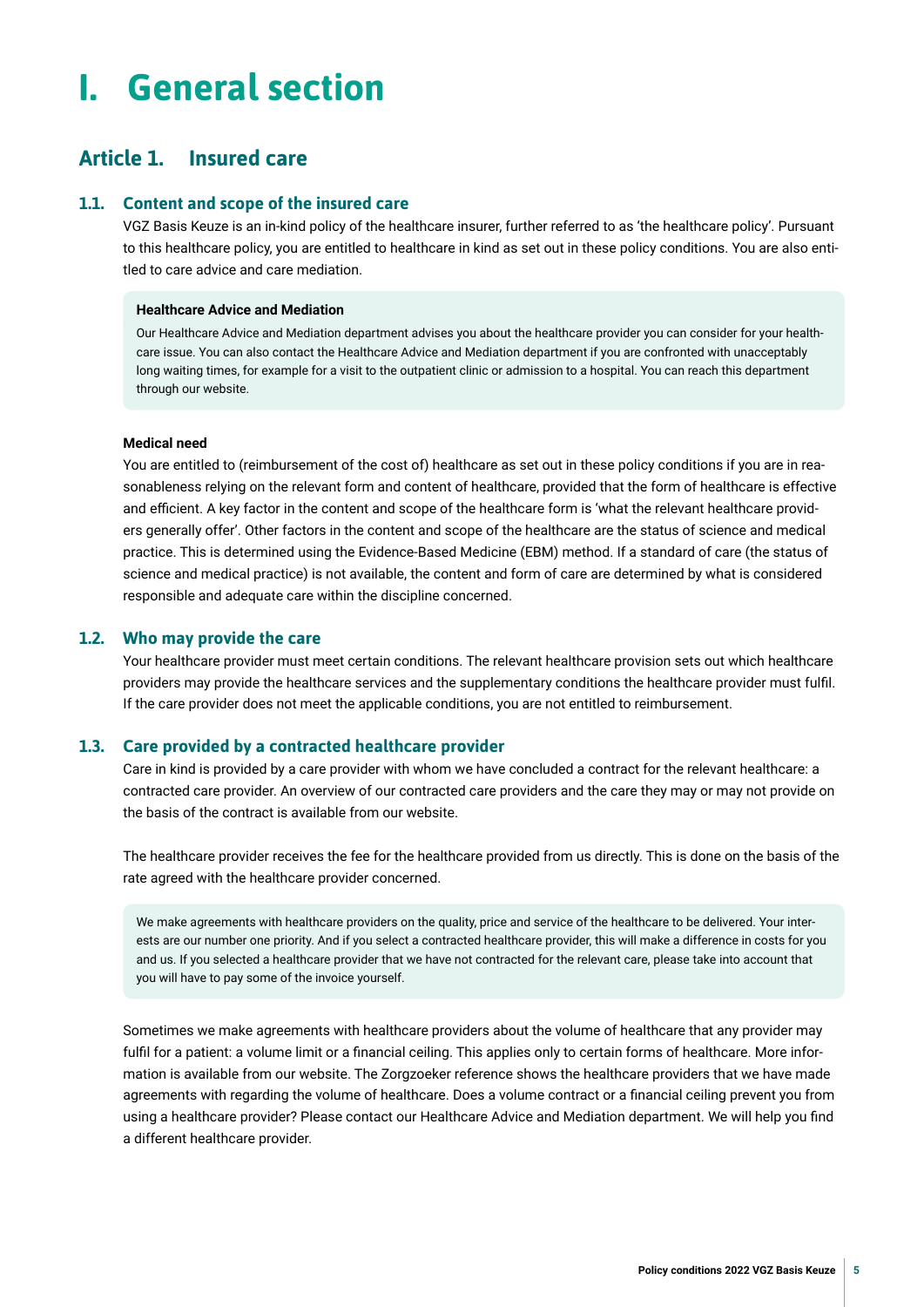<span id="page-5-0"></span>Exceptions:

- If you need emergency treatment
- If you have started treatment already
- If you need care for your newborn
- If you are pregnant.

### **1.4. Care provided by a non-contracted care provider**

Are you going to a care provider that does not have a contract with us for the care that concerns you? then part of the bill total may be charged to you. The cost of the (covered) healthcare will be reimbursed up to 70% of the average rates as agreed with the relevant healthcare providers for the relevant forms of healthcare ('average contracted rates'). If no rates have been agreed with care providers for the relevant care and Wmg rates apply, the costs will be reimbursed up to a maximum of 70% of the Wmg rates.

Please fnd the maximum reimbursements in the 'List of maximum reimbursements non-contracted healthcare providers'. This list is available from our website. The maximum reimbursements were determined without factoring in your excess or personal contribution. These amounts will be set off against the maximum reimbursement.

#### **Acute care**

If there is a case of acute care that is provided by a non-contracted healthcare provider, you are entitled to reimbursement of the costs up to the Wmg rates applicable in the Netherlands. If no Wmg rates apply, we will reimburse the costs up to the market price perceived as reasonable in the Netherlands. Please inform us about such healthcare as soon as possible.

#### **General practitioner care**

Would you prefer to visit a GP or healthcare group with whom we have not concluded a contract for general practitioner care as set out in Article 11, GP Care (1, 2 and 3.1)? Then you are entitled to reimbursement of the cost of healthcare up to a maximum of the applicable Wmg rates. For examinations that the general practitioner requests on your behalf and that are performed by another non-contracted care provider (e.g. an X-ray or blood test), we will reimburse the costs up to a maximum of 70% of the average contracted rate.

### **Hardship clause**

The Healthcare Insurance Act states that everyone is entitled to compensation for non-contracted care. Do you choose payment by a non-contracted healthcare provider? Then you will receive a maximum reimbursement of 70% of the average contracted rate. As a health insurer, we may determine the amount of this reimbursement at our discretion. However, the personal contribution may not prevent you from going to a non-contracted care provider (obstacle criterion). Do you think the amount of this contribution is an obstacle (i.e. prevents you from receiving care)? Then you may request application of the hardship clause. You can contact our Complaints Management Department for this. Indicate why you invoke the hardship clause in your situation. Whether or not your appeal is granted depends on factors such as the amount of the costs and the type of care.

### **Prohibition on assignment**

You cannot transfer your claim on us for Nursing and Care (article 14), Mental Healthcare (articles 25, 26 and 38) and Pharmaceutical care (article 35 Medications) to care providers or others with whom we have not concluded a contract for this care (prohibition of assignment). This is a clause as referred to in Section 3:83 paragraph 2 of the Dutch Civil Code.

### **1.5. Submission of invoices**

Most healthcare providers send us the invoices directly. If you have received an invoice yourself, you can submit your claims online via the Mijn-omgeving or via the Zorg app. You must retain the original invoice for at least one year after submitting the relevant claim form. We may request the invoices for inspection. If you are unable to submit the invoices, we may recover the amounts paid out to you, or settle the relevant amounts with amounts due to you. Submitting claim forms by post is also possible. You can complete a claim form and submit it to us. Please attach the original invoice. Please don't send a copy or a reminder. We can only process originals. You can submit invoices up to a maximum of 3 years after the start of treatment.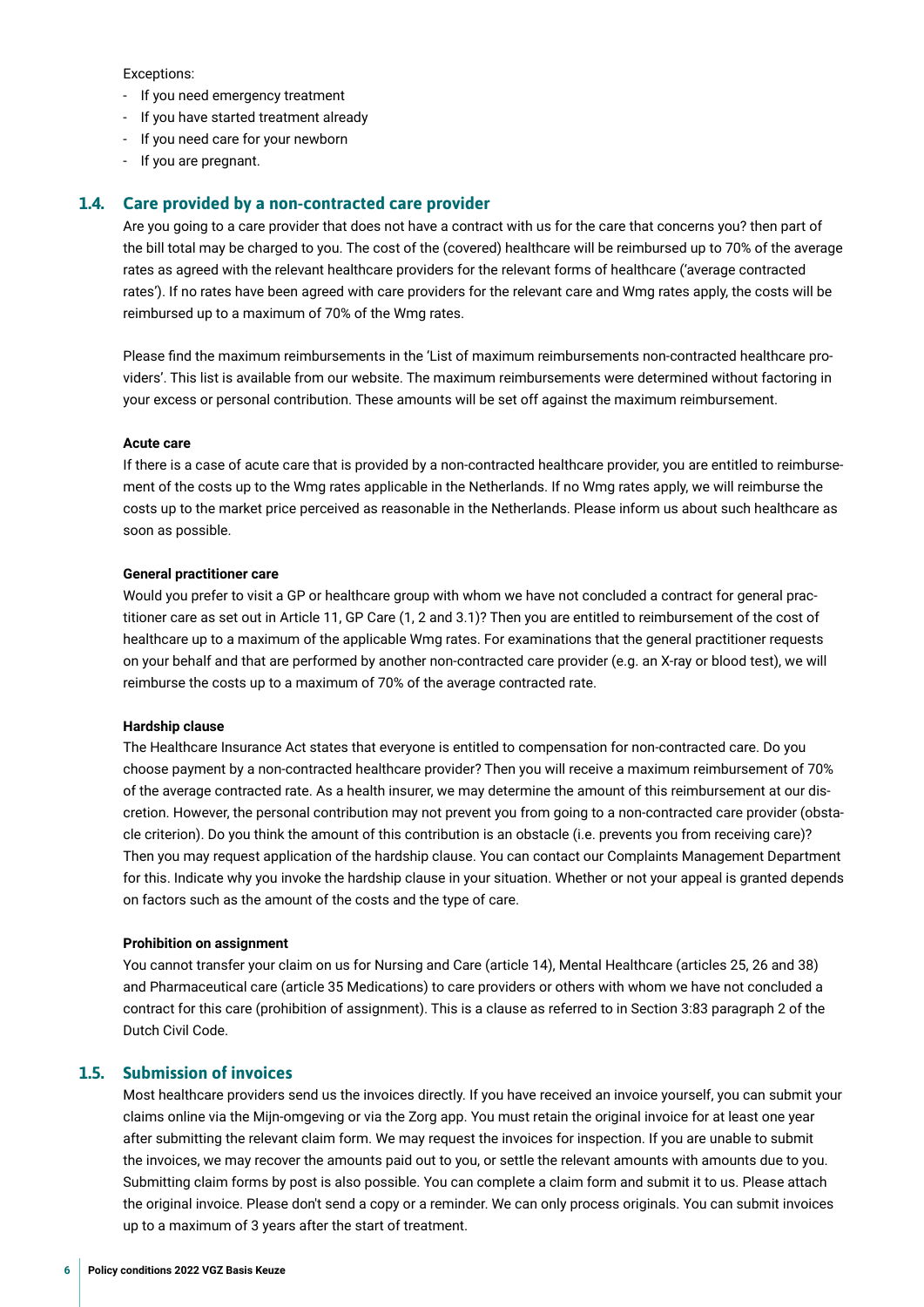<span id="page-6-0"></span>The invoice should at least list the following details:

- The date of the invoice being issued by the care provider and the invoice number (sequential numbers, and each invoice number may only occur once)
- Your name, address and date of birth
- Type of treatment, amount per treatment and date of treatment
- The name and address of the healthcare provider.

The invoices and any relevant documents must be itemised allowing for directly and unambiguously deducing which amount of reimbursement we are required to pay. We deduct any excess and statutory personal contribution from the reimbursement. For conversion of foreign invoices in currencies other than euros, we use the historical rates available from [www.XE.com](https://www.XE.com) This is based on the rate on the day you were treated. Invoices and other relevant documents must be written in Dutch, German, English, French or Spanish. If a translation is necessary to our discretion, we may request you to provide a certifed translation of the invoice. We will not refund the translation expenses.

### **1.6. Timely provision of care**

If a contracted healthcare provider is not expected to be able to provide the care or to provide it on time, you are entitled to care mediation. We may grant approval to see a non-contracted healthcare provider for the relevant healthcare. In such cases we reimburse the costs up to the statutory Wmg rates. If no Wmg rates have been determined, we will reimburse the costs up to the market price perceived as reasonable in the Netherlands.

To determine if healthcare was provided in due time, we take into consideration:

- Specifc medical factors
- General, socially acceptable waiting lists based on psychological, social and ethical factors.

### **1.7. Direct payment**

We reserve the right to directly pay the healthcare costs to the healthcare provider. This payment voids your right to reimbursement.

### **1.8. Settlement of costs**

If we pay directly to the healthcare provider and reimburse more than we are required to pay based on your healthcare insurance policy, or the costs are otherwise at your expense, the costs are payable to you, the policyholder. We will charge such amounts to you in arrears. You have a legal obligation to pay such amounts. We reserve the right to settle such amounts with amounts due to you.

### **1.9. Referral, prescription or approval**

For some forms of healthcare, you require a referral, prescription and/or prior approval in writing demonstrating that you are dependent on this healthcare. Details are set out in the relevant healthcare article. A prior referral, prescription and/or approval is not required for emergency healthcare, i.e. healthcare that cannot reasonably be postponed.

#### **Referral or prescription**

Does the healthcare article set out that you require a referral or a prescription? Then you can request one from the relevant healthcare provider referred to in the Article. This is generally the general practitioner.

#### **Approval (authorisation)**

In some cases you also require our permission prior to receiving the healthcare. This permission is referred to as prior approval. If you have not obtained prior approval where required, then you are not entitled to healthcare or to reimbursement of the cost of the relevant healthcare.

Do you visit a care provider with whom we have concluded a contract for the relevant care? Then you do not require prior approval. Your healthcare provider will in such cases assess if you fulfil the conditions and/or requests approval from us on your behalf. An overview of contracted healthcare providers is available from our website. You can also submit your request directly to us. Please fnd our address on our website.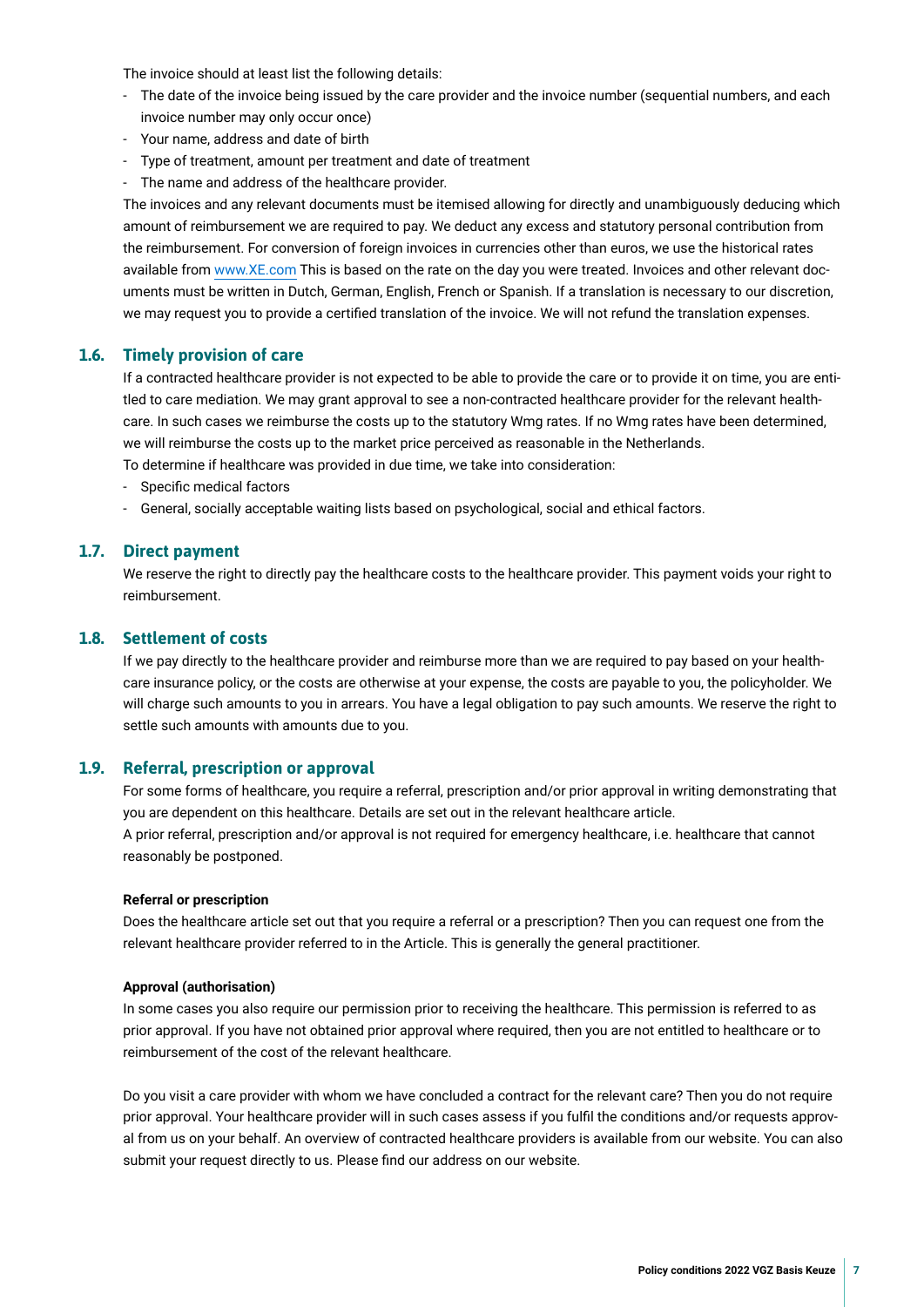<span id="page-7-0"></span>Are you going to a care provider that does not have a contract with us for the care that concerns you? then you need to personally submit the request for approval to us.

If you have approval for insured healthcare, this also applies if you transfer to a different healthcare insurer or if you received approval from your previous insurer.

### **1.10. When are you entitled to (reimbursement of the costs of) insured care?**

You are entitled to (reimbursement of the cost of) care if the care has been provided during the term of your healthcare insurance. Should these Policy Conditions refer to a year or calendar year, the actual date of treatment or date on which services/goods were provided as stated by the healthcare provider will determine the year or calendar year to which the relevant costs should be allocated. If a treatment falls in two calendar years and the healthcare provider may charge the cost as a single amount (for example a Diagnosis Treatment Combination), we will reimburse these costs if the treatment was started within the term of the insurance policy and the cost will be allocated to the calendar year of the frst treatment.

### **1.11. Exclusions**

You are not entitled to:

- Types of healthcare or healthcare services that are funded pursuant to legal regulations, including the Wlz (Long-Term Healthcare Act), the Youth Act or the 2015 Wmo (Social Support Act);
- Reimbursement of personal contributions or excess payable under the terms of the healthcare insurance, except if and where these policy conditions determine otherwise;
- Reimbursement of fees for not appearing at your appointment with a healthcare provider (the 'no-show fee');
- Reimbursement of fees for written statements, mediation fees charged by third parties without our prior approval in writing, administrative fees or charges incurred by past-due payment of invoices from healthcare providers;
- Reimbursement of losses that are an indirect result of our actions or omissions;
- (Reimbursement of the costs of) care caused by or arising from armed confict, civil war, insurrection, domestic disorder, rioting and mutiny occurring in the Netherlands, as set out in Article 3.38 of the Wft Act (Financial Supervision Act).

### **1.12. Right to care and other services as a result of terrorist acts**

Do you need care resulting from one or more terrorist acts? then the following rule applies. If the total amount of claims submitted within a year or calendar year for non-life, life or in-kind funeral insurers (including healthcare insurers) according to the Nederlandse Herverzekeringsmaatschappij voor Terrorismeschaden N.V. (NHT or Dutch Reinsurance Company for Terrorism-Related Claims) exceeds the maximum amount that this company reinsures annually, you are entitled to only a certain percentage of the cost or value of the healthcare. The NHT determines the exact percentage. This applies for non-life, life and funeral insurers (including healthcare insurers) that are subject to the Financial Supervision Act. The exact defnitions and provisions for the above-mentioned entitlement are included in NHT's Clauses Sheet Terrorism Cover.

If we receive an additional contribution after a terrorist act pursuant to Section 33 of the Healthcare Insurance Act or Section 2.3 of the Healthcare Insurance Decree, then in addition to this percentage, you are entitled to a supplementary scheme as set out in Section 33 of the Healthcare Insurance Act or Section 2.3 of the Healthcare Insurance Decree.

### **Guarantee pay-out on terrorism-related claims**

In order to be able to guarantee that you will receive payment on terrorism-related claims, (almost all) insurers in the Netherlands are party to NHT (the Dutch Reinsurance Company for Terrorism-Related Claims). We participate in the NHT. The NHT issued regulations that ensure pay-out of at least part of any terrorism-related claim.

The NHT has set a maximum to the total amount to be paid out relating to terrorist actions. The maximum amounts to 1 billion euros per year for all insured together.

If the total claim amount is higher, each insured that submitted a claim will receive pay-out at an equal percentage of the maximum amount. NHT set out the rules for due processing of loss claims in the Protocol for Processing Claims.

In reality, this may mean you are not paid out the full amount claimed. But it also means that you are assured that you will at least be compensated some or all of the losses or cost.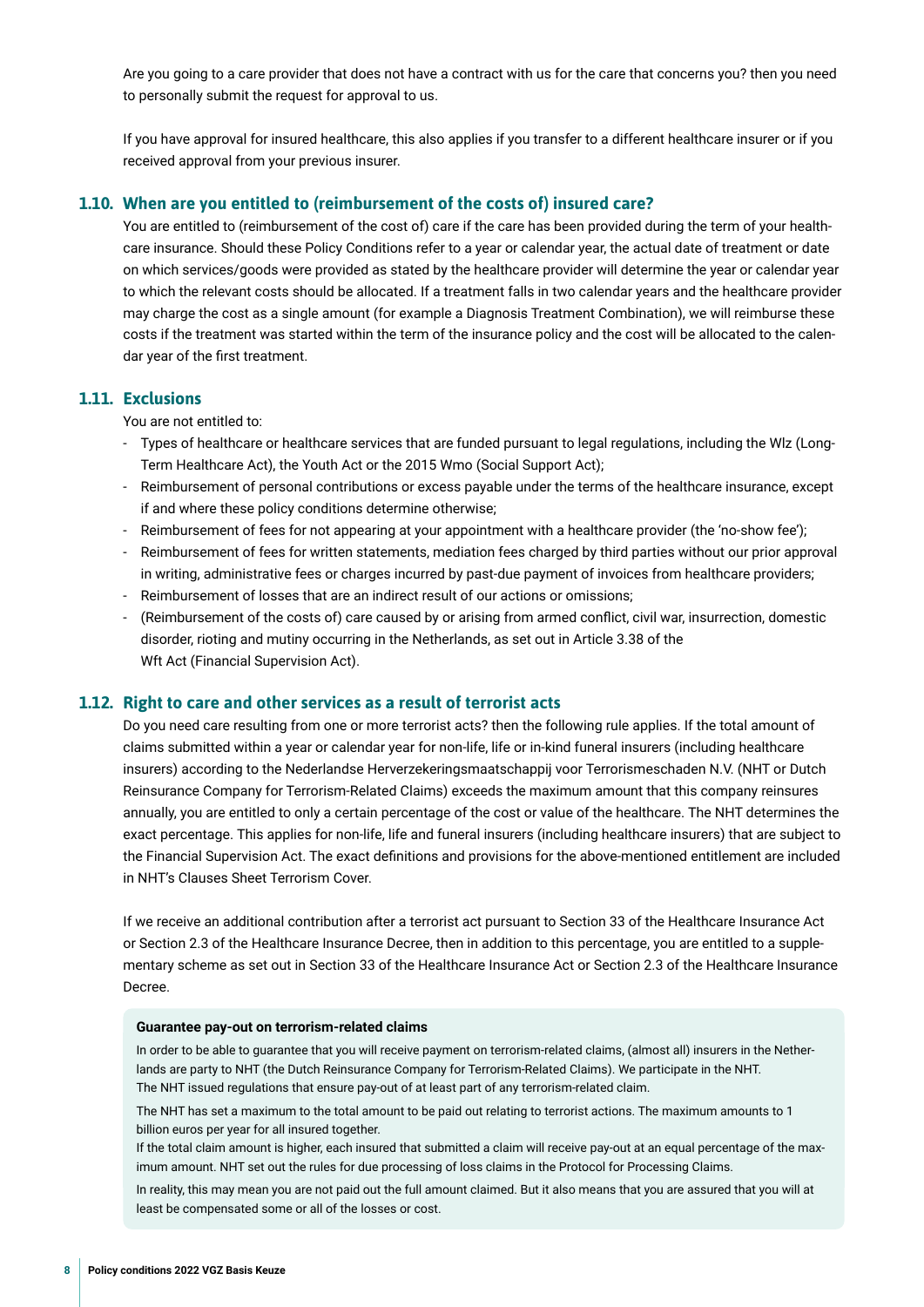### <span id="page-8-0"></span>**Article 2. General provisions**

### **2.1. Basis and contents of the healthcare insurance**

The insurance contract has been concluded on the basis of the information that you have entered on the application form or that you have provided to us in writing. After taking out the healthcare insurance policy, you will receive a policy from us as soon as possible. Furthermore, you will receive a new policy prior to each new calendar year.

These policy conditions form an integral part of the policy. The policy schedule lists the insured and the healthcare insurance policy or policies taken out for them.

### **2.2. Place of work**

The healthcare insurance policy can be taken out by any person subject to mandatory healthcare insurance residing in the Netherlands or abroad.

The healthcare insurer operates throughout the Netherlands. If you are subject to mandatory insurance, you may continue this healthcare policy. Persons subject to mandatory insurance residing abroad are also entitled to concluding this insurance.

### **2.3. Relevant documents**

These insurance conditions refer to documents. These documents are part of the conditions. It concerns the following documents:

- Healthcare Insurance Decree
- Appendix 1 to the Healthcare Insurance Decree
- Clauses Sheet Terrorism Cover
- Landelijk Indicatie Protocol Kraamzorg (LIP National Indication Protocol Maternity Care)
- List maximum reimbursements non-contracted healthcare providers
- List GGZ Therapies (Mental Healthcare)
- Limitative List Authorisations Specialist Medical Care
- Limitative List Authorisations Dental Surgery
- Overview of contracted healthcare providers
- Premium Appendix
- Healthcare Insurance Scheme
- Pharmaceutical Care Regulations
- Medical Aids Regulations
- Nursing and care personal budget regulations
- Reference guide assessment plastic surgery treatments
- Healthcare Module Prevention Diabetic Foot Ulcers
- Standard of care for Obesity.

You can fnd these documents on our website. You can also request the documents via our customer service.

### **2.4. Fraud**

Fraud (full or partial) will result in claims not being paid out, and/or recovery of claims already paid out. If you commit fraud, your right to (reimbursement of the costs of) care expires. We will claim any amounts paid out from you in a recovery process. You will also be charged the cost ensuing from the fraud audit/inspections.

### **Police report and registration**

In the event of fraud, we reserve the right to report the event to the police. Additionally, we may have your information and details of the co-perpetrators and accessories registered:

- in our Incident Register;
- in Centrum Bestrijding Verzekeringsfraude (CBV or Centre for Countering Insurance Fraud) of Verbond van Verzekeraars (VvV or Dutch Association of Insurers);
- in the external referral register of the CIS foundation (Stichting Centraal Informatiesysteem or Foundation Central Information System).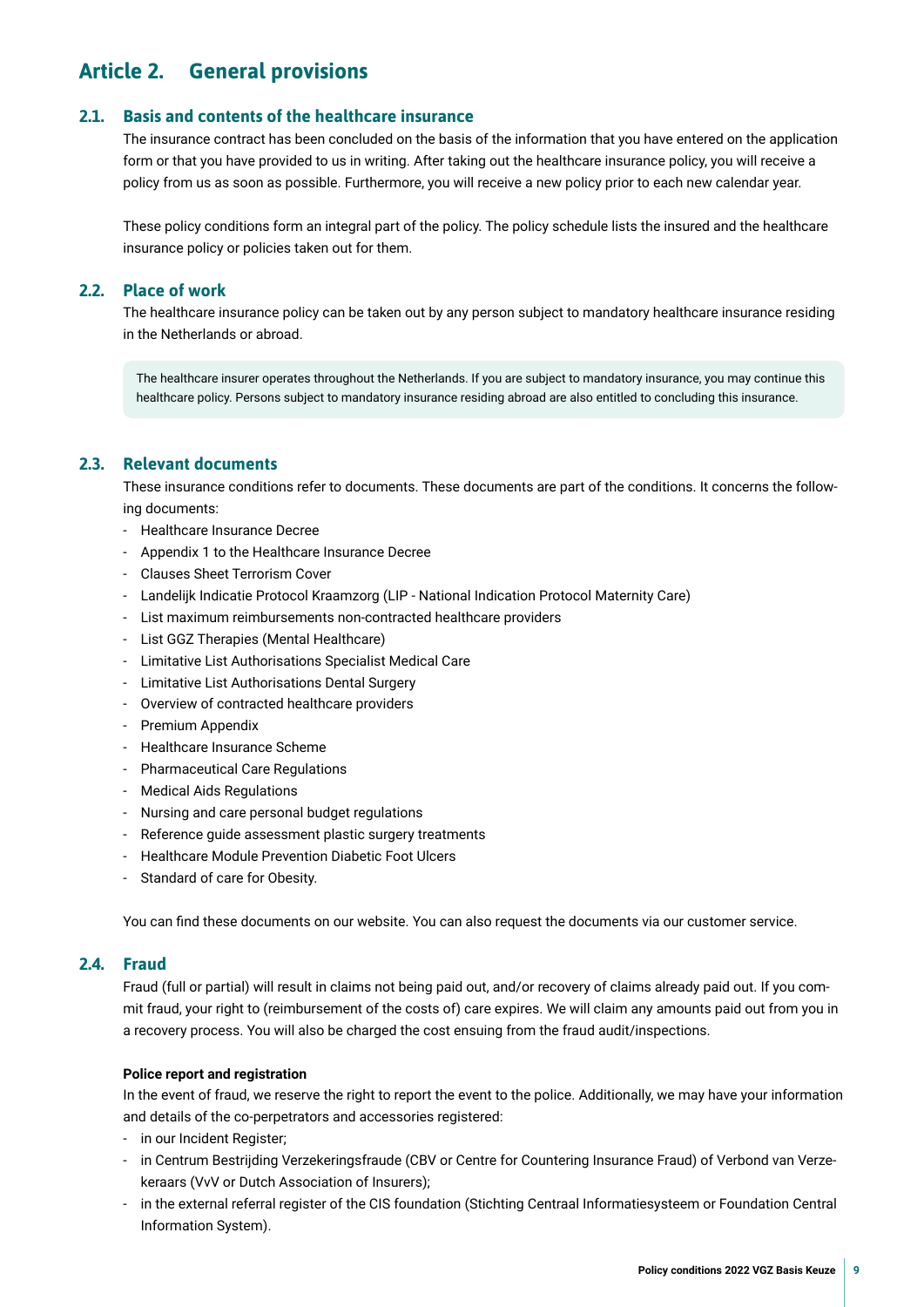### <span id="page-9-0"></span>**Termination of insurance**

If you commit fraud, we will terminate your healthcare insurance policy. In that event, you will not be accepted for a new healthcare insurance policy for 5 years. We will also terminate your supplementary insurance. In that case, you cannot take out supplementary insurance cover with the insurers of Coöperatie VGZ for 8 years.

### **2.5. Protection of your private data**

We process your private data when we administer your insurance policies. This is completed in compliance with legislation and regulations, including the General Data Protection Regulation (GDPR). Please fnd more details about this in the privacy statement on our website. The privacy statement also states your rights. If you have any questions about how your private data are processed, please contact the Data Protection Officer. For more information about privacy, please check the Privacy page on our website.

### **2.6. Announcements**

Any notifcations sent to the most recent address in our system are deemed to have reached you. If you want to receive all our messages in electronic format, please tick the relevant option in the Mijn-omgeving or in the Zorg app.

### **2.7. Membership of Coöperatie VGZ**

Upon acceptance to this healthcare insurance policy, you, as the policyholder, also become a member of the cooperative society Coöperatie VGZ U.A., unless you notify us in writing that you do not wish to do so. This Coöperatie represents the interests of its members in the feld of healthcare or other insurance. You may terminate your membership at any time, subject to a one-month notice period. Membership ends in any case on the date the insurance contract ends.

### **2.8. Cooling-of period**

As a policyholder, you have a cooling-off period of 14 days when you take out the health insurance. You are entitled to cancel the insurance policy in writing within 14 days of signing the contract. In that event the insurance contract is deemed to have never been concluded.

### **2.9. Priority clause**

Insofar as the provisions set out in Title 7.17 of the Dutch Civil Code or in the Healthcare Insurance Act have or ought to have an effect on the healthcare policy, these will be deemed to form an integral part of these policy conditions. Insofar as the provisions set out in Title 7.17 of the Dutch Civil Code or in the Healthcare Insurance Act are conficting with the provisions of this contract, the provisions of the Healthcare Insurance Act will be leading, followed by the provisions of Title 7.17 of the Dutch Civil Code, followed by the provisions of this healthcare insurance.

### **2.10. Dutch law**

This healthcare insurance is governed by Dutch law.

### **Article 3. Premium**

### **3.1. Premium base and premium discounts**

The premium base is the premium without premium discount for any voluntary excess and/or discount as agreed in a group contract. The premium base and premium discounts that apply to you are stated on your policy schedule.

#### **Premium discount for voluntary excess**

If you opt for a voluntary excess, you will receive a discount on the premium. The premium base and the premium discount for the voluntary excess can be found on the premium annex as amended annually. The premium annex is available from our website.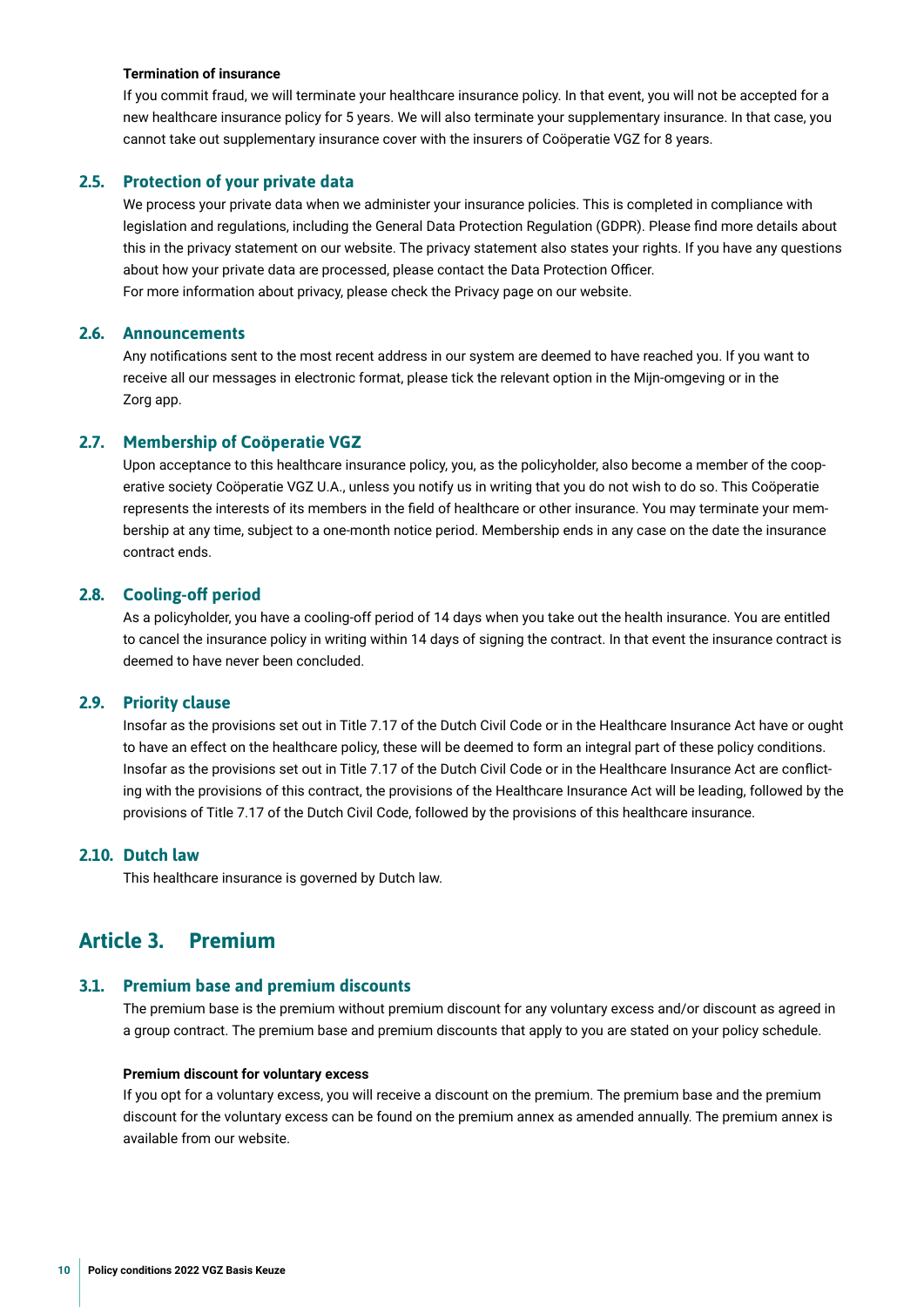### <span id="page-10-0"></span>**Premium discount with group contract**

If you participate in a group contract, you will receive a discount on the premium base. You may not participate in more than one group contract at the same time.

From the day you can no longer participate in the group contract, the premium discount and the policy conditions set out in the group contract no longer apply. From that date onwards, the healthcare insurance will be continued on an individual basis.

### **3.2. Who pays the premium?**

The policyholder has the obligation to pay premiums. For an insured person younger than 18 years of age, no premium needs to be paid until the frst day of the calendar month following the 18th birthday. Upon death of an insured, premium is due only up to the date of death. In the event of a change to the healthcare insurance, we will recalculate the premium with effect from the date of the change.

### **Example**

Someone who turns 18 on 1 July pays the premiums as of 1 August.

### **3.3. Payment of premium, statutory contributions, excess and fees**

- 3.3.1. Payment of the premium and domestic and/or foreign statutory contributions must be pre-paid for all insured in advance, unless agreed otherwise. If you pay an annual premium in advance, you will receive a payment discount on the premium due. The amount of the discount is stated on the policy schedule.
- 3.3.2. If you do not make use of the free digital post, you will be charged a fee for paper post. You don't pay any fees for the policy and the European health card (EHIC). Please check our website for more details and the fees for paper post.
- 3.3.3. You pay the premium, excess, personal contributions, fees for paper post and any unjustifed reimbursements paid out to you based on the payment method agreed with us.

### **No-fee payment options**

- a. You authorise us for automatic direct debit of the amounts due (see also Article 3.3.4).
- b. You make use of the option of receiving a digital invoice free of charge via Mijn Omgeving. In that case you are expected to personally ensure on-time payment. Direct online payment via iDeal is an option.
- c. Your employer withholds the premium from your salary and transfers it to us. This payment option only applies to the premium.

No extra fees are charged for the above payment options.

### **Fees for payment by paper invoice (acceptgiro)**

If you do not make use of the free payment options, you will be charged a  $\epsilon$  1.50 fee for each paper invoice. This amount serves to cover all costs we incur for maintaining the system, preparing and offering a paper invoice and processing your payment. Even if you do not use the paper invoice to make your payment. You will also receive a paper invoice if the direct debit transaction cannot be executed, or if you agree on a payment schedule with us with payment per paper invoice. This is also subject to the €1.50 fee for paper invoices. If you pay your premium on a quarterly or annual basis and you selected payment based on a paper invoice, this form of payment is free of charge for you.

3.3.4. Your authorisation for direct debit applies to payment of the premium, excess, personal contributions and any unjustifed reimbursements. Such an authorisation applies during and if necessary after expiration of the insurance contract. Please refer to your policy schedule to check the date of direct debit collection of the premium for the entire calendar year. For the other costs, we will notify you at least 3 days before the date on which the amount is collected, stating the amount to be taken out of your account and the direct debit transaction date. If you disagree with a processed payment, Then you can have the amount refunded. Please contact your bank within 8 weeks of processing the payment.

### **3.4. Settlement**

You may not set off the amounts due against an amount that you still expect from us.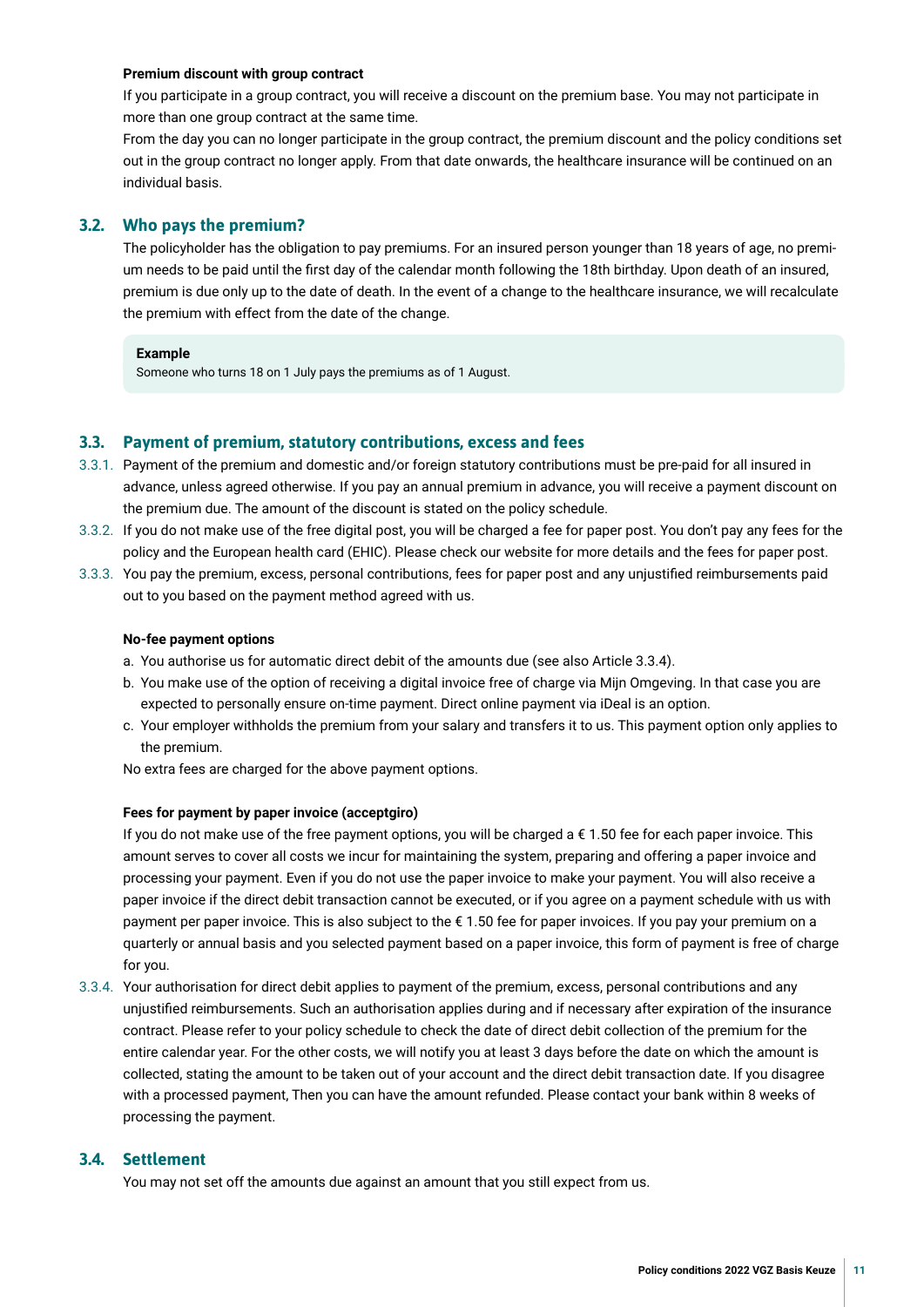### <span id="page-11-0"></span>**3.5. Overdue payment**

3.5.1. If you do not pay the premium, statutory contributions, personal contributions, the excess and any unjustifed reimbursements paid out to you in due time, we will send you a reminder. If you do not pay within the period of at least 14 days as specifed in the reminder, we may decide to suspend cover of this healthcare insurance policy. In that case you are not entitled to healthcare and reimbursement of healthcare costs from the last premium due date before the reminder. Your obligation to pay the premium will continue during any period of suspension. Entitlement to (reimbursement of costs of) healthcare is restored on the date following the date on which the amount due plus any fees were received.

We reserve the right to terminate the healthcare insurance policy if payments are in arrears. The insurance will not be terminated with retroactive effect in that case.

- 3.5.2. We will charge the following fees to you if your payment is overdue:
	- Statutory interest from the day following the due date of the original invoice;
	- Debt collection fees from the day following the due date of the original invoice.
- 3.5.3. If you have received a reminder for overdue payment of premiums, statutory contributions, excess, personal contributions or reimbursements paid out to you that prove unjustifed, then we do not have a legal obligation to send you a separate written reminder if payment for the subsequent invoice is overdue.
- 3.5.4. We reserve the right to directly settle the premium due, fees and statutory interest with any amounts of claimed healthcare costs or other amounts payable to you.
- 3.5.5. If we terminate the healthcare insurance policy due to overdue payment of the premium, we reserve the right to reject any applications from you for insurance contracts for fve years.
- 3.5.6. Consequences of non-payment of two monthly premiums or more
	- a. If you have payment arrears amounting to two monthly premiums, we offer you as policy holder a payment schedule. We will give you 4 weeks to decide to accept our offer for a payment schedule. We will also inform you relating to the consequences of non-acceptance of our offer and your arrears run up to 6 or more monthly premiums.
	- b. If you have payment arrears amounting to four monthly premiums, you will receive a warning that we will register you with the CAK for the defaulters scheme once the payment arrears amount to six monthly premiums, unless we conclude a payment scheme with you after all.
	- c. If you as policy holder have payment arrears amounting to six monthly premiums or more, we will register you with the CAK for the defaulters scheme and you will be obliged to pay the CAK an administrative premium. For the period you owe the CAK an administrative premium, you will not owe us any premium. The administrative premium to the CAK is higher than the premium you would normally pay us.

If you have other insured on your policy and payment arrears arose for them, they will receive copies of our messages to you about the premium arrears.

You can read the consequences of non-payment of the premium and the administrative premium in Sections 18a to 18g of the Healthcare Insurance Act.

3.5.7. You are not liable for paying premiums to us on the period as referred to in Section 18e of the Healthcare Insurance Act.

### **Article 4. Other liabilities**

You have the following obligations:

- Inform us of any facts that mean (or could mean) that expenses may be recovered from third parties with actual or potential liability, and to provide us with the necessary information in this context. You may not make any arrangements with a third party without our prior approval in writing. You must refrain from any actions that may harm our interests;
- Cooperate with our medical advisor or employees in order to obtain all information required for (inspection of) the actual execution of the healthcare insurance cover;
- Ask the healthcare provider to disclose the reason for hospitalisation to our medical advisor;
- Report to us any facts and conditions that may be relevant to correct execution of the insurance policy as soon as possible. This includes end of mandatory insurance, start and end of detention, separation or divorce, birth, adoption, or a change in bank or giro account number. We are not liable for any risks in the event of non-compliance with the above provisions.

If you fail to fulfl your obligations and this harms our interests, we reserve the right to suspend your right to (reimbursement of the costs of) the covered healthcare.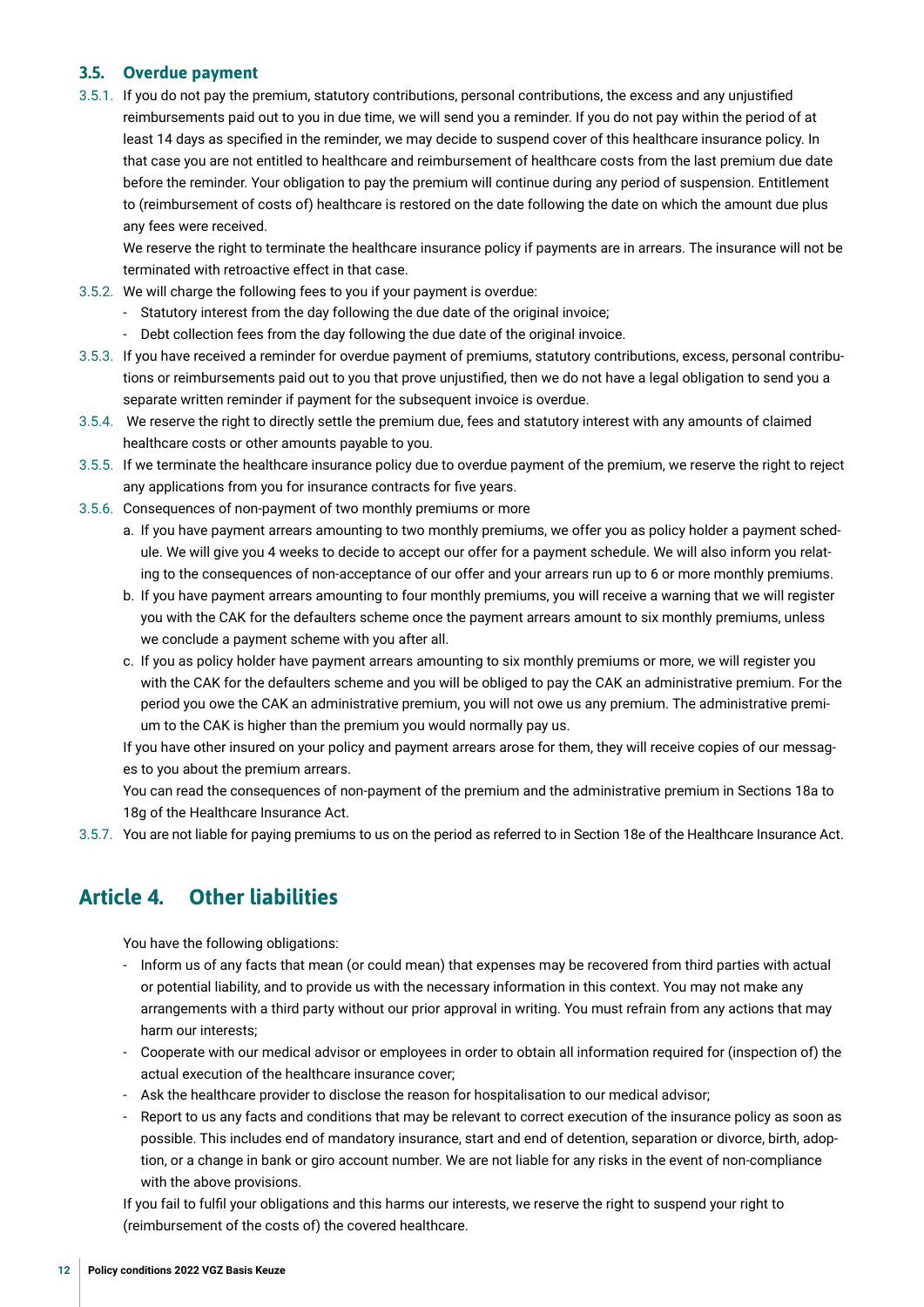### <span id="page-12-0"></span>**Article 5. Change to premium/premium base and conditions**

### **5.1. Change to conditions**

We reserve the right to change the conditions and the premium or premium base of the insurance policy at any time. We will inform you, the policyholder, accordingly in writing. A change in the premium base will only become effective 7 weeks after the date on which you were notifed of such change. A change in the conditions will only become effective one month after the date on which you were notifed of such change.

### **5.2. Right of cancellation**

If we change any conditions and/or the premium base of the healthcare insurance policy to your disadvantage, you, as the policyholder, have the right to cancel the insurance contract as per the effective date of the change. You can cancel the agreement in any case during 1 month after the change has been communicated to you. However, you do not have this right to give notice if a change in the insured healthcare cover results directly from an amendment of the provisions set out in Sections 11 through 14a of the Healthcare Insurance Act.

### **Article 6. Start date, term and termination of healthcare insurance**

### **6.1. Start date and term**

- 6.1.1. The insurance contract becomes effective on the date on which we receive your application or application form. You will receive a confrmation of receipt stating the date on which we received your application. If you are subject to mandatory insurance and you do not yet have a BSN (citizen service number), you can still be registered as an insured.
- 6.1.2. Sometimes we are unable to derive from the application whether or not concluding a healthcare policy with the person to be insured is mandatory for us. In such cases we will request information from you that would prove that concluding a healthcare policy with you is mandatory. The healthcare policy will only become effective on the day we receive such additional information. You will receive a confrmation of receipt stating the date on which we received your additional information.
- 6.1.3. If you have a different healthcare policy on the day as set out in Article 6.1.1 or 6.1.2, the healthcare insurance policy will become effective on the later date you indicated.
- 6.1.4. If the previous insurance policy has been terminated effective 1 January of a calendar year or due to a change in the conditions, the insurance policy will commence at the new insurer as per the termination date of the old insurance policy. In that case you must register with the new healthcare insurer within one month of termination of the previous insurance policy.
- 6.1.5. If the insurance contract becomes effective within 4 months of the start date of mandatory insurance, the healthcare policy will become effective on that start date.

### **Example**

You are required to insure your child within 4 months of childbirth, ensuring that your child is insured from the date it was born.

6.1.6. The Healthcare Insurance Act includes provisions relating to mandatory insurance. It is not mandatory for us to conclude a healthcare policy with or for a person subject to mandatory insurance if that person is already insured pursuant to the Healthcare Insurance Act.

### **6.2. Termination by operation of law**

The insurance policy expires automatically on the day following the day:

- The healthcare insurer is no longer permitted to offer or execute healthcare insurance policies due to a change in or suspension of its licence to operate a non-life insurance business. We will disclose any such changes at least 2 months in advance;
- The insured person dies;
- The insured person's obligation to take out insurance terminates.

You, as the policy holder, are required to inform us of the death of an insured or of the end of mandatory insurance of an insured as soon as possible. If you do not notify us of the end of mandatory insurance of an insured on time and we pay the cost of healthcare to a healthcare provider, we will claim these costs from you. If we determine that the insurance policy has terminated, we will send you a termination certifcate as soon as possible.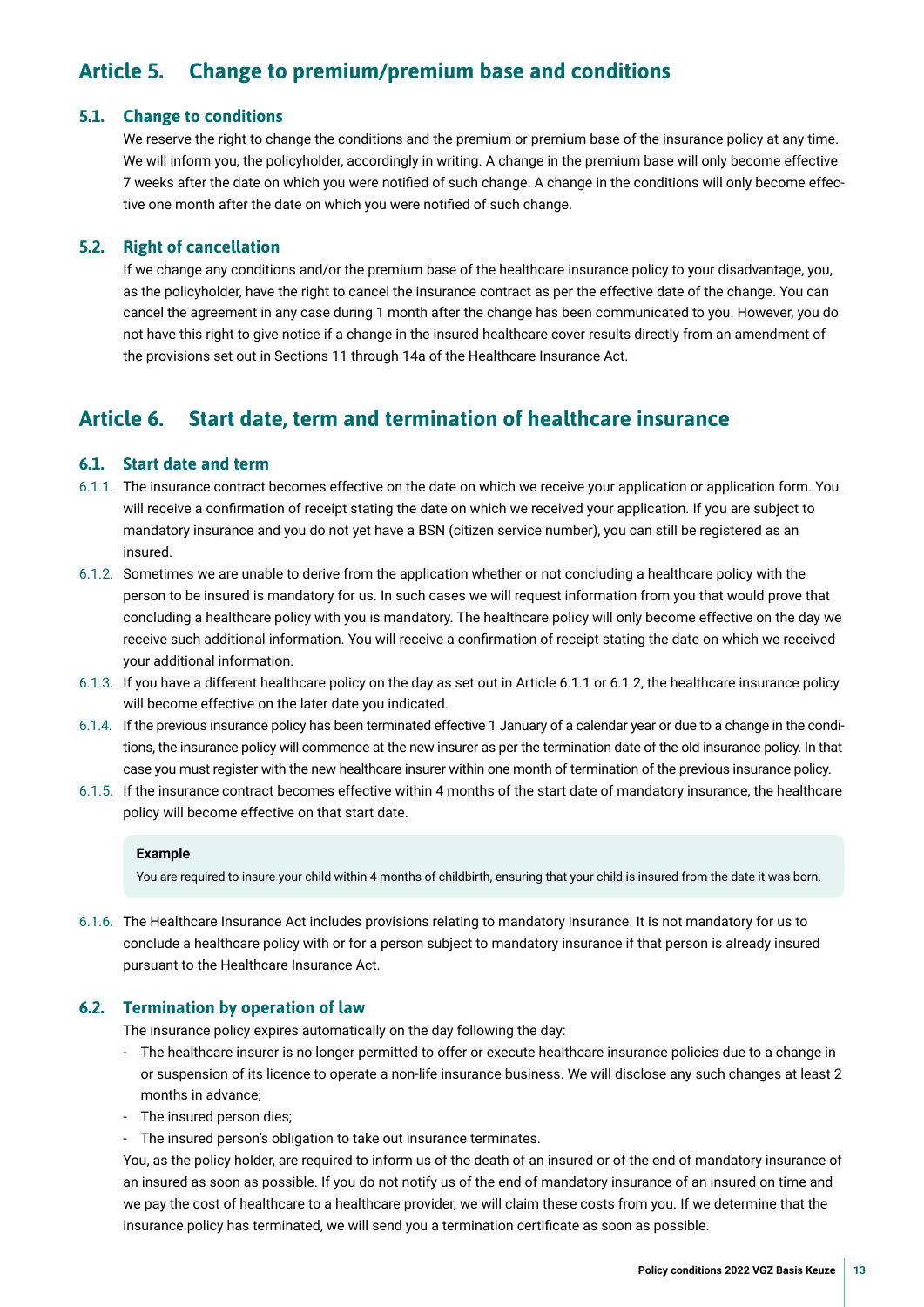### <span id="page-13-0"></span>**6.3. When can you change or cancel your insurance?**

### 6.3.1. Change

Do you want to change your basic insurance policy to a different basic insurance policy? Then please send us the instructions latest by 31 January. Your new insurance policy will start on 1 January (with retroactive effect).

6.3.2. Annual cancellation

As the policy holder, you are entitled to terminate the healthcare insurance policy annually as per 1 January, subject to receiving your notice in writing latest by 31 December of the previous year. You will then have until 1 February to fnd another insurer who will insure you with retroactive effect to 1 January.

6.3.3. Intermediate cancellation

You, as the policy holder, are entitled to intermediate termination of the healthcare insurance policy in writing:

- Of another insured if this insured has taken out a different healthcare policy. If you cancel the healthcare policy before the other healthcare policy becomes effective, the termination date will coincide with the start date of the new healthcare policy. If the cancellation notice was received later, the cancellation date will be the frst day of the second calendar month after receipt of your cancellation notice;
- Within 6 weeks after receiving a notifcation from us as referred to in Section 78c, second subsection, or Section 92, frst subsection, of the Healthcare (Market Regulation) Act. The cancellation date will be the frst day of the second calendar month after receipt of your cancellation notice;
- In the event of changes to the premium and/or policy conditions as set out in Article 5.2;
- If you participate in one of our group contracts with your former employer, and you are offered to participate in the group contract of your new employer. You may then cancel the healthcare insurance at any time up to 30 days after the new employment commences. In that event both the cancellation and the registration become effective on the start date of the employment at the new employer if that is the frst day of the calendar month, and, if not, then on the frst day of the calendar month following the start date of the employment.

#### **Cancellation on 18th birthday**

When your child reaches age 18, you can cancel your child's insurance policy. Your child can then take out an independent health insurance policy.

### 6.3.4. **Cancellation service**

For cancellation of the insurance policy as set out in Articles 6.3.2 and 6.3.3, you may also make use of the cancellation service of the Dutch healthcare insurers. This means you authorise the insurer of your new healthcare policy to cancel the healthcare policy with the previous insurer.

#### 6.3.5. **When is cancellation not possible?**

If we sent you a reminder for arrears in premium payments, you are not permitted to cancel your healthcare policy during that period until full payment of the premium, interest and collection fees has been received. You may cancel the health insurance policy if we have suspended cover or confrm your cancellation within 2 weeks.

### **6.4. When can we cancel, dissolve or suspend your insurance?**

We are entitled to cancel, dissolve or suspend the healthcare insurance policy/policies:

- In the event of past-due payments as set out in Article 3.6;
- In the event of fraud (see Article 2.4);
- If you intentionally have not provided any, incomplete or incorrect information or documents that have or could have worked to our disadvantage;
- If you acted with the intent of misleading us, or if we had not accepted your application for healthcare insurance if we had known the actual circumstances. In such cases we reserve the right to cancel the healthcare policy within 2 months of detection and with immediate effect. In such cases we are not liable for paying out any amounts, or we may reduce the amount to be paid out. We may offset the resulting claims against other amounts payable.

### **6.5. Proof of termination**

If the health insurance policy ends, you will receive a certifcation of cancellation with the following information:

- Name, address, place of residence and citizen service number (BSN) of the insured;
- Name, address and place of residence of the policy holder;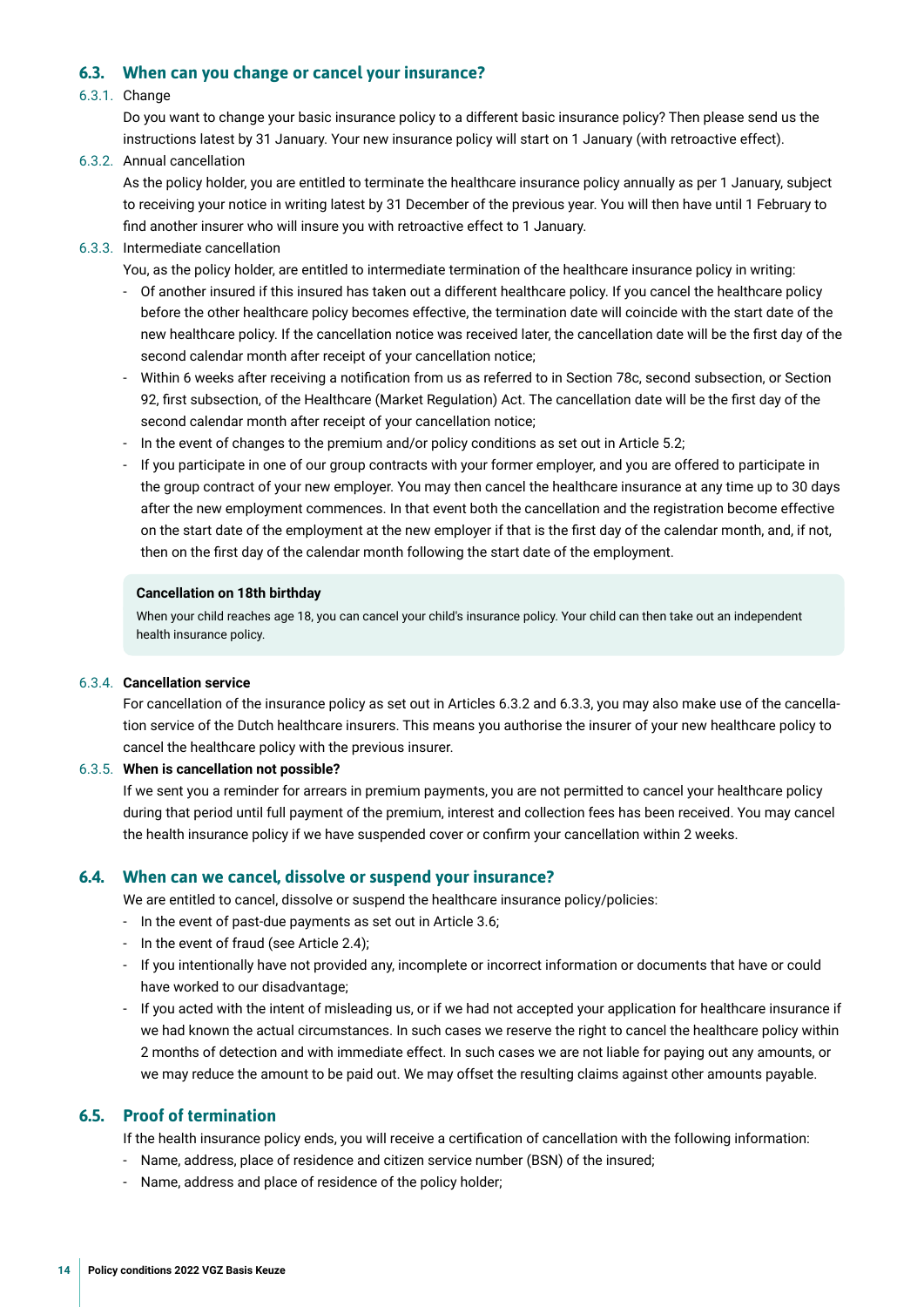- <span id="page-14-0"></span>- The day on which the healthcare policy terminates;
- Whether on that day an excess applied and if yes, the amount of this excess.
- If insurance is no longer mandatory, this will also be stated on the certifcation of cancellation.

### **6.6. Insurance of uninsured persons**

If the CAK concluded this healthcare policy on your behalf pursuant to Section 9d, subsection 1 of the Healthcare Insurance Act, the following applies:

- a. You may deem this healthcare policy null and void if you can demonstrate within 2 weeks to both us and the CAK that you already have healthcare insurance. The 2-week period starts on the date on which the CAK has informed you that it has started this healthcare insurance policy on your behalf;
- b. We may lawfully reverse this healthcare policy due to error if you demonstrate that you are not subject to mandatory insurance;
- c. You are not permitted to cancel this healthcare insurance during the frst 12 months. After this 12-month period, the regular cancellation options as set out in Article 6.3 apply.

### **Article 7. Mandatory excess**

### **7.1. Amount of statutory excess**

If you are age 18 or older, you have a statutory excess of €385 per calendar year. The costs of healthcare are charged to you up to this amount. If you reach age 18 in the course of a calendar year, the statutory excess applies from the frst day of the calendar month following the calendar month after your 18th birthday. The amount of the statutory excess will then be determined in accordance with the calculation method stated in Article 7.4.

### **7.2. Which types of care are subject to the statutory excess?**

The statutory excess is applicable to all forms of care as included in these policy conditions, with the exception of:

- General practitioner care. The excess is applicable to medications. The excess is also applied for laboratory tests and diagnostics conducted by a different healthcare provider at the request of the general practitioner and charged to you. See Article 11, General practitioner care;
- A combined lifestyle intervention as set out in Article 13;
- Nursing and care as set out in Article 14;
- Obstetric care by an obstetrician, general practitioner or gynaecologist. No excess applies for prenatal screening, excepting for the NIPT. The excess applies to NIPT. Any fees associated with obstetric care are also subject to the excess. This means that medications, blood tests or patient transport are set off against the statutory excess. See Article 15.1, Obstetric care, and Article 16, Specialist medical care;
- Insertion and removal of an IUD (coil) by a general practitioner or obstetrician. The excess does apply to the IUD. See article 35, Medications, and the Medical Devices Regulations for reimbursement of the IUD;
- Maternity care. See Article 15.2, Maternity care;
- The Stop Smoking programme as set out in Article 24;
- Preferred medications as set out in the Pharmaceutical Care Regulations. Please take into consideration that the services of the pharmacy, for example the issue fees, the instructions for a new drug or inhaling instructions, are not exempt from your excess. See Article 35, Medication;
- The healthcare providers we selected for the Blauwe Zorg experiment in the Maastricht and Heuvelland area, insofar as they supply the preferred lung medication we selected. Please fnd the selected care providers and preferred lung medication in the Pharmaceutical Care Regulations in appendices D and E. Please note that the services provided by the pharmacy, for example the costs of dispensing medications, the counselling interview for a new medicine or an inhalation instruction, are not exempt from this policy excess. See Article 35, Medication;
- The liquid nutrition selected as a preferred product as referred to in the Pharmaceutical Care Regulations. See Article 36, Dietary preparations;
- Leased medical aids. Please refer to Article 37, Medical aids and bandaging;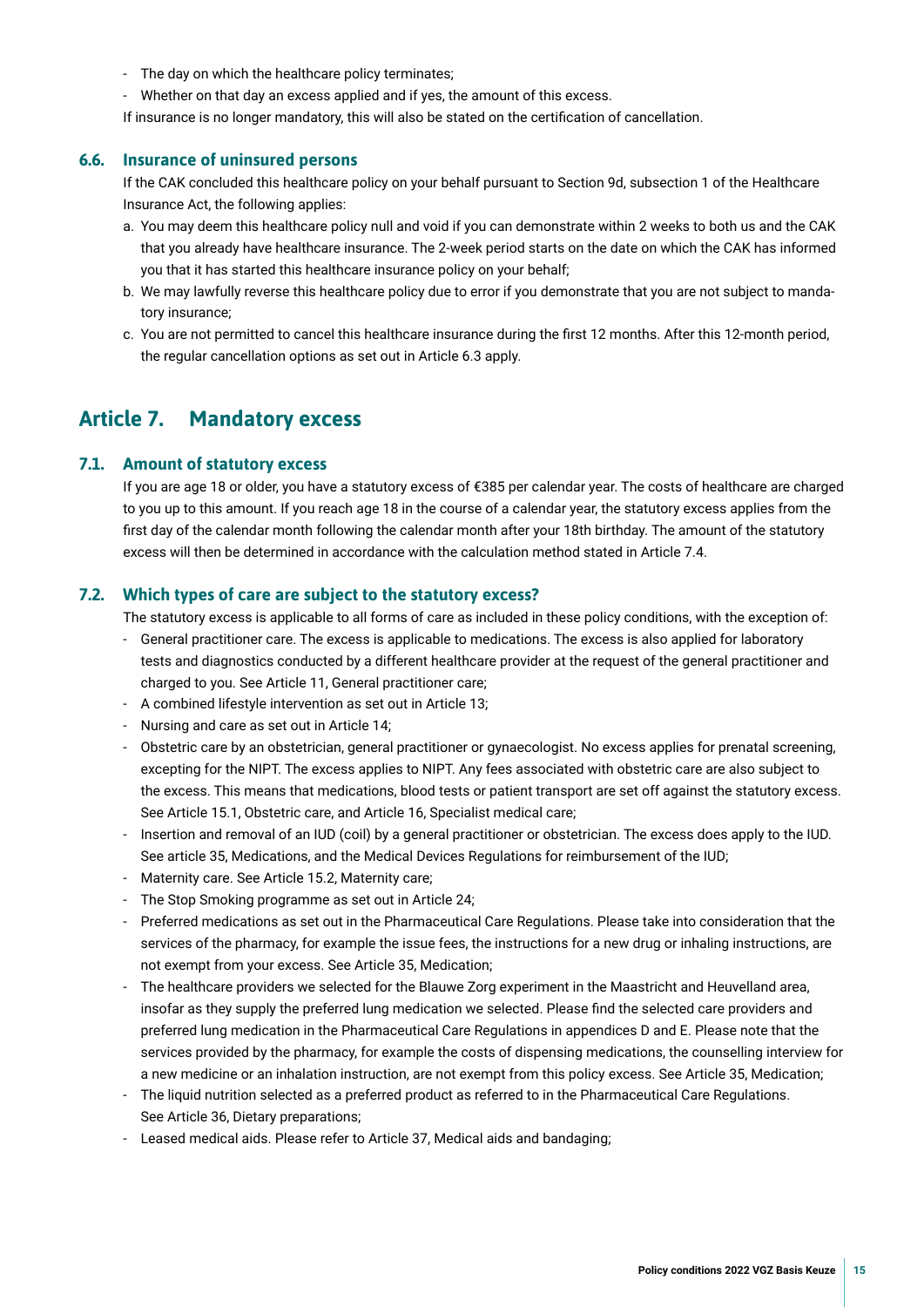- <span id="page-15-0"></span>- Post-op check-ups after a kidney or liver donation from a living person, after expiration of the period set out in Article 22, item d, Tissue and organ transplants;
- Transport of a donor as set out in Article 22, items e and f, Tissue and organ transplants if the donor has concluded a healthcare insurance;
- Any personal contributions and/or personal payments.

### **7.3. To which care providers and care arrangements does the statutory excess not apply?**

We have the option of appointing healthcare providers or healthcare arrangements where you are charged no amount or a smaller amount of statutory excess. This also applies to health-promoting or preventive healthcare arrangements to be specifed further. Please fnd this information on our website.

### **7.4. Calculation of the amount of statutory excess**

If the healthcare policy does not start or end on 1 January, we calculate the excess as follows:

Excess x humber of days that the healthcare policy was effective

number of days in the relevant calendar year

The calculated amount will be rounded off to whole euros.

### **Example**

The healthcare policy term is 1 January through 30 January. That is a total of 30 days. The calendar year has 365 days. The excess is: € 385 x 30 divided by 365 is € 31.64 and is rounded off to € 32.

### **7.5. Calculation of statutory excess**

When calculating the excess, the costs of care or another service will be allocated to the calendar year in which the care was received. If a treatment falls in 2 calendar years and the healthcare provider may charge the costs as a single amount (for example the Diagnosis Treatment Combination), these costs will be charged to the excess of the calendar year in which the treatment started.

### **Article 8. Voluntary excess**

### **8.1. Variations of voluntary excess**

If you are age 18 or older, you can choose a healthcare insurance policy with a voluntary excess of: € 0, € 100, € 200, € 300, € 400 or € 500 per calendar year. The costs of healthcare are charged to you up to this amount. Depending on the selected amount of the voluntary excess, you will receive a discount on the premium basis. The selected voluntary excess and any discounts are stated on the policy schedule.

### **8.2. Which types of care are subject to the voluntary excess?**

The voluntary excess is applicable to the same healthcare forms as set out in Article 7.2.

### **8.3. Calculation of voluntary excess amount**

8.3.1. If the healthcare policy does not start or end on 1 January, we calculate the voluntary excess as follows:

Excess x number of days that the healthcare policy was effective number of days in the relevant calendar year

The calculated amount will be rounded off to whole euros.

### **Example**

You selected a voluntary excess of € 100. The healthcare insurance runs from 1 January to 30 January. That is a total of 30 days. The calendar year has 365 days. The voluntary excess is: € 100 x 30 divided by 365 is € 8.22 and is rounded off to € 8. The statutory excess is € 385 x 30 divided by 365 is € 31.64 and is rounded off to € 32. The total excess amounts to € 40 (€ 32 statutory excess and € 8 voluntary excess).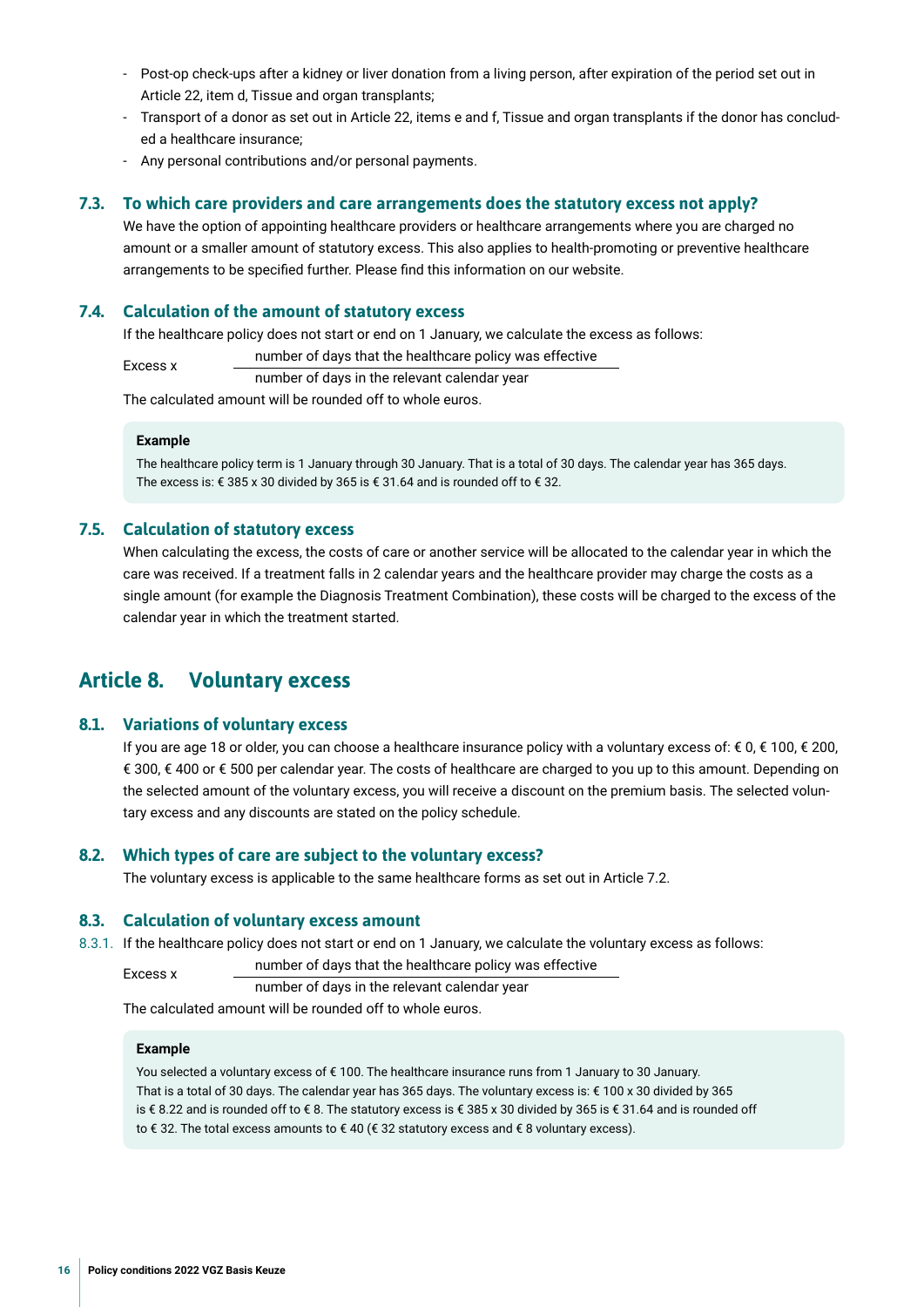- <span id="page-16-0"></span>8.3.2. If the healthcare insurance policy does not become effective on 1 January and you had taken out a healthcare policy with us previously with a different voluntary excess amount, then the total voluntary excess is calculated as follows:
	- a. Each amount of voluntary excess x the number of days that the voluntary excess is applicable;
	- b. The sum of the amounts stated under a divided by the number of days in the relevant calendar year;
	- c. The result of this amount will be rounded off to the nearest whole euro.

### **8.4. Amendments to voluntary excess**

You may change the voluntary excess annually as per 1 January. You are required to forward us such changes latest by 31 January. The change will then become effective as per 1 January (with retroactive effect).

### **8.5. Calculation of statutory and voluntary excess**

If a voluntary excess applies, the healthcare costs will frst be deducted from the statutory excess and subsequently from the voluntary excess. The provisions set out in Article 7.5 apply for the calculation of the voluntary excess amount relating to treatment spread over 2 calendar years.

### **Article 9. Abroad**

### **9.1. You live or reside in an EU/EEA country or treaty country outside the Netherlands**

If you live in or are temporarily residing in an EU/EEA or treaty country outside the Netherlands, you are entitled to the following healthcare:

- Healthcare in accordance with the statutory insurance package in an EU/EEA country or treaty country, if applicable to you. This right to healthcare is set out in the EU social security regulations or a social security treaty;
- Healthcare provided by a contracted healthcare provider or healthcare institution;
- Reimbursement of healthcare costs by a non-contracted healthcare provider. We will reimburse the costs up to a maximum of the amount you would receive if you selected a non-contracted healthcare provider in the Netherlands. Please refer to Articles 1.4 and 1.6 of these policy conditions.

### **Please note**

In the event of emergency care provided by a non-contracted healthcare provider, you are entitled to reimbursement of the costs up to the Wmg rates applicable in the Netherlands or the reasonable market-level rates as applicable in the Netherlands. For foreseeable care that a contracted care provider is not expected to provide in time or at all, we may supplement the compensation for the costs of care provided by a non-contracted care provider up to a maximum of the Wmg rates applicable in the Netherlands or the reasonable market price applicable in the Netherlands.

### **European Healthcare Insurance Card (EHIC)**

On the reverse of your healthcare card, you can fnd the EHIC. If you travel to an EU/EEA country or Switzerland, this card entitles you to necessary medical care abroad. You can use the EHIC in Australia for emergency medical care. You may only use this EHIC if you are insured with us. If you use this EHIC abroad, while you know or could reasonably know that it is no longer valid, the cost of healthcare will be charged to you. Do you not have an EHIC healthcare card? You can request one free of charge.

### **9.2. You live or reside in a non-EU/EEA country or non-treaty country**

If you are living in or residing in a non-EU/EEA country or non-treaty country, you may choose healthcare in your country of residence or temporary residence and select:

- Healthcare provided by a contracted healthcare provider or healthcare institution;
- Reimbursement of healthcare costs by a non-contracted healthcare provider. We will reimburse the costs up to a maximum of the amount you would receive if you selected a non-contracted healthcare provider in the Netherlands. Please refer to Articles 1.4 and 1.6 of these policy conditions.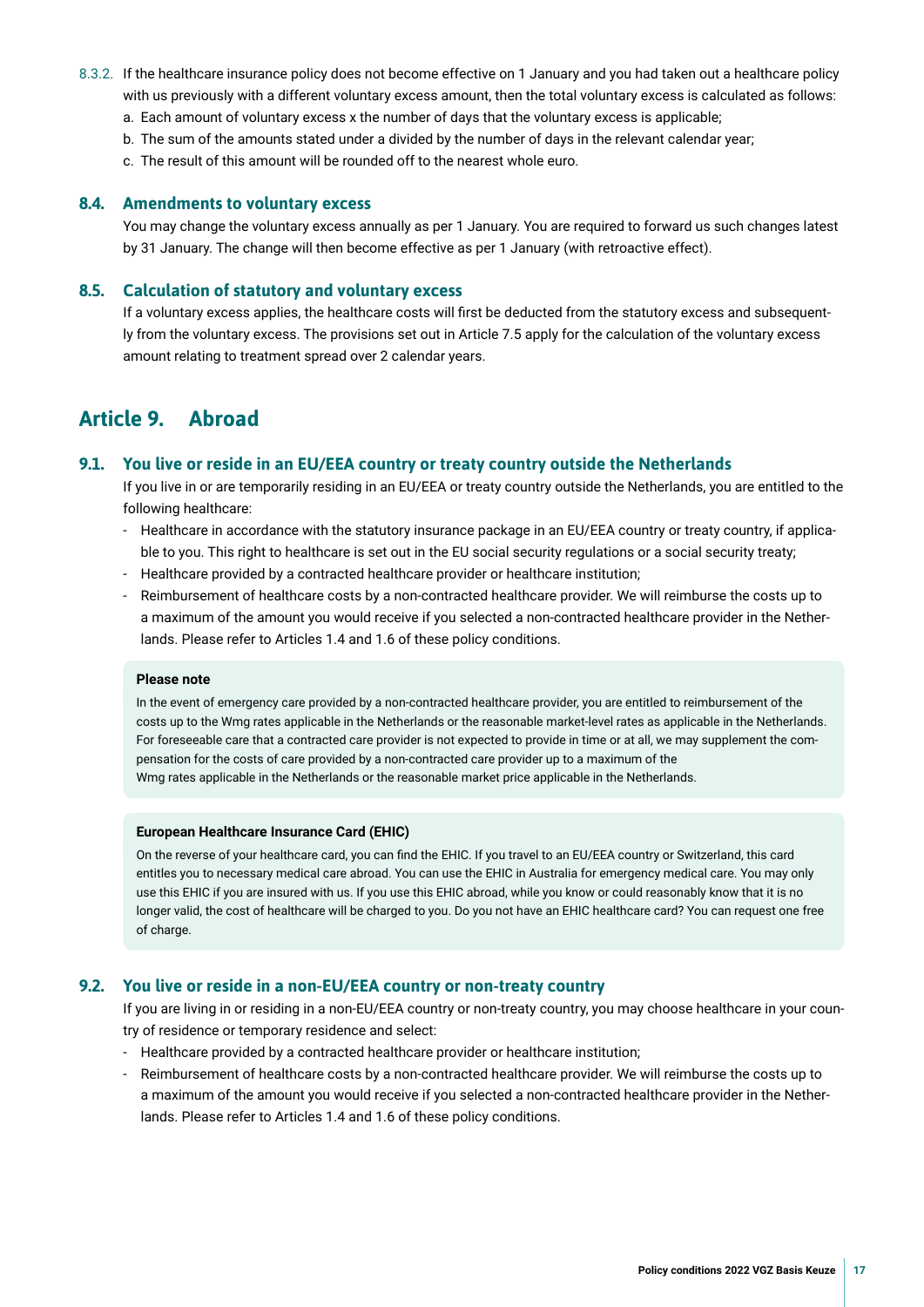### <span id="page-17-0"></span>**Please note**

The costs of treatment abroad may be higher than the costs of the same treatment in the Netherlands. We will reimburse the costs up to the amount you would receive if you had the treatment in the Netherlands. Therefore please take into consideration that you will likely have to pay for a (large) part of the bill yourself if you are having treatments abroad.

### **9.3. Approval and/or referral**

You would like to be treated abroad? If you are hospitalised in a hospital or a different institution for 1 or more nights, you will require our prior approval. You also need permission for receiving care abroad if this is stated in the healthcare provisions (Articles 11 up to and including 40). These healthcare provisions also set out if you need a referral or prescription.

If you do not require our approval, but you would like to know in advance if your treatment abroad were eligible for reimbursement, you can contact us and ask us for an assessment. For more information, see our website. You do not require approval if you are unexpectedly hospitalised and the treatment cannot reasonably be postponed until you have returned to your country of residence. If you are taken in for 1 or more nights, you must call, or have someone call, our emergency response unit. Please fnd the emergency response telephone number in the Zorg App, on your healthcare card and on our website.

### **Article 10. Complaints and disputes**

### **10.1. Do you have a complaint? Submit your complaint to the Complaints Management Department**

You may rest assured that we organise everything carefully relating to your healthcare insurance policy. However, one hundred percent satisfaction is not always achievable. We are open to hearing your complaints and suggestions. Please contact our customer service. The telephone number is available from our website. Please feel free to submit your complaint in writing to the Complaints Management department, PO Box 1256, 5602 BG Eindhoven, the Netherlands. The Complaints Management Department acts on behalf of the Executive Board.

#### **Tips for submitting a complaint**

- Please indicate in as much detail as possible what happened, what you are dissatisfed with, what you think is the best solution and when you can best be reached.
- Please attach all relevant documents. Please do not send any originals with your complaint. After all, you may still need the originals yourself.
- If you are unable or unwilling to submit your complaint, you can have someone else do this on your behalf and designate a proxy. However, for privacy reasons, we will require your permission in writing to deal with such a proxy. We are unable to process your complaint without such permission.

You will receive a response to your complaint from us within 30 days. If you are not satisfed with the decision or have not received a response within 30 days, you can submit your complaint or dispute to Stichting Klachten en Geschillen Zorgverzekeringen (SKGZ), PO Box 291, 3700 AG Zeist, the Netherlands, [www.skgz.nl.](https://www.skgz.nl) Alternatively, you may submit the dispute to the competent court.

### **10.2. Complaints about our forms**

If you feel one of our forms is superfuous or complicated, Please contact our customer service. The telephone number is available from our website. Alternatively, you may submit your complaint in writing to the Complaints Management department, PO Box 1256, 5602 BG Eindhoven, the Netherlands.

You can also submit your complaint to the Dutch Healthcare Authority for the attention of the Informatielijn/het Meldpunt, PO Box 3017, 3502 GA Utrecht, the Netherlands, email: info@nza.nl. The website of the Dutch Healthcare Authority, [www.nza.nl](https://www.nza.nl), indicates how you can submit a complaint about forms.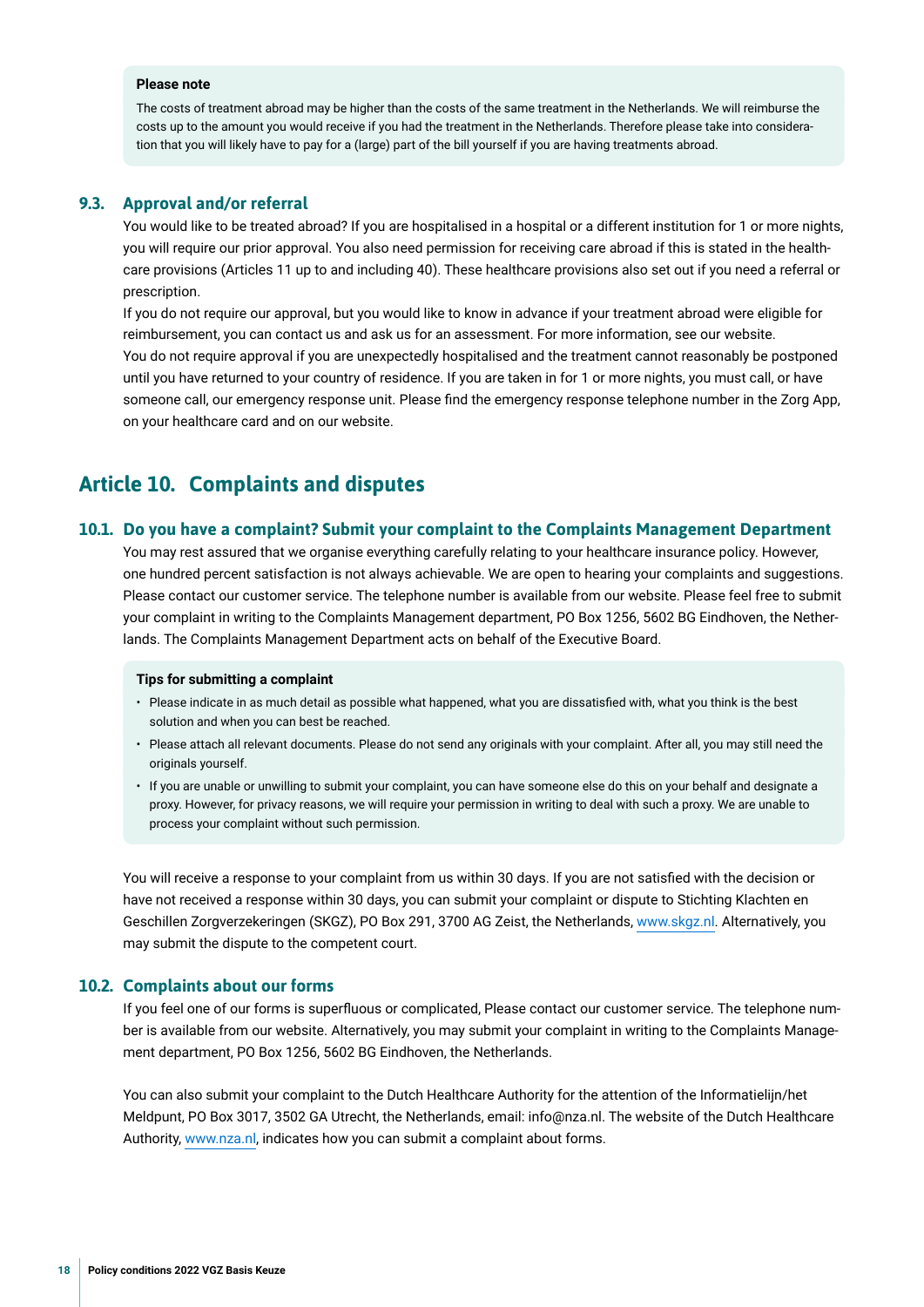## <span id="page-18-0"></span>**II. Healthcare Provisions**

**Your insurance is an in-kind insurance policy. You are entitled to care on the basis of this insurance cover. Articles 11 through 40 list the details of the care to which you are entitled.**

### **MEDICAL CARE**

### **Article 11. General practitioner care**

1. General practitioner care is medical care as general practitioners tend to provide and the accompanying examinations and diagnostics. Healthcare provided by general practitioners also includes health advice, counselling for quitting smoking, pre-conception healthcare (pregnancy wish visit) and foot care if you have diabetes mellitus type 1 or 2.

### **Coaching for quitting smoking**

Counselling for quitting smoking is defned as:

- Short treatments, such as one-off short counselling sessions for quitting smoking;
- Intensive forms of treatment aimed at behavioural change (in a group or as an individual).

Information on the quit smoking programme is set out in article 24.

### **Preconception care**

Pre-conception healthcare (pregnancy wish visit) is defned as:

- Advice on healthy nutrition
- Advice on intake of folic acid
- Advice on intake of vitamin D
- Advice on quitting smoking, alcohol and drugs, if necessary with active counselling to realise this
- Advice on using medication
- Advice on treatment of existing conditions and previous pregnancy complications
- Advice on infectious diseases and vaccinations
- Tracking risks based on your health history and offering genetic counselling if you are not (yet) pregnant.

### **Foot care relating to diabetes mellitus**

The aforementioned foot care for diabetes mellitus is defned as:

- Annual foot screening consisting of a review of the medical history, a risk assessment and determining the care profle;
- From care profle 1: annual specifc foot examination and advice on adequate footwear, foot care advice and advice relating to managing load and capacity;
- From care profle 2: more frequent specifc foot examination, check-ups and diagnostics, treatment of skin and nail problems, foot shape and position deviations and other risk factors.

Foot care is part of general practitioner care or multi-disciplinary care as described in paragraph 3.1. These foot treatments do not include foot care such as removing hard skin for purely cosmetic or personal care reasons and general nail care such as clipping nails.

The aforementioned care profles stated above are set out in the Healthcare Module Prevention Diabetic Foot Ulcers. Care profles give insight into the foot care required based on a risk classifcation of patients with diabetes mellitus. The Healthcare Module is available from our website. Your GP can tell you which care profle you have.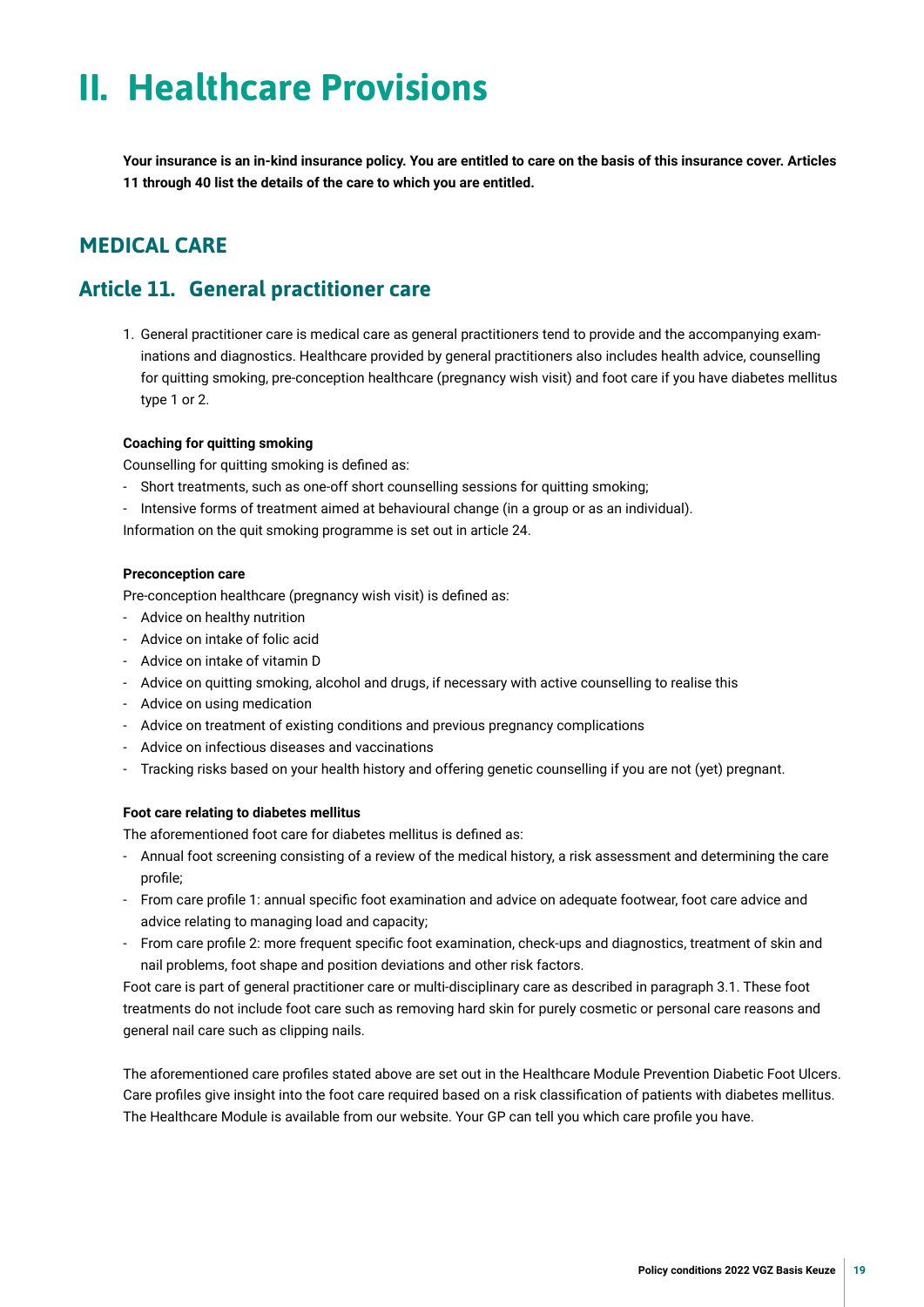- 2. Specialist medical care that borders on the GP domain. Examples of this care include:
	- Regular or minor surgery interventions
	- ECG diagnostics (heart images)
	- Lung function test (spirometrics)
	- Diagnostics based on the Doppler test (testing the blood fow in the vascular system)
	- MRSA screening (screening for Meticillin Resistant Staphylococcus Aureus)
	- Audiometrics (hearing system testing)
	- IUD (coil) insertion or removal, implantation or removal of etonogestrel implantation rod. Are you age 21 or older? Then you are not entitled to reimbursement of the cost of contraceptives, unless these items are used to treat endometriosis or menorrhagia (if suffering from anaemia). See Article 35
	- Medically necessary circumcision
	- Therapeutic injections (Cyriax).
- 3.1. Multi-disciplinary care (chain care) in connection with:
	- Diabetes mellitus type 2 (DM type 2)
	- Chronic obstructive pulmonary disease (COPD; this is a group of lung conditions, such as chronic bronchitis and lung emphysema)
	- Cardiovascular diseases (care if you are a patient with a cardiovascular condition).
- 3.2. Contracted multi-disciplinary care (chain care) in connection with:
	- Increased vascular risk management (care if you have an increased risk of cardiovascular diseases)
	- Asthma (if you are age 16 or older)
	- Programmatic care for vulnerable elderly.

Your healthcare group may charge you for this care only based on a contract concluded with us.

### **Multi-disciplinary care (chain care)**

Multidisciplinary care specifcally developed to organise healthcare for chronic patients in a region better in terms of quality and effectiveness. The healthcare providers work closely together within a healthcare group, ensuring that the healthcare you need is better aligned. The healthcare is based on a standard of care. This is a description agreed by the relevant healthcare providers that an insured person must receive in the event of a certain disorder. This standard forms the starting point for care the insured person receives and who provides this care. If no standard of care is described, care is provided on the basis of the professional standards of the professional groups involved.

### **Healthcare group**

The healthcare group is a partnership of healthcare providers with various disciplines, with a general practitioner in charge. Together, they provide chain healthcare. In addition to the general practitioner, healthcare is also delivered by a nurse, physician's assistant, dietician, podiatrist or pedicurist, for example.

### **Excess**

No excess applies for this healthcare. The excess is applicable to medications. The excess is also applied for laboratory tests and diagnostics conducted by a different healthcare provider at the request of the general practitioner and charged to you. For more information, please refer to Articles 7 and 8 of these policy conditions.

### **This is where to go**

1. For general practitioner care (points 1 and 2) and multi-disciplinary care (point 3.1)

A general practitioner, care group or third parties who are medically competent. Under the medical responsibility of a general practitioner, this care may also be provided by a doctor's assistant, nurse practitioner (NP), physician assistant (PA) or practice support worker (GGZ).

For the implantation or removal of an IUD, you may also go to a certifed obstetrician.

Your obstetrician can inform you about this.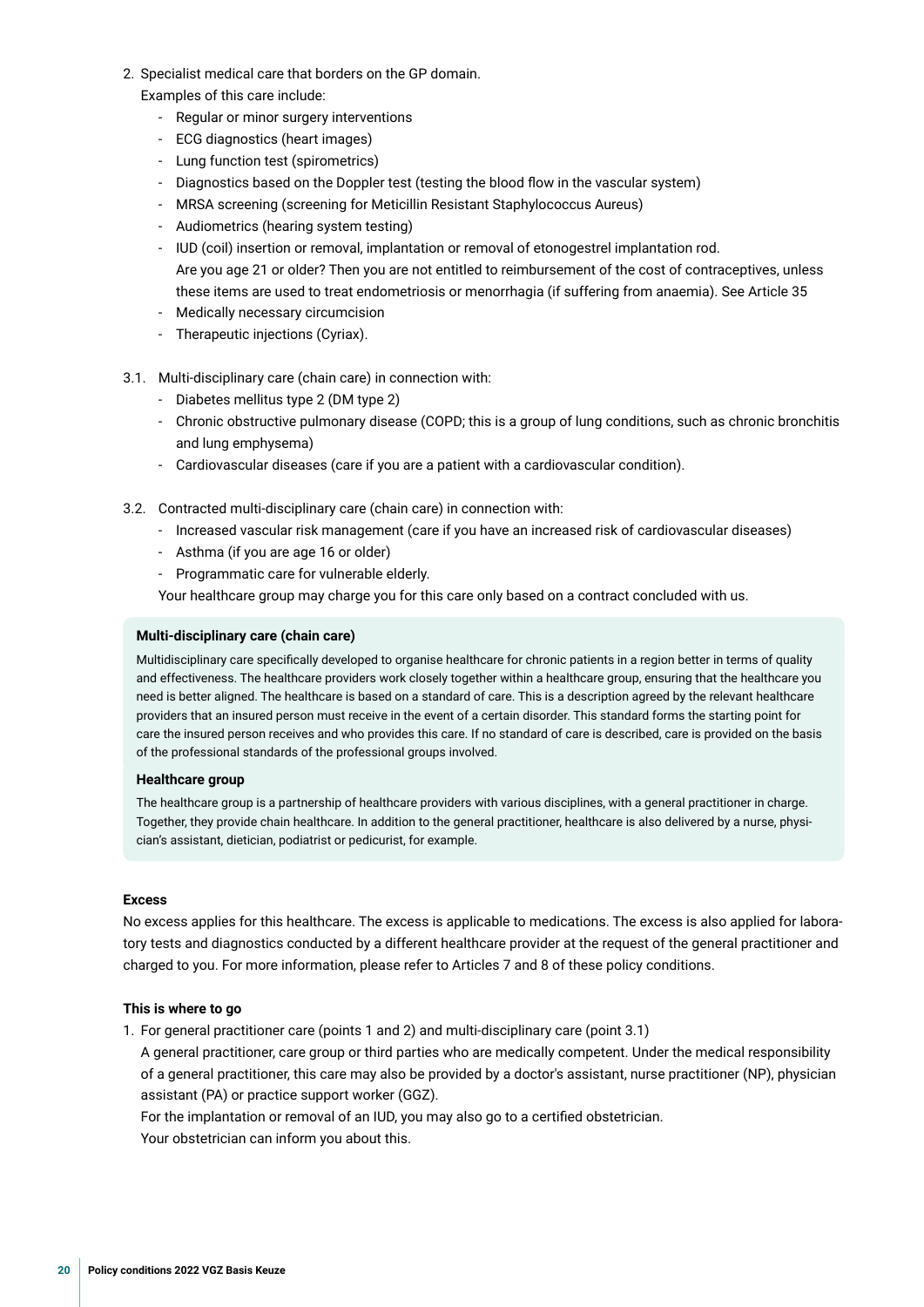- <span id="page-20-0"></span>2. For foot care for diabetes mellitus:
	- A podiatrist who is registered with the Quality Register Paramedics
	- A medical pedicurist registered in ProCert's KRP (Quality Register for Pedicures)
	- A pedicurist with the certifcation 'Diabetic foot'
	- A pedicurist registered in the Stipezo Register Paramedische Voetzorg (RPV or Register Paramedic Foot care)
	- A pedicurist registered in the Kwaliteitsregister Medisch Voetzorgverleners (KMV or Quality Register Medical Foot care Providers) of Nederlandse Maatschappij Medisch Voetzorgverleners (NMMV or Dutch Association of Medical Foot care Providers).

The podiatrist will prepare the treatment plan and will determine which part of the treatment may be performed by a medical or other pedicurist.

3. For contracted multi-disciplinary care (section 3.2): A contracted healthcare group.

An overview of contracted healthcare providers is available from our website. The partnerships between podotherapists and pedicurists are also available from our website.

You can also ask your general practitioner's clinic about the possibilities for multidisciplinary care. For more information about healthcare provided by a contracted healthcare provider, please refer to Article 1.3 of these policy conditions.

If you select a non-contracted healthcare group for contracted multidisciplinary care as described in item 3.2, you are not entitled to reimbursement.

If you are not making use of multidisciplinary care or this care is not available in your region, You are entitled to healthcare provided by individual healthcare providers pursuant to the relevant healthcare provisions, including general practitioner healthcare services (items 1 and 2) and dietetics (Article 30).

Would you prefer to visit a general practitioner or healthcare group with whom we have not concluded a contract for general practitioner care or multi-disciplinary care as described in section 1, 2 or 3.1? Then you are entitled to reimbursement of the cost of healthcare up to a maximum of the applicable Wmg rates.

Would you prefer to visit a care provider other than a general practitioner or healthcare group with whom we have not concluded a contract for the relevant care? Then please take into consideration that you will likely have to pay part of the bill yourself. This also applies to testing requested by your general practitioner to be carried out by another non-contracted healthcare provider (for example X-rays or blood tests). For more information, please refer to Articles 1.4 and 1.6 of these policy conditions.

### **Article 12. Medical care for specifc patient groups**

- 1. Medical care for specifc patient groups is medical care such as general practitioners and clinical psychologists tend to offer. This is general medical care aimed at vulnerable elderly people, people with chronic progressive degenerative diseases, non-congenital brain injuries or a mental disability.
- 2. This care also comprises:
	- a. Day treatment in a group of vulnerable patients aimed at learning how to deal with and compensate for impairments in order to allow the patient to live at home for as long as possible. This would include elderly people with multiple problems, people with Parkinson's, Korsakov, Multiple Sclerosis (MS) or with a mental disability
	- b. Day treatment in a group for people with a physical disability or non-congenital brain injury
	- c. Day treatment in a group for people with Huntington's disease
	- d. Care for people with severe behavioural impairments and a mild mental disability

The leading treatment professional will draw up your treatment plan and lead the multidisciplinary team. The treatment plan sets out the care and the number of half-day sessions of care in a group.

### **Excess**

The excess applies to this healthcare.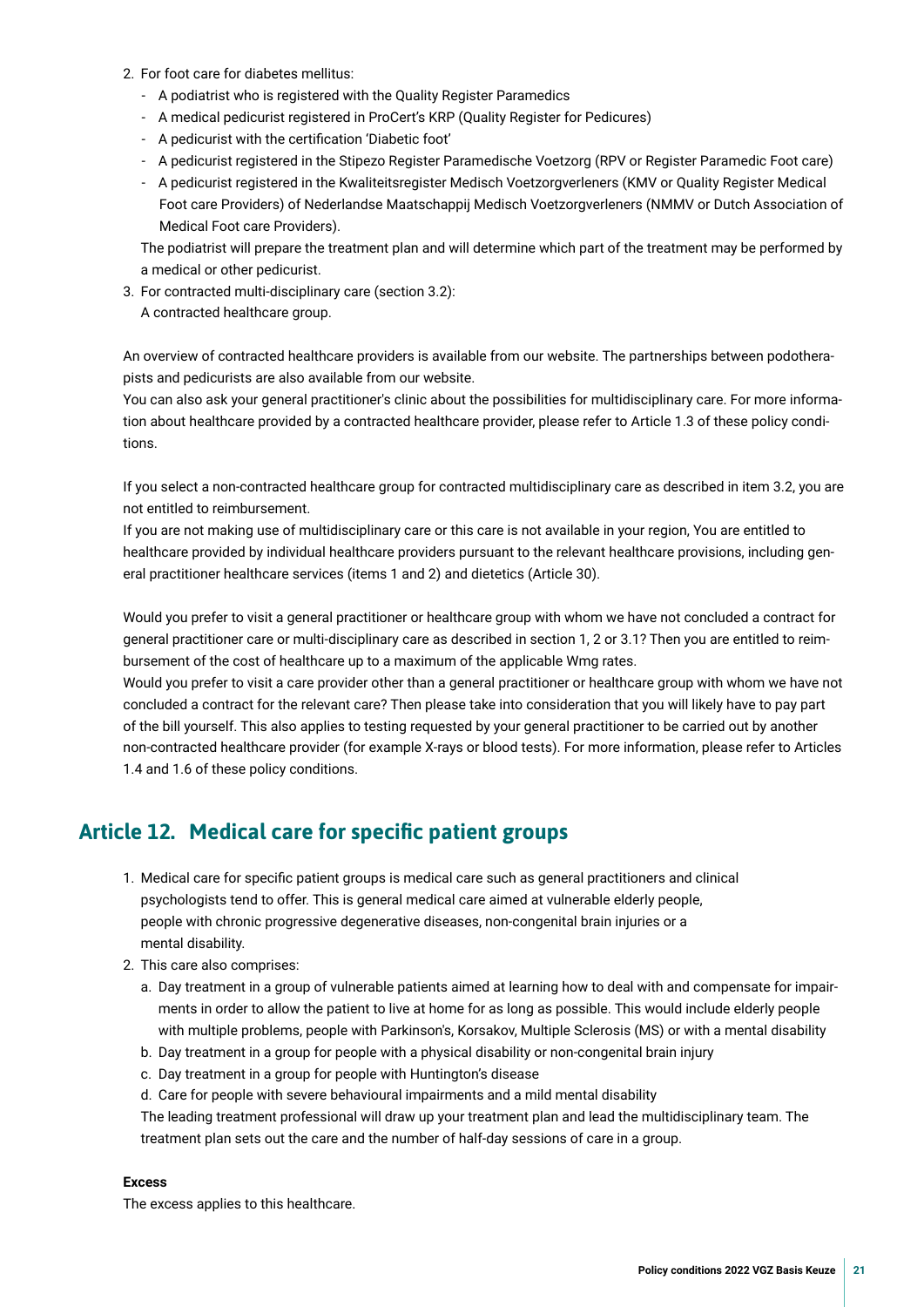### <span id="page-21-0"></span>**This is where to go**

- 1. For care as referred to under 1: a geriatric specialist, a doctor for the mentally disabled, a healthcare psychologist or a general remedial educationalist.
- 2. For care as referred to under 2: a multi-disciplinary team headed by a primary doctor/therapist. The primary care provider is a geriatric specialist, a doctor for the mentally disabled, a healthcare psychologist or a general remedial educationalist.

An overview of contracted healthcare providers is available from our website.

For more information about healthcare provided by a contracted healthcare provider, please refer to Article 1.3 of these policy conditions. Are you going to a care provider that does not have a contract with us for the care that concerns you? For more information, please refer to Articles 1.4 and 1.6 of these policy conditions.

### **Referral letter required from**

General practitioner or medical specialist. Referral for care as referred to under 2 may also be issued by a geriatric specialist, a doctor for the mentally disabled, a healthcare psychologist or a general remedial educationalist.

### **Approval**

You require our prior approval for:

- Day treatment in a group of vulnerable patients as set out in 2a
- Day treatment in a group for people with a physical disability or non-congenital brain injury as set out in 2b More information about applying for approval is set out in Article 1.9 of these policy conditions.

### **Article 13. Combined lifestyle intervention**

A combined lifestyle intervention (CLI or GLI) is an accredited programme about healthy food, eating habits and more exercise to acquire and maintain a healthy lifestyle. Are you age 18 or older? Then you may qualify for an accredited programme starting with a moderately elevated weight-related health risk (WRH or GGR). The WRH is determined on the basis of the Obesity Care Standard. Are you age 16 or 17? Then you are eligible for a CLI if you have a moderately elevated WRH and your GP estimates that you could beneft from a CLI for adults. A list of the accredited programmes is available from our website. A programme takes 24 consecutive months to complete. You are not entitled to reimbursement of the costs of exercise and guidance.

### **Excess**

No excess applies for this healthcare.

### **This is where to go**

1. A lifestyle coach registered with the Professional Association of Lifestyle Coaches Netherlands (BLCN) 2. A physiotherapist, remedial therapist, dietician or occupational therapist registered as a lifestyle coach. An overview of contracted healthcare providers is available from our website.

For more information about healthcare provided by a contracted healthcare provider, please refer to Article 1.3 of these policy conditions. Are you going to a care provider that does not have a contract with us for the care that concerns you? For more information, please refer to Articles 1.4 and 1.6 of these policy conditions.

### **Referral letter required from**

General practitioner.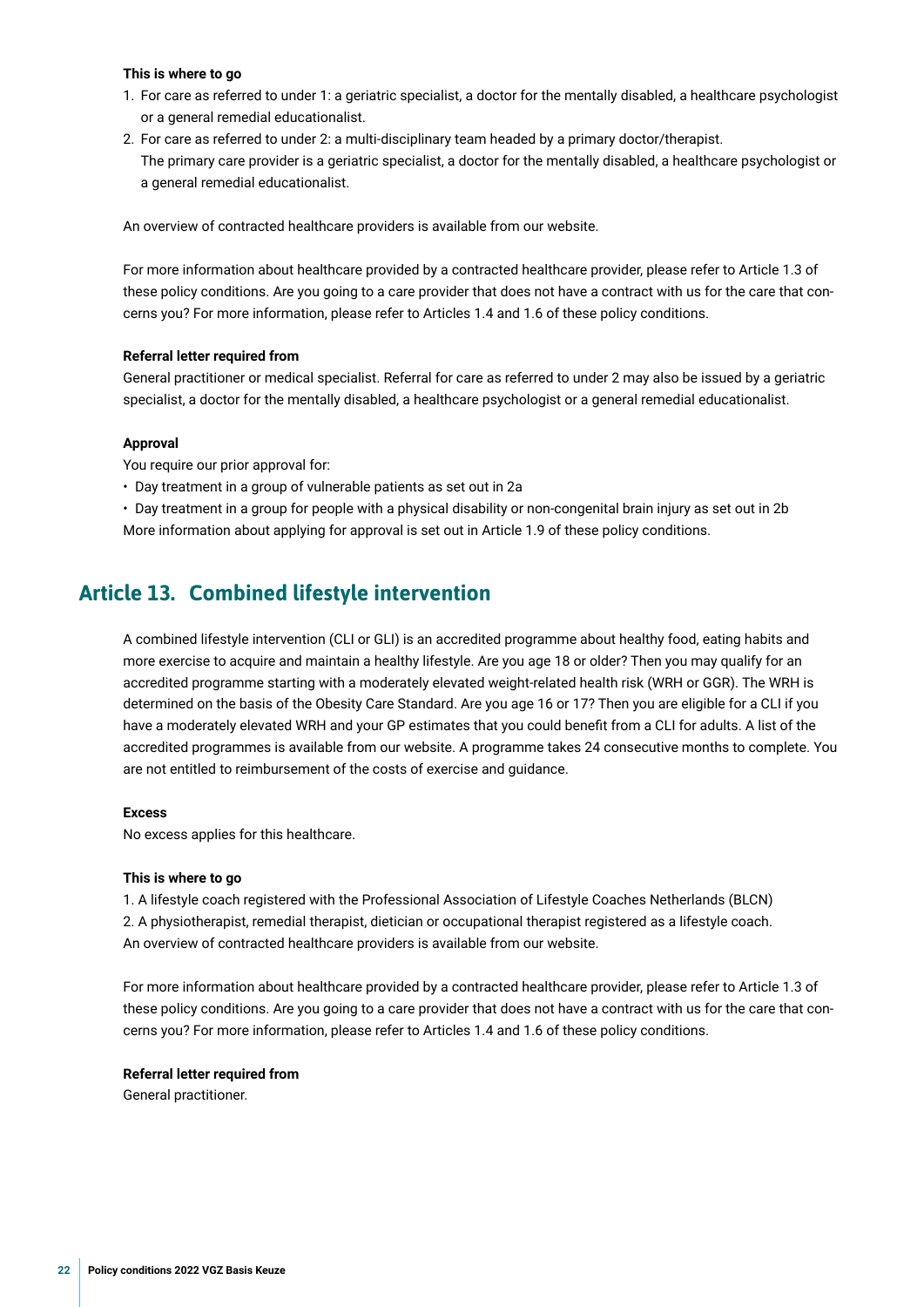### <span id="page-22-0"></span>**Article 14. Nursing and care (district nurses)**

Nursing and care is care such as nurses tend to provide without the need for a stay in an institution. The care is related to the need for or a high risk of medical care as set out in article 2.4 of the Healthcare Insurance Decree. This healthcare includes nursing, care, coordination, detection, prevention, instruction and supporting the independent management and independence level of the clients, the client system and case management. This care also includes care such as a nurse would provide if you were to make use of an emergency call via a personal alarm (for example if you had fallen at home).

This healthcare also includes nursing day care intensive child care in a nursing children's day care or children's hospital. Intensive child care (ICC or IKZ) is care provided to children up to age 18 that involves a need for care such as nurses tend to provide in connection with medical care or a high probability of needing such care. These children also have a need of permanent supervision or 24-hour care in the vicinity.

You need an indication for nursing and/or care and a care plan must be prepared. The indication is prepared by a nurse, level 5, or a nursing specialist. The nurse consults with you to prepare a treatment plan in compliance with the guidelines of the occupational group Nursing & Caring in the Netherlands. The treatment plan describes the healthcare you need in terms of nature, scope and duration and the goals set.

The indication for nursing and care for insured persons under age 18 is prepared by a paediatric nurse, level 5, or a nursing specialist. The nurse consults with the parents and paediatrician to prepare a treatment plan. The treatment plan describes the healthcare you need in terms of nature, scope and duration and the goals set.

### **Personal budget (pgb)**

You may be entitled to reimbursement of nursing and care in the form of a personal budget (pgb). This requires our prior approval. The Nursing and Care Personal Budget Regulations set out the terms and conditions that apply to having a pgb. The Nursing and Care Personal Budget Regulations are available from our website.

### **Excess**

No excess applies for this healthcare. For more information, please refer to Articles 7 and 8 of these policy conditions.

### **This is where to go**

- 1. A home care or other institution relating to nursing and care with a level 5 paediatric nursing specialist or nursing specialist with a permanent contract. The level 5 paediatric nursing specialist or nursing specialist prepares the medical indication and remains involved in the implementation and evaluation of the care plan. The healthcare is provided by a level 4 or 5 nursing specialist, nurse, healthcare worker level 3 or healthcare worker in individual nursing healthcare (VIG staff).
- 2. An independent level 5 paediatric nursing specialist or nursing specialist relating to the medical indication and provision of care. The healthcare can also be provided by a level 4 or 5 nursing specialist, nurse, healthcare worker level 3 or healthcare worker in individual nursing healthcare (VIG staff). This is permitted only if this healthcare provider collaborates with the level 5 paediatric nursing specialist or nursing specialist who prepared the medical indication. The healthcare provider who prepared the medical indication remains involved in the implementation and evaluation of the care plan. The collaboration is set out in writing and we receive a copy of this record.

An overview of contracted healthcare providers is available from our website.

For more information about healthcare provided by a contracted healthcare provider, please refer to Article 1.3 of these policy conditions. Are you going to a care provider that does not have a contract with us for the care that concerns you? For more information, please refer to Articles 1.4 and 1.6 of these policy conditions.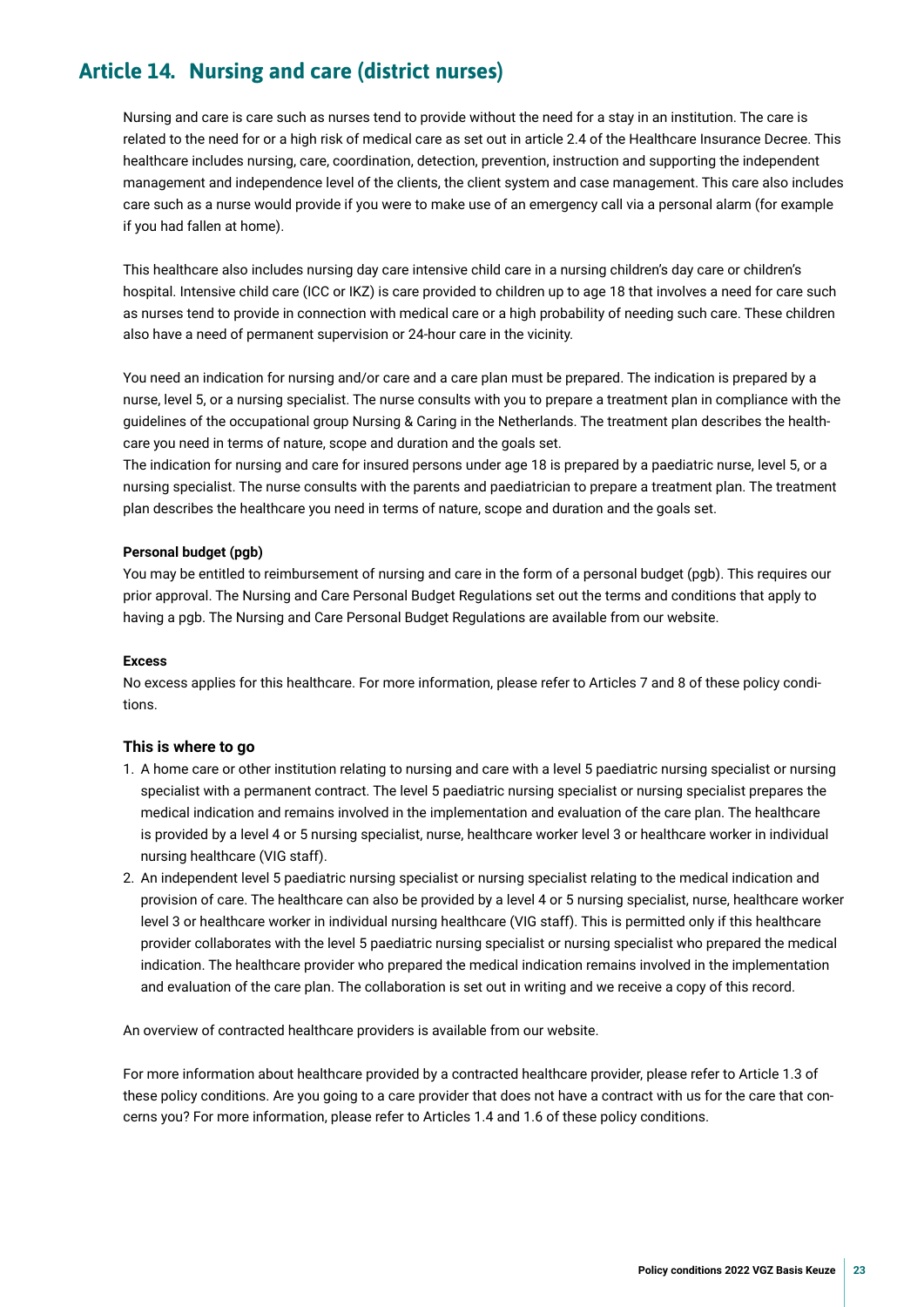<span id="page-23-0"></span>You cannot transfer your claim on us for nursing and care to care providers or others with whom we have not concluded a contract for this care (prohibition of assignment). This is a clause as referred to in Section 3:83 paragraph 2 of the Dutch Civil Code. A reimbursement for the costs of care provided by a care provider with whom we do not have a contract will be transferred to the policyholder's account number.

### **Approval**

You require our prior approval for such healthcare. You do not need prior approval for the medical indication. More information about applying for approval is set out in Article 1.9 of these policy conditions.

### **Article 15. Obstetric and maternity care**

### **15.1. Obstetric care**

Obstetric care, including pre and after care, is care as obstetricians tend to provide. Obstetric care includes the use of a delivery room if the delivery takes place in a hospital or birth clinic due to medical necessity.

### **This care also comprises:**

- Pre-conception healthcare (pregnancy wish visit)

If you wish to get pregnant, you can make use of pre-conception healthcare. Article 11, item 1 indicates the elements included in this type of care.

- Counselling

If you are pregnant and you are considering pre-natal screening for birth defects, you will generally require an extensive consultation with your general practitioner, obstetrician or medical specialist frst. This consultation visit is referred to as counselling. During this visit you will receive information on the content and scope of pre-natal screening. You are then well equipped to make a decision on such screening.

- The combination test, the non-invasive pre-natal test (NIPT) and the invasive diagnostics if you have a medical indication. You are also entitled to an NIPT if a combination test shows that you have a signifcant risk of having a child with a chromosome anomalies.
- Invasive diagnostics (chorionic villus testing or amniocentesis) if a combination test or NIPT shows that you have a signifcant risk of having a child with a chromosomal abnormality (such as Down's syndrome).
- Twenty-week ultrasound (anomaly scan, or SEO):

the anomaly scan can be used to check if your baby may have a physical anomaly, such as spina bifda. This test is called the Structural Ultrasound Test (SEO in Dutch, second trimester). The examination takes place around the 20th week of pregnancy.

### **Do you have no medical indication for prenatal diagnosis?**

Then you can request an NIPT at your own expense.

### **Excess**

No excess applies for obstetric care. No excess applies for prenatal screening, excepting for the NIPT. The excess applies to NIPT. Any fees associated with obstetric care are also subject to the excess. This means that medications, blood tests or patient transport are set off against the statutory excess.

No excess applies for the placement and removal of an IUD (coil) by the obstetrician. The excess does apply to the IUD. See article 35, Medications, and the Medical Devices Regulations for reimbursement of the UID. For more information, please refer to Articles 7 and 8 of these policy conditions.

#### **This is where to go**

An obstetrician or general practitioner with further training and who specialises in physiological obstetrics. Integral birth care may be provided by an Integral Birth Care Organisation (IGO) that has a contract with us.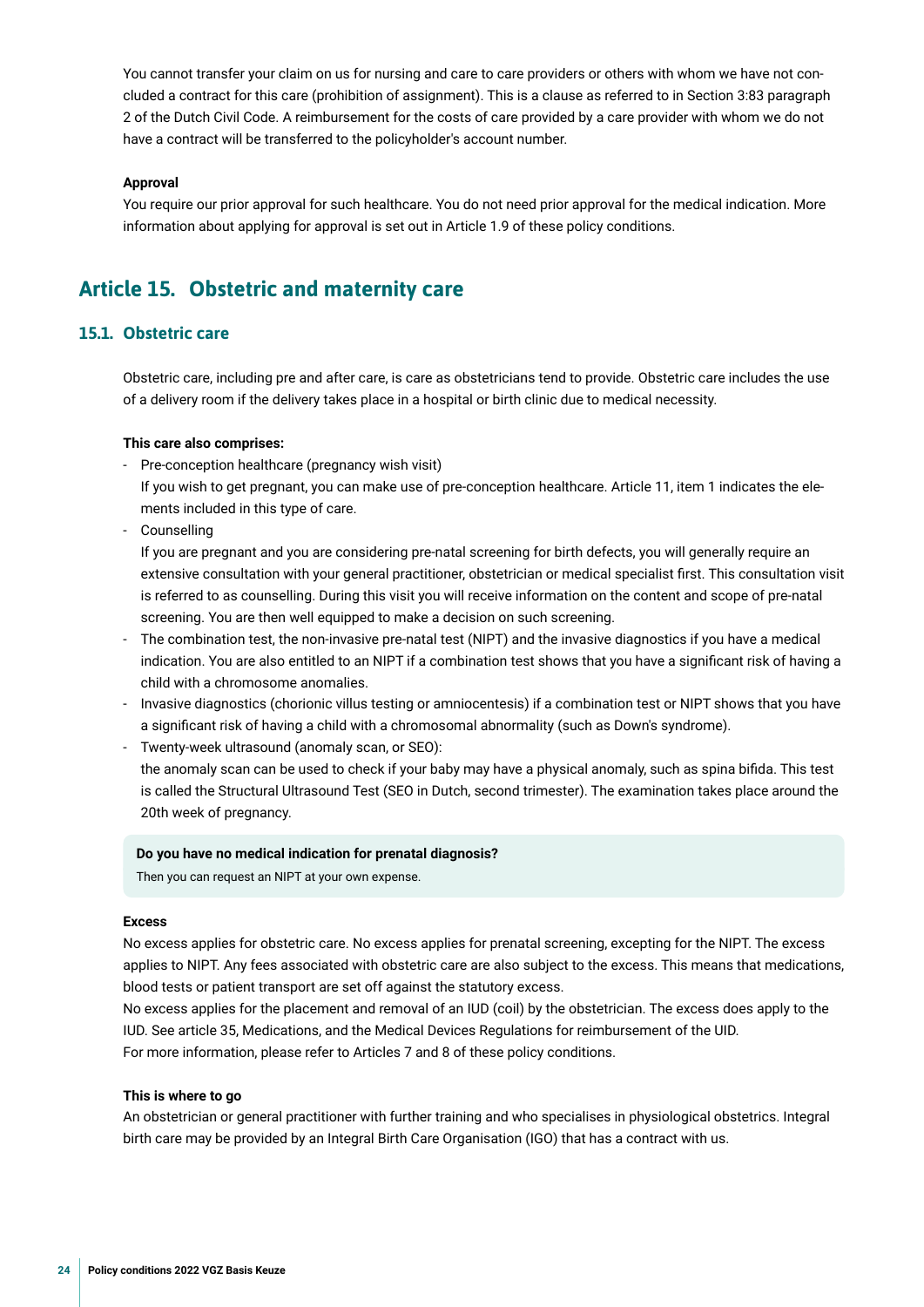#### **Integral maternity care**

Obstetricians, maternity care nurses and gynaecologists collaborating in an Integral Maternity Care Organisation are permitted to agree on an integral rate for maternity care with us. Integral maternity care is designed to lubricate the collaboration between the various healthcare providers, resulting in improved quality of healthcare for both mother and child. The Integral Maternity Care Organisation (IMCO or IGO) may charge you for this care only based on a contract concluded with us. An overview of our contracted IGOs is available from our website.

You may change care providers during pregnancy, birth and aftercare.

The combination test and the twenty-week ultrasound may only be performed by a healthcare provider with a permit pursuant to the Wet op het bevolkingsonderzoek (Population Screening Act), or a healthcare provider with a partnership agreement with a Regional Centre for Prenatal Screening. As soon as there is a medical indication, the examination may be performed without such a permit. For the NIPT, you can go to a university centre and for invasive diagnostics, you can visit a prenatal diagnostics centre.

An overview of contracted healthcare providers is available from our website.

For more information about healthcare provided by a contracted healthcare provider, please refer to Article 1.3 of these policy conditions. Are you going to a care provider that does not have a contract with us for the care that concerns you? For more information, please refer to Articles 1.4 and 1.6 of these policy conditions.

### **15.2. Maternity care**

Maternity care is care such as maternity carers tend to provide for mother and child for a maximum of 10 days in connection with childbirth, counting from the day of delivery. The obstetrician or general practitioner providing the obstetric care determines the number of maternity care hours based on the Landelijk Indicatie Protocol Kraamzorg (LIP - National Indication Protocol Maternity Care). The number of hours of maternity care is a minimum of 24 hours and a maximum of 80 hours, spread over a maximum of 10 days. Please fnd this protocol on our website.

For every day of hospitalisation during which maternity care was provided in hospital for some part, we will deduct the average number of hours of maternity care (this is the number of indicated hours of maternity care divided over 10 days) per day from the number of maternity care hours as indicated. If several care institutions (e.g. hospital and maternity care organisation) charge for maternity care on the same day, you are also entitled to maternity care on this double day.

#### **Please note**

Request maternity care at least 5 months prior to the expected due date via our website. Then you can be sure that your request will be processed on time.

### **Personal contribution**

You are charged a statutory personal contribution amounting to:

- $\epsilon$  4.70 per hour for maternity care at home or at a birth clinic;
- € 19 per day for both mother and child in the event of delivery in a birth clinic or hospital, without a medical need. In addition to the personal contribution, you must pay the difference in costs between the rate charged by the birth clinic or hospital and the maximum reimbursement of € 134 per day for both mother and child.

#### **Excess**

No excess applies for this healthcare.

#### **This is where to go**

A qualifed maternity nurse who is registered with the Maternity Care Knowledge Centre or nurse. Maternity care as a part of integral birth care may be provided by an Integral Birth Care Organisation (IGO) that has a contract with us. More information about integral maternity care is set out in Article 15.1, Obstetric Care.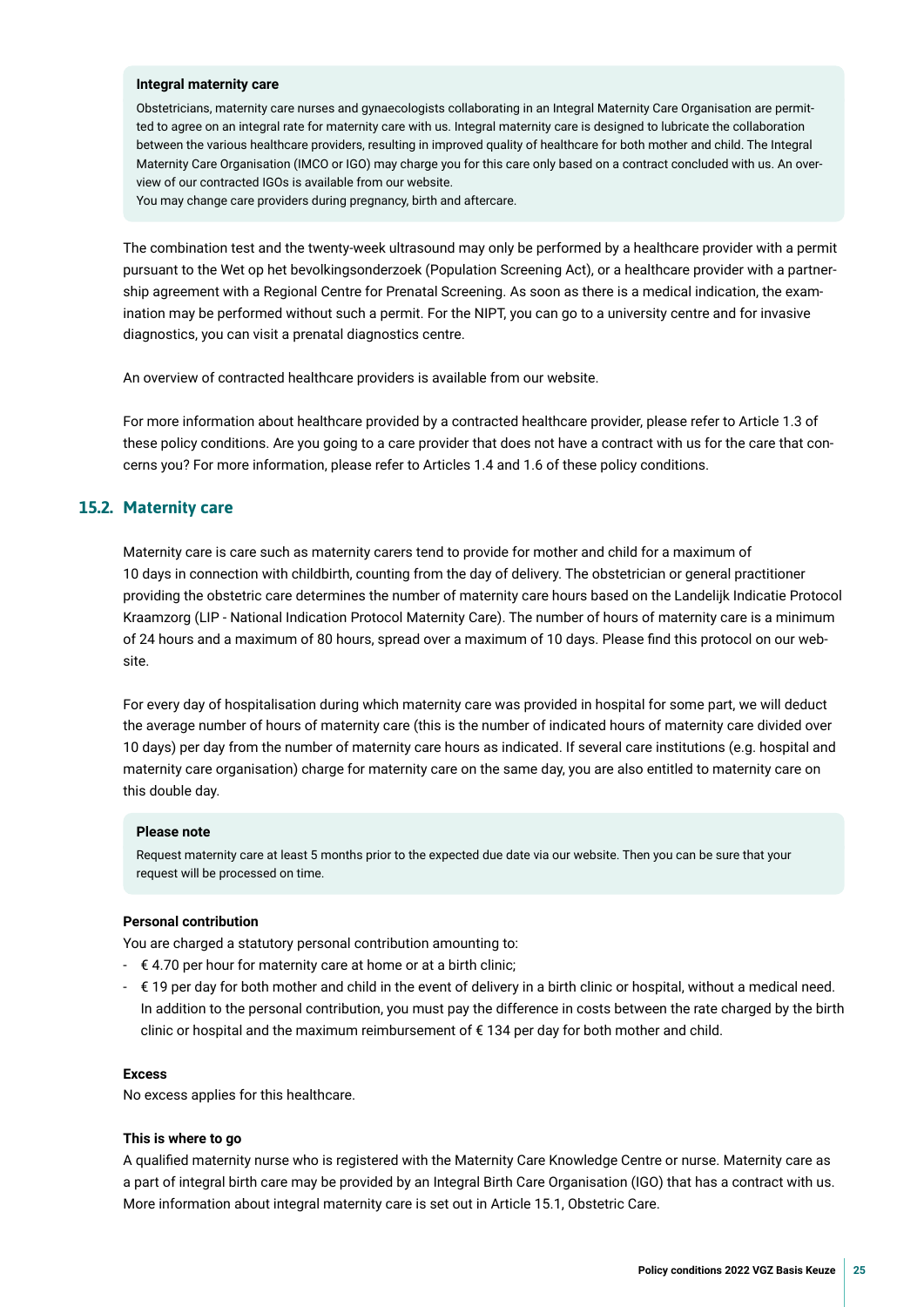An overview of contracted healthcare providers is available from our website.

For more information about healthcare provided by a contracted healthcare provider, please refer to Article 1.3 of these policy conditions. Are you going to a care provider that does not have a contract with us for the care that concerns you? For more information, please refer to Articles 1.4 and 1.6 of these policy conditions.

### **Additional information**

Are you using a non-contracted maternity nurse or nurse? Please enclose a copy of the indication in accordance with the LIP (Landelijk Indicatie Protocol Kraamzorg - National Referral Protocol Maternity Care). You can request a copy from your maternity care organisation and/or from the independent maternity nurse or nurse.

| Delivery and maternity care at home                                                                                                                                      |                                                                                                                                                                                                                                                                                                                                                                                                                                                                                              |  |  |
|--------------------------------------------------------------------------------------------------------------------------------------------------------------------------|----------------------------------------------------------------------------------------------------------------------------------------------------------------------------------------------------------------------------------------------------------------------------------------------------------------------------------------------------------------------------------------------------------------------------------------------------------------------------------------------|--|--|
| Delivery at home                                                                                                                                                         | Yes.                                                                                                                                                                                                                                                                                                                                                                                                                                                                                         |  |  |
| Maternity care at home                                                                                                                                                   | Maximum 10 days counting from the day of delivery.<br>A personal contribution of $\epsilon$ 4.70 per hour applies to maternity care.                                                                                                                                                                                                                                                                                                                                                         |  |  |
| Delivery with medical necessity and maternity care in a birth clinic or hospital                                                                                         |                                                                                                                                                                                                                                                                                                                                                                                                                                                                                              |  |  |
| Delivery in a birth clinic or hospital with<br>medical necessity                                                                                                         | Yes.                                                                                                                                                                                                                                                                                                                                                                                                                                                                                         |  |  |
| Maternity care in a birth clinic                                                                                                                                         | Maximum 10 days counting from the day of delivery.<br>A personal contribution of €4.70 per hour applies to maternity care.                                                                                                                                                                                                                                                                                                                                                                   |  |  |
| Maternity care in hospital after delivery with<br>medical necessity                                                                                                      | Yes. This is not subject to a personal contribution.                                                                                                                                                                                                                                                                                                                                                                                                                                         |  |  |
|                                                                                                                                                                          | Delivery without medical necessity and maternity care in a hospital or birth clinic                                                                                                                                                                                                                                                                                                                                                                                                          |  |  |
| Childbirth without medical necessity in<br>the delivery room of a birth clinic<br>Delivery and maternity care in a hospital<br>without medical necessity of staying      | Yes. The maximum reimbursement for mother and child together is $\epsilon$ 230<br>per day.<br>This fee is calculated as follows:<br>Maximum reimbursement is $2 \times 134$ : $\epsilon$<br>268 per day<br>Less: personal contribution is $2 \times \text{\textsterling} 19$ : €<br>38 per day<br>230 per day<br>€<br>You must pay the difference in costs between the rate charged by the birth<br>clinic or hospital<br>and the maximum reimbursement of € 230 per day for both mother and |  |  |
| Delivery without medical necessity in a<br>birth clinic or hospital as part of integral<br>maternity care by an Integral Maternity Care<br>Organisation contracted by us | child.<br>Yes. The personal contribution is € 433 for mother and child together.                                                                                                                                                                                                                                                                                                                                                                                                             |  |  |
| Maternity care in a birth clinic                                                                                                                                         | Maximum 10 days counting from the day of delivery.<br>A personal contribution of €4.70 per hour applies to maternity care.                                                                                                                                                                                                                                                                                                                                                                   |  |  |

### **Medical need**

Your obstetrician or general practitioner providing obstetric care determines whether or not there is a medical necessity for delivery in a hospital or birth clinic.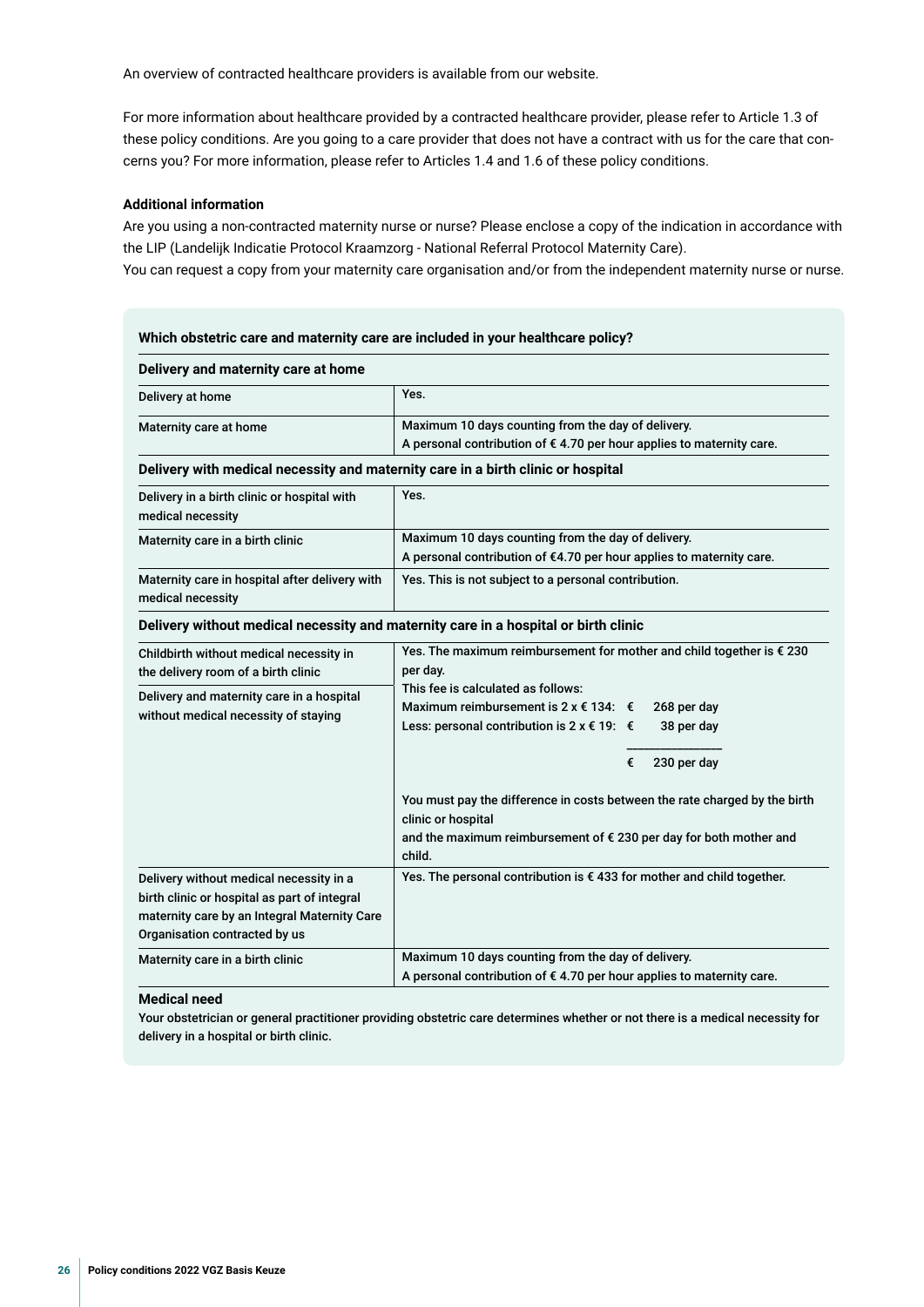### <span id="page-26-0"></span>**Article 16. Specialist medical care**

Specialist medical care is medical care such as medical specialists tend to provide, including the relevant laboratory and other tests, medications, dressings and medical devices. Specialist medical care also includes:

- Care provided by a thrombosis unit;
- Second opinion by a medical specialist

This is subject to a referral from the healthcare provider treating you. This may concern the relevant general practitioner, obstetrician or medical specialist, for example. The second opinion must relate to the medical care that you already discussed with your frst healthcare provider. You are required to return to your original healthcare provider with the second opinion, as the frst person will remain the leading provider in your treatment;

- Dialysis in a dialysis centre, hospital or at home. Please fnd more information regarding dialysis in the home situation and the allowance for additional costs (electric power) on our website;
- Chronic intermittent respiration and the required equipment. Please fnd more information regarding an allowance for electric power costs of mechanical breathing equipment in the home situation on our website;
- Medically necessary circumcision.

Specialist medical care also includes:

- a. Up to 1 July 2022, treatment with tumour-infltrating lymphocytes of metastasised melanoma irresectable stage IIIc and stage IV insofar as you are participating in research as outlined below;
- b. Up to October 2022, mammary reconstruction after breast cancer with autologous fat transplants, insofar as you are participating in main research as outlined below;
- c. From 1 July 2021 to 1 August 2025, bladder instillation with bladder fushing fuids containing chondroitin sulfate and/or hyaluronic acid for the treatment of patients with bladder pain syndrome with non-transurethral treatable Hunners lesions insofar as you are participating in research studies as listed below;
- d. From 1 April 2016 to 1 August 2022, dendritic cell vaccinations in patients with stages IIIB and IIIC melanoma after complete resection, insofar as you are participating in research as outlined below;
- e. From 1 October 2016 to 1 January 2022, sacral neuromodulation for therapy-resistant, functional obstipation with delayed intestinal passage, insofar as you are participating in research as outlined below;
- f. From 1 January 2017 to 1 January 2023, intensifed, alkylating chemotherapy with stem cell transplant for the treatment of patients of ages 18 to 65 who have BRCA1-like, stage III breast cancer, insofar as you are participating in research as outlined below;
- g. From 1 October 2017 to 1 October 2022, combination treatment of cytoreductive surgery and hypertherm intraperitoneal chemotherapy in patients with both stomach cancer and synchronous peritoneum cancer or tumour-positive stomach fuid, insofar as you are participating in research as outlined below;.
- h. From 1 April 2019 to 1 August 2023, CardioMEMS arteria pulmonalis monitoring for patients with chronic heart failure New York Heart Association class III with recurring hospitalisation, insofar as you are participating in main research as outlined below;
- i. From 1 October 2019 to 1 October 2023, treatment of Binamed medical silver clothing or Derrmacura anti-bacterial bandage clothing for children and adults with medium to high constitutional eczema, insofar as you are participating in main research as outlined below;
- j. From 1 January 2020 to 1 January 2027, intraperitoneal hyperthermal chemotherapy added to primary debulking in patients with stage III ovarian carcinoma if you are participating in main research as outlined below;
- k. From 1 January 2020 to 1 January 2027 nusinersen for the treatment of patients with 5q spinal muscular atrophy who are 9.5 years of age and older, provided you are participating in the research study as listed below;
- l. Until 1 January 2025, larotrectinib for the treatment of adult and pediatric patients with solid tumors that exhibit neurotrophic tyrosine receptor kinase gene fusion, provided you participate in studies as listed below;
- m.Until 1 January 2025 entrectinib for the treatment of adult patients and children 12 years of age and older with solid tumors that exhibit neurotrophic tyrosine receptor kinase gene fusion, provided you are participating in studies as listed below.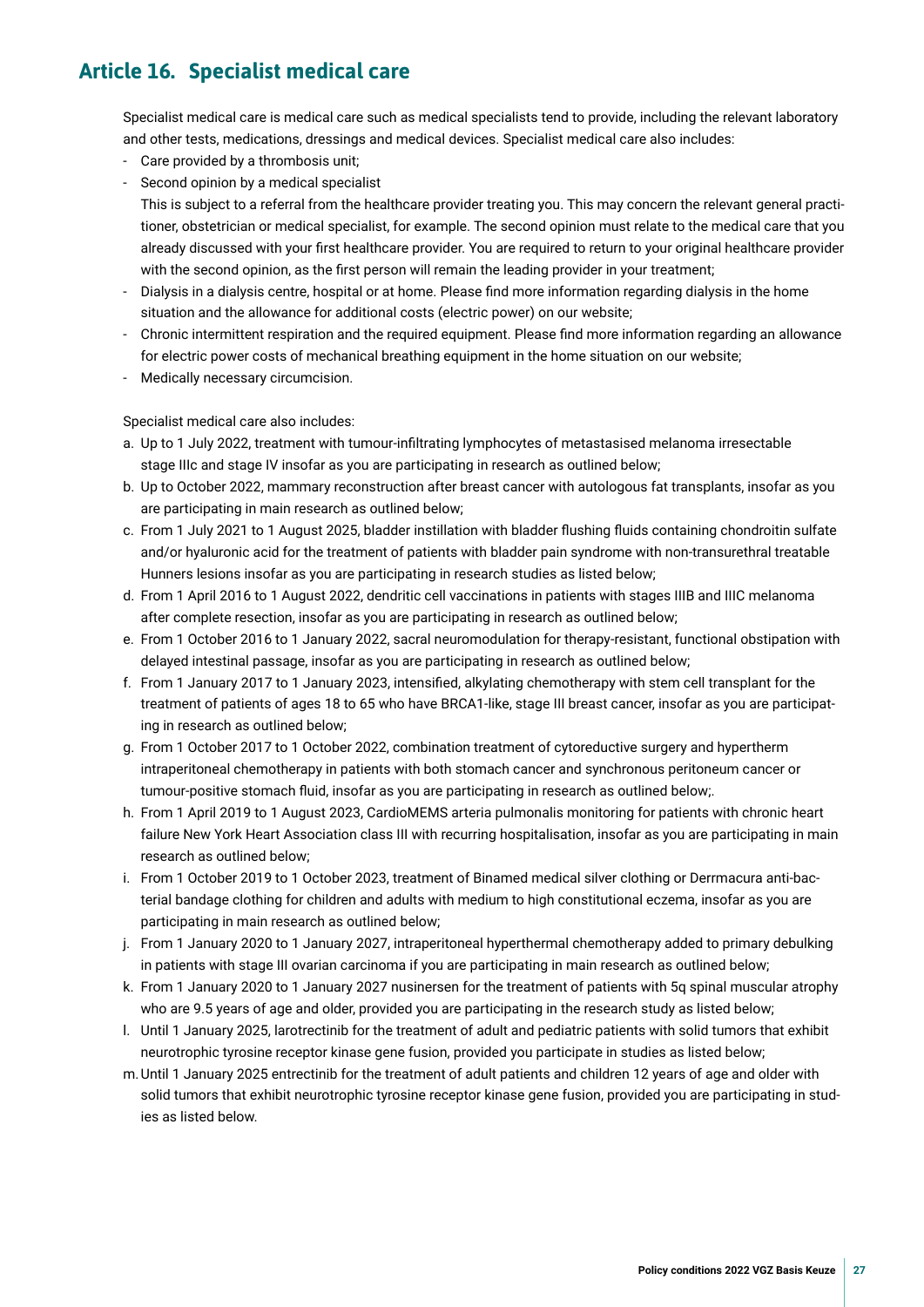Research is defned as:

- Main research into the effectiveness of the healthcare funded by the Dutch organisation for healthcare research and healthcare innovation (ZonMW); and/or
- Supplementary national observational research into the healthcare set up and performed in collaboration with the main research if you:
	- 1. Fulfl all criteria relating to the content of the healthcare, but you do not fulfl other criteria for participation in the research; or
	- 2. Have not participated in the main research and the inclusion for the main research has been completed; or
	- 3. participated in the main research without having received the healthcare and participation to the main research has completed for you.

The Minister of Health, Welfare and Sport has the option of classifying healthcare as conditionally admitted healthcare four times per year. The above list may not be up to date. It indicates the status insofar as known at the moment of preparing and printing these policy conditions. For the most recent list, please refer to Article 2.2 of the Healthcare Insurance Scheme on our website.

### **This is not insured:**

- a. Treatments with uvuloplastic surgery for snoring
- b. Treatments aimed at sterilisations (for both male and female)
- c. Treatments aimed at reversing sterilisations (for both male and female)
- d. Treatment of plagiocephaly and brachycephaly without craniosynostosis with a cranial band
- e. Fertility-related care if you are a woman age 43 or older, unless it concerns an in-vitro fertilisation attempt that was started before reaching age 43.

### **Excess**

The excess applies to this healthcare.

No excess applies for obstetric care by a gynaecologist. No excess applies for prenatal screening, excepting for the NIPT. The excess applies to NIPT. Any fees associated with obstetric care are also subject to the excess. This means that medications, blood tests or patient transport invoiced separately are set off against the excess. For more information, please refer to Articles 7 and 8 of these policy conditions.

### **This is where to go**

A medical specialist. The care may also be provided by a clinical physician audiologist, clinical technologist, geriatric medical specialist, emergency aid physician, KNMG emergency aid doctor, specialist nurse or physician assistant (PA), if the indicated care falls within the area of expertise of that healthcare provider.

### **Integral maternity care**

Obstetricians, maternity care nurses and gynaecologists collaborating in an Integral Maternity Care Organisation are permitted to agree on an integral rate for maternity care with us. The IGO may charge you for this care only based on a contract concluded with us. If the gynaecologist of the Integral Maternity Care Organisation for obstetric care charges a separate rate according to a Dutch Healthcare Authority policy regulation, we will reimburse the costs up to a maximum of the market price applicable in the Netherlands.

### **Please note**

The healthcare providers were contracted based on quality criteria for good healthcare. This means that certain specialist medical healthcare is purchased only from healthcare providers who fulfl these criteria. Would you like to know which care providers have a contract with us, and for which care? You can fnd this information on our website.

For more information about healthcare provided by a contracted healthcare provider, please refer to Article 1.3 of these policy conditions. Are you going to a care provider that does not have a contract with us for the care that concerns you? For more information, please refer to Articles 1.4 and 1.6 of these policy conditions.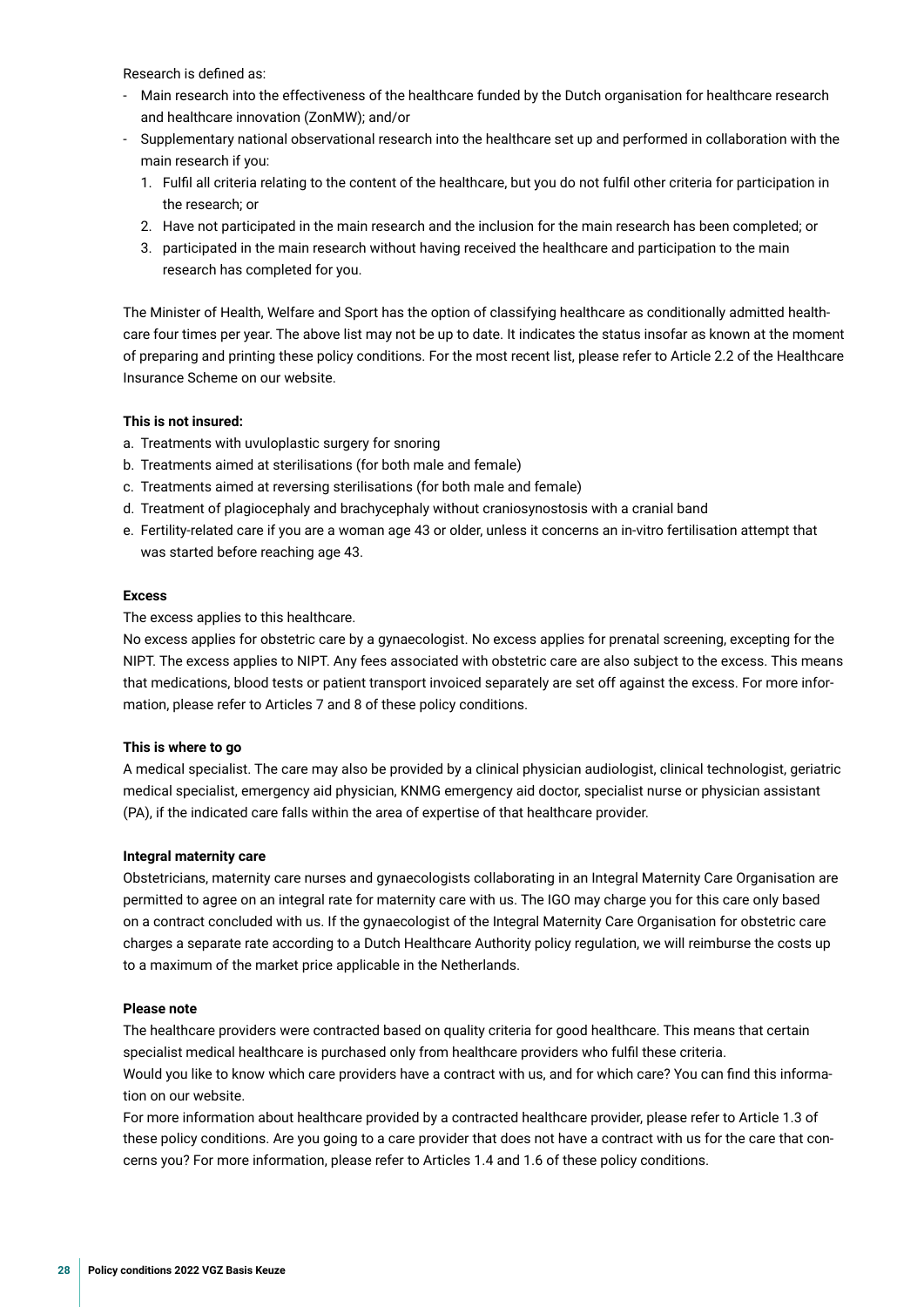### <span id="page-28-0"></span>**Referral letter required from**

**Which types of care are subject to prior approval?**

General practitioner, nursing specialist, physician assistant (PA), SEH doctor KNMG (emergency room doctor), audiologist, company doctor, paediatrician/doctor in youth health care, geriatric specialist, doctor for the mentally disabled, dentist, obstetrician, optometrist, orthoptist, medical specialist, oral surgeon, Municipal Health Service doctor, clinical physicist audiologist, clinical technologist or physician assistant.

### **Approval**

Some treatments are subject to prior approval. Please fnd such treatments in the Limitative List Authorisations Specialist Medical Care on our website. More information about applying for approval is set out in Article 1.9 of these policy conditions.

|                         | <b>VILICII types of care are subject to prior approval!</b>                                                               |  |  |  |
|-------------------------|---------------------------------------------------------------------------------------------------------------------------|--|--|--|
|                         | You need approval for all treatments stated in the Limitative List Authorisations Specialist Medical Care. This includes: |  |  |  |
| Ophthalmology:          | Refractive surgery (laser eye treatments or lens implants) and eyelid corrections                                         |  |  |  |
| ENT:                    | Auricle corrections and treatment of nose deformities                                                                     |  |  |  |
| Surgery:                | Gynaecomastia (male breast development), mammary hypertrophy (abnormal size of the                                        |  |  |  |
|                         | breasts) and abdominoplasty                                                                                               |  |  |  |
| Dermatology             | Benign (non-malignant) tumours, pigmentation disorders and vascular dermatoses (birth-<br>marks)                          |  |  |  |
| Gynaecology:            | Vulvar and vaginal abnormalities                                                                                          |  |  |  |
| <b>Plastic surgery:</b> | See Article 21 Plastic and/or reconstructive surgery                                                                      |  |  |  |
|                         |                                                                                                                           |  |  |  |

We advise you to ask us for permission to treat in advance if you are in any doubt. Your medical specialist must notify you that you need to pay the cost of healthcare personally unless prior approval was issued.

### **Additional information**

The Healthcare Insurance Scheme may exclude certain forms of medical care and medication for treatment of one or more new referrals. The Healthcare Insurance Scheme is available from our website.

### **Article 17. Rehabilitation**

### **17.1. Rehabilitation**

Rehabilitation is medical care as referred to in Article 11 (General practitioner care) and Article 16 (Specialist medical care). Rehabilitation includes research, advice and treatment of a combined medical specialist, paramedical, behavioural science and rehabilitation-technical nature, only if and insofar as:

- This care is indicated as the most efficient for you to prevent, reduce or overcome a disability resulting from impairments or restrictions in the ability to move or a disability that is the result of a disorder of the central nervous system leading to limitations in communication, cognition or behaviour, and;
- This care enables you to achieve or maintain a degree of independence which, given your restrictions, is reasonably possible.

The rehabilitation as set out above also includes:

- The quick scan as part of early interventions for long-term a-specifc complaints of the position and locomotor system. A-specifc complaints refer to complaints for which no clear cause can be found;
- Cancer rehabilitation. This healthcare is aimed at functional, physical, psychological and social problems relating to cancer, including aftercare and rehabilitation that is part of the oncology healthcare. This concerns advice and counselling where necessary relating to managing the disease, recovery, improving and maintaining the health condition. Cancer rehabilitation must be aimed at all phases you may be in (diagnosis - treatment - aftercare).

### **Excess**

The excess applies to this healthcare. For more information, please refer to Articles 7 and 8 of these policy conditions.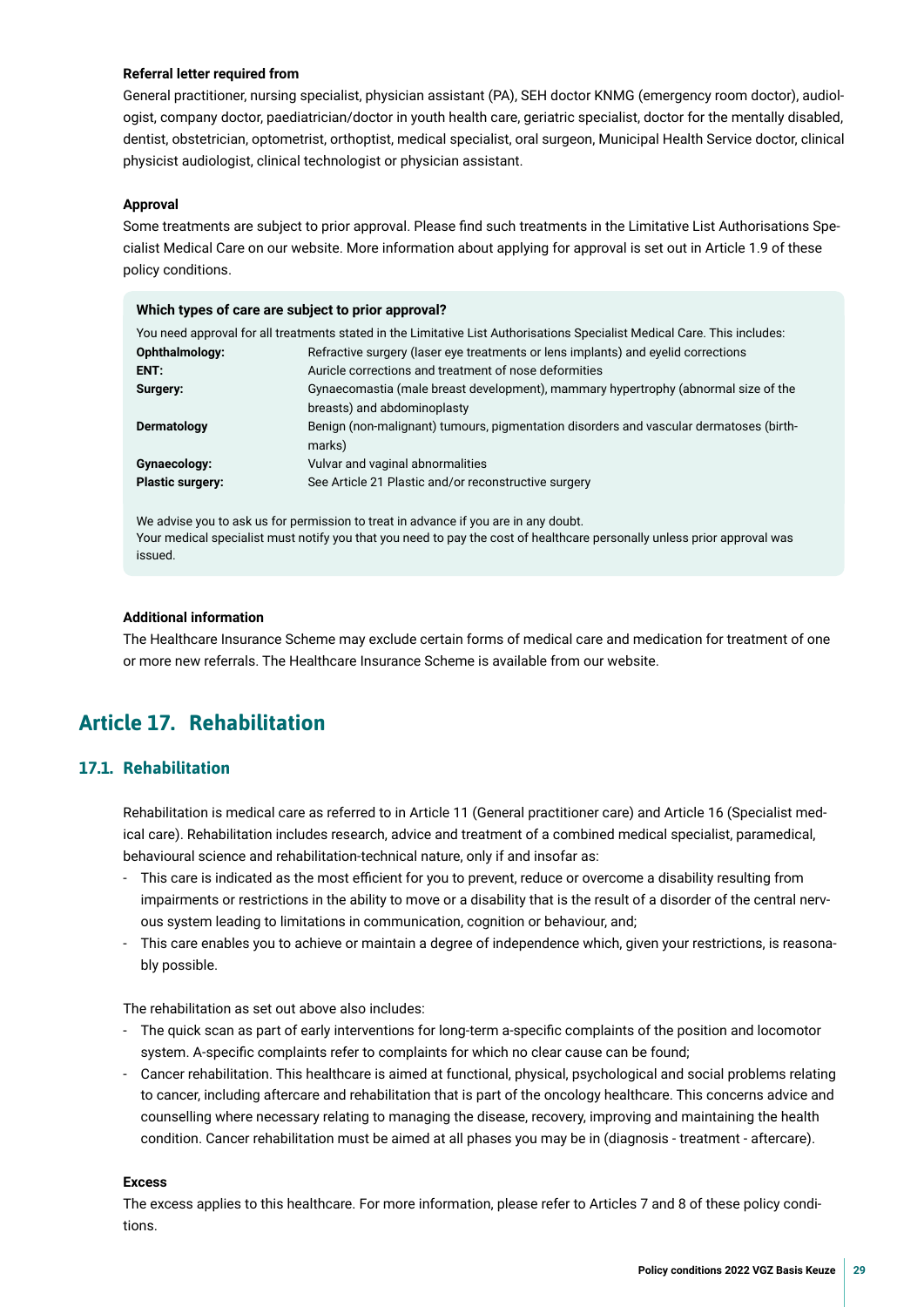### **This is where to go**

A multidisciplinary team of experts attached to a rehabilitation institution or hospital under the guidance of a medical specialist. The quick scan should be conducted under the direction of a rehabilitation specialist. An overview of contracted healthcare providers is available from our website.

For more information about healthcare provided by a contracted healthcare provider, please refer to Article 1.3 of these policy conditions. Are you going to a care provider that does not have a contract with us for the care that concerns you? For more information, please refer to Articles 1.4 and 1.6 of these policy conditions.

### **Referral letter required from**

General practitioner, company doctor or medical specialist.

### **Approval**

You require our prior approval. More information about applying for approval is set out in Article 1.9 of these policy conditions.

### **17.2. Geriatric rehabilitation**

Geriatric rehabilitation care (GRC or GRZ) comprises integral and multi-disciplinary rehabilitation care as provided by specialists in geriatric medicine in connection with vulnerability, complex multi-morbidity (the co-occurrence of two or more diseases) and reduced learning and training ability. GRZ is aimed at improving your functional limitations to the extent that returning to your home situation is possible. GRZ is provided for a maximum of 6 months. In special cases, we may allow for a longer rehabilitation period.

GRZ is covered only if:

- 1. The care is provided within one week of a hospital stay as referred to in Article 2.12 of the Healthcare Insurance Decree (see Article 38, Stay), and this stay was not preceded by a stay as referred to in Article 3.1.1 of the Long-Term Care Act;
- 2. You have an acute condition that caused acute mobility disorders or reduced independence, and you received prior specialist medical care for the same condition. The assessment (geriatric assessment) is performed by a geriatrician, clinical geriatrician, geriatric internist or geriatric specialist. The geriatric rehabilitation must be consecutive within a week to the geriatric assessment, also if you were not hospitalised;
- 3. The healthcare is initially paired with hospitalisation as set out in Section 2.12 of the Healthcare Insurance Decree.

### **Geriatric rehabilitation**

Geriatric rehabilitation is aimed at vulnerable elderly people undergoing specialist medical treatment. For example due to a stroke, bone fracture or a replacement joint. Such elderly clients need a multidisciplinary rehabilitation programme adjusted to their individual rehabilitation possibilities and training pace, taking any other conditions into consideration (complex multi-morbidity). The aim is to help them return to their home situation and continue to participate in society.

### **Excess**

The excess applies to this healthcare. For more information, please refer to Articles 7 and 8 of these policy conditions.

### **This is where to go**

A multidisciplinary team of experts in geriatric rehabilitation led by a specialist in geriatric medicine. An overview of contracted healthcare providers is available from our website.

For more information about healthcare provided by a contracted healthcare provider, please refer to Article 1.3 of these policy conditions. Are you going to a care provider that does not have a contract with us for the care that concerns you? For more information, please refer to Articles 1.4 and 1.6 of these policy conditions.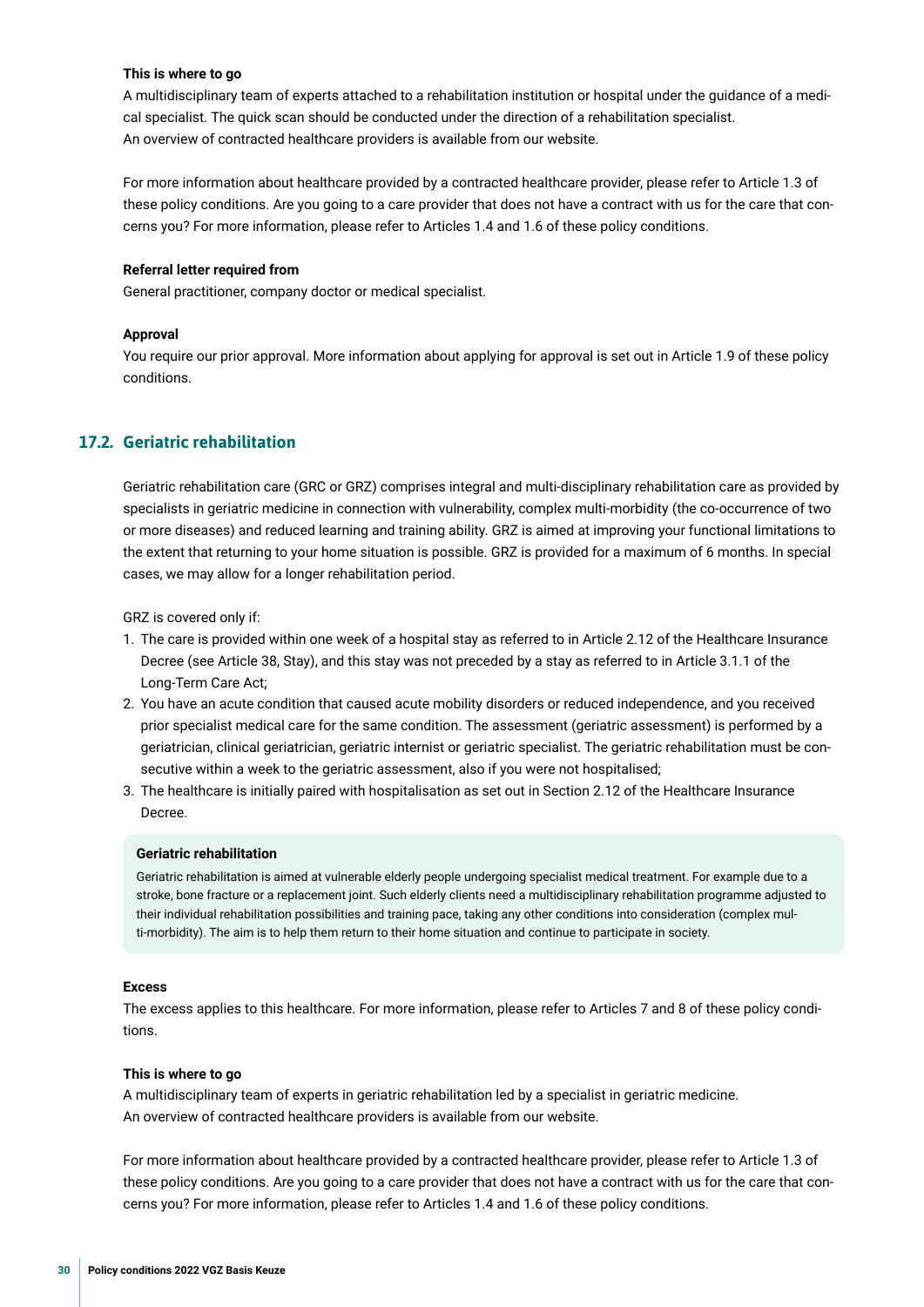### <span id="page-30-0"></span>**Article 18. Genetic testing**

Hereditary testing is medical care as referred to in Article 16 (Specialist Medical Care) and includes testing of hereditary defects by means of genealogical tests, chromosome tests, biochemical diagnostics, ultrasound tests and DNA tests, the provision of hereditary advice and the psychological-social assistance relating to this care. If required for the advice to you, the research will also include research with regard to persons other than the insured. In that case those persons may also receive advice.

### **Excess**

The excess applies to this healthcare. For more information, please refer to Articles 7 and 8 of these policy conditions.

### **This is where to go**

A centre for genetic counselling. This is an institution admitted as such and holds a licence for the application of clinical genetic research and genetic counselling.

An overview of contracted healthcare providers is available from our website.

For more information about healthcare provided by a contracted healthcare provider, please refer to Article 1.3 of these policy conditions. Are you going to a care provider that does not have a contract with us for the care that concerns you? For more information, please refer to Articles 1.4 and 1.6 of these policy conditions.

### **Referral letter required from**

General practitioner or medical specialist.

### **Article 19. In vitro fertilisation (IVF) and other fertility-related care**

### **19.1. In vitro fertilisation (IVF)**

In vitro fertilisation (IVF) is medical care as referred to in Article 16 (Specialist Medical Care) and includes a maximum of the frst, second and third IVF attempts per pregnancy to be realised if you are age 42 or younger. If you started with a frst, second or third IVF attempt, you may complete this attempt after your 43rd birthday with cover of your healthcare policy. If you are under age 38, the frst and second IVF attempts will only be reimbursed if one embryo is placed each time.

A realised pregnancy is defned as an ongoing pregnancy of at least 10 weeks from the date of the follicular puncture. Fertilisation of the egg cell takes place immediately consecutive to the puncture. For cryos (cryo-preserved embryos), a term of at least 9 weeks and 3 days after the implantation date applies to defne an ongoing pregnancy.

An IVF attempt, being healthcare in accordance with the in-vitro fertilisation method, comprises:

- a. The maturation of egg cells in the woman's body by means of hormonal treatment
- b. Acquiring mature egg cells (follicular puncture)
- c. The fertilisation of egg cells and cultivation of embryos in the laboratory
- d. The implantation (once or several times) in the womb of one or two embryos in order to cause pregnancy.

An IVF attempt does not count until successful follicular puncture has been performed in phase b (acquiring mature egg cells). Only attempts completed or broken off beyond this point will count as attempts. Placing the embryos obtained from a previous treatment phase (whether or not cryopreserved) is part of the IVF attempt with which the embryos were acquired. If there are any embryos left over after an ongoing pregnancy has been established, you are entitled to have them re-placed on the grounds of Article 19.2, Other fertility-related care.

#### **When are you entitled to another set of 3 IVF attempts?**

After a continued (achieved) pregnancy or a (live) child born, whether or not as a result of IVF, a new entitlement to three attempts in the event of a new unsuccessful attempt at pregnancy arises due to unwanted infertility. Even after a change of partner, you are entitled to a new set of an IVF treatment course of 3 attempts if there is joint infertility.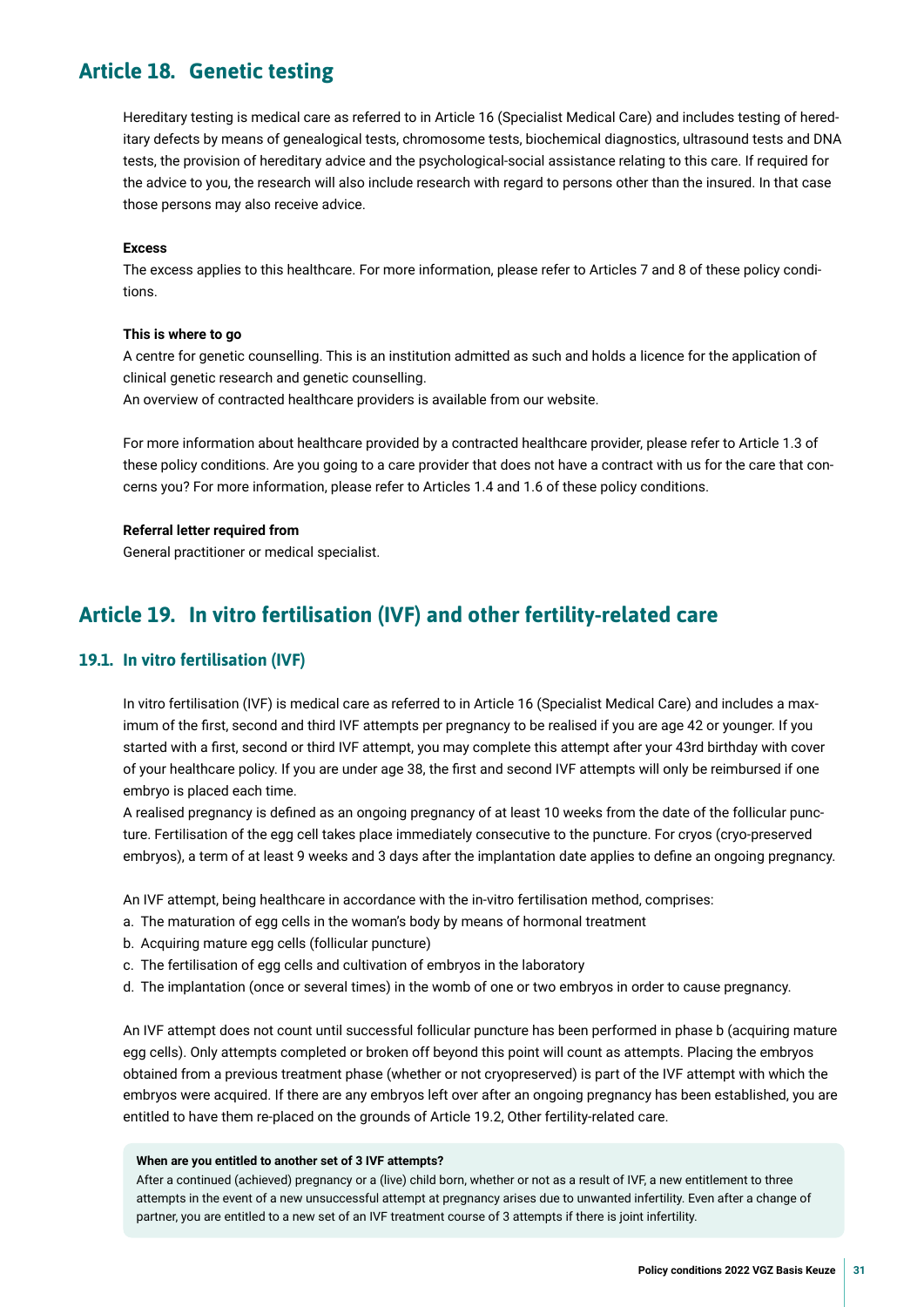### **Excess**

The excess applies to this healthcare. For more information, please refer to Articles 7 and 8 of these policy conditions.

### **This is where to go**

A gynaecologist in an institution licensed to this end. An overview of contracted healthcare providers is available from our website.

For more information about healthcare provided by a contracted healthcare provider, please refer to Article 1.3 of these policy conditions. Are you going to a care provider that does not have a contract with us for the care that concerns you? For more information, please refer to Articles 1.4 and 1.6 of these policy conditions.

### **Referral letter required from**

Gynaecologist or urologist.

### **Additional information**

If egg donation is used in an IVF treatment, including an ICSI treatment (intracytoplasmatic sperm injection), the above conditions for IVF also apply.

You are not entitled to (reimbursement of the cost of) the egg cell donation.

### **IVF treatment abroad**

Your eligibility for IVF treatment depends on your personal situation, for example your age and how long you have attempted to become pregnant. Would you like to go abroad for IVF treatment? Please contact us in advance. You can find our telephone number on our website.

### **19.2. Other fertility-related care**

Other fertility-related care is medical care as referred to in Article 16 (Specialist Medical Care) and includes gynaecological or urological treatments and operations to promote fertility. This healthcare also includes artifcial insemination and intra-uterine insemination. Fertility-related care is not reimbursed for women age 43 or older.

### **Excess**

The excess applies to this healthcare. For more information, please refer to Articles 7 and 8 of these policy conditions.

### **This is where to go**

A gynaecologist or urologist. An overview of contracted healthcare providers is available from our website.

For more information about healthcare provided by a contracted healthcare provider, please refer to Article 1.3 of these policy conditions. Are you going to a care provider that does not have a contract with us for the care that concerns you? For more information, please refer to Articles 1.4 and 1.6 of these policy conditions.

### **Referral letter required from**

General practitioner or medical specialist.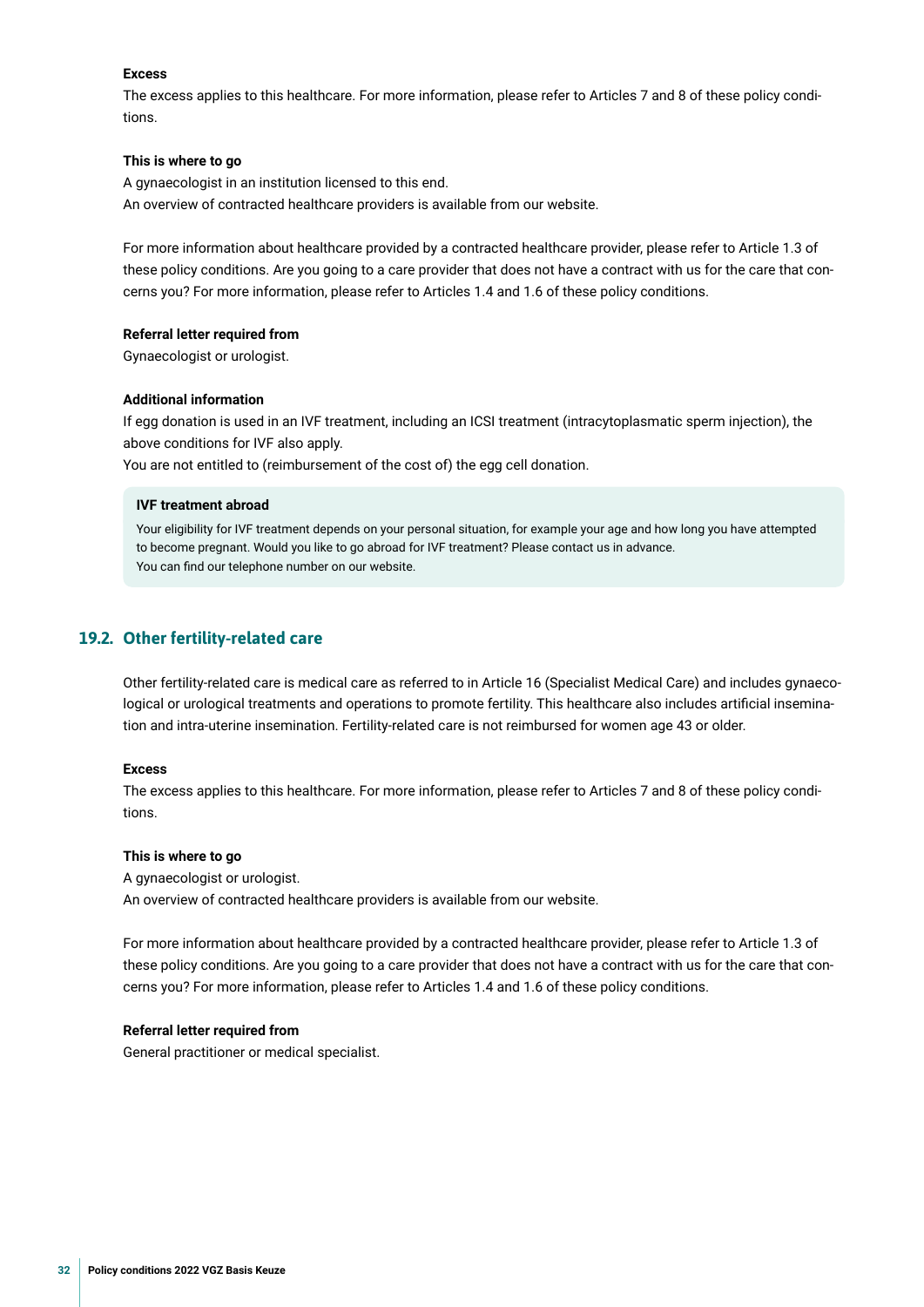### <span id="page-32-0"></span>**Article 20. Audiological care**

Audiological care is medical care as referred to in Article 16 (Specialist Medical Care) and includes care relating to:

- Hearing tests
- Advice about the hearing aid to be purchased
- Information about the use of the equipment
- Psychosocial care if required in connection with problems with impaired hearing
- Assistance in making a diagnosis in cases of speech impediments and language or language development disorders in children.

### **Excess**

The excess applies to this healthcare. For more information, please refer to Articles 7 and 8 of these policy conditions.

#### **This is where to go**

A multidisciplinary team of experts attached to an audiology centre under the responsibility of a medical specialist. An overview of contracted healthcare providers is available from our website.

For more information about healthcare provided by a contracted healthcare provider, please refer to Article 1.3 of these policy conditions. Are you going to a care provider that does not have a contract with us for the care that concerns you? For more information, please refer to Articles 1.4 and 1.6 of these policy conditions.

#### **Referral letter required from**

General practitioner, audiologist, company doctor, medical specialist, paediatrician, geriatric medical specialist or doctor for mentally disabled.

### **Article 21. Plastic and/or reconstructive surgery**

Plastic and/or reconstructive surgery is medical care as referred to in Article 16 (Specialist Medical Care) and includes treatments of a plastic-surgical nature, if it concerns:

- 1. Correct abnormalities in appearance accompanied by demonstrable physical functional disorders;
- 2. Correct disfgurement caused by a disease, an accident or a medical procedure;
- 3. Correct paralysed or weakened upper eyelids if resulting in serious limitation of the visual feld, or if it is a result of a congenital deformity or a chronic disorder present at birth;.
- 4. Correct congenital deformities in connection with lip, jaw and palate clefts, deformities of the facial bones, benign proliferations of blood vessels, lymphatic vessels or connective tissue, birthmarks and deformities of the urinary tract and sexual organs;
- 5. Correct primary sexual characteristics where transsexuality has been established;
- 6. Surgically insert and replace a breast prosthesis other than after a full or partial mastectomy;
- 7. Surgically insert and surgically replace a breast prosthesis in the event of agenesis/aplasia of the breast (lack of breast formation) in women and in male-female transgenders, subject to the following criteria:
	- Absence of an inframammary fold (fold under the breast) and;
	- Gland tissue of less than 1 cm, shown by an ultrasound.

### **What is the defnition of plastic surgery treatments?**

Plastic surgery treatments are defned as: intervention in the way you look by changing a shape or aspect. Such interventions are not limited to plastic surgery specialists.

The 'Reference Guide assessment plastic surgery treatments' sets out a further explanation of when you are entitled to this care in accordance with the criteria listed. This guide was compiled by the Association of Public Health Physicians (Vereniging Artsen Volksgezondheid, VAV), the Dutch Health Insurers (Zorgverzekeraars Nederland, ZN) and the Netherlands Healthcare Institute (Zorginstituut Nederland). This reference guide is available on our website.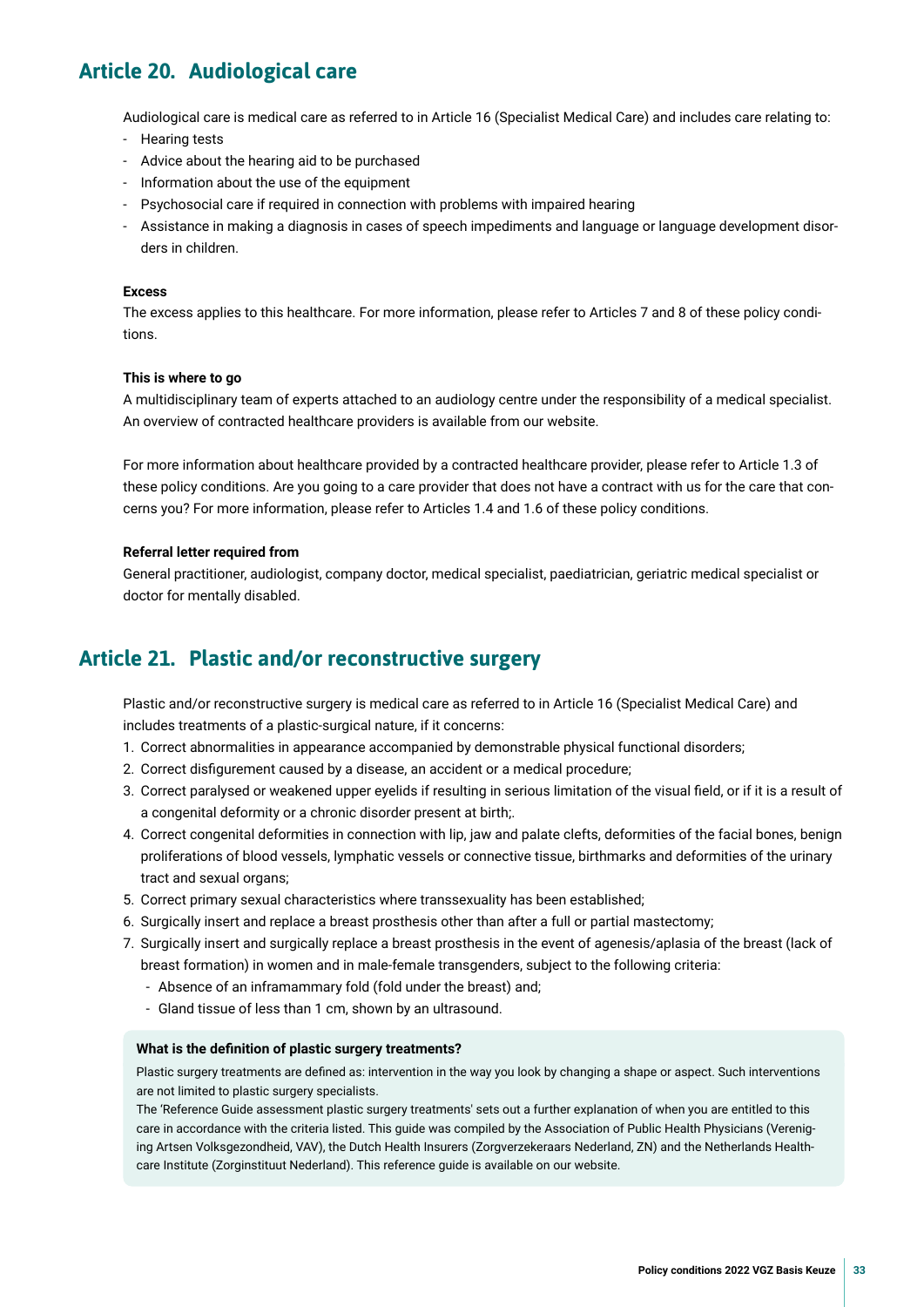### <span id="page-33-0"></span>**This is not insured:**

- a. Treatment of paralysed or weakened upper eyelids other than listed in item 3 of this Article;
- b. Abdominal liposuction;
- c. Surgical insertion and/or removal of a breast prosthesis without medical necessity or for cosmetic reasons.

### **Excess**

The excess applies to this healthcare. For more information, please refer to Articles 7 and 8 of these policy conditions.

### **This is where to go**

A medical specialist. An overview of contracted healthcare providers is available from our website.

For more information about healthcare provided by a contracted healthcare provider, please refer to Article 1.3 of these policy conditions. Are you going to a care provider that does not have a contract with us for the care that concerns you? For more information, please refer to Articles 1.4 and 1.6 of these policy conditions.

#### **Referral letter required from**

General practitioner, company doctor, medical specialist or dental surgeon.

#### **Approval**

You require our prior approval. The application must be accompanied by an explanation from your treating medical specialist. More information about applying for approval is set out in Article 1.9 of these policy conditions.

### **Article 22. Tissue and organ transplants**

Tissue and organ transplants are classed as medical care as referred to in Article 16 (Specialist Medical Care) only if the transplant is performed in a country of the European Union or EEA member state. If the transplant is carried out in another country, the donor must be your spouse, registered partner or blood relative in the frst, second or third degree and reside in that country.

Care also includes reimbursement for:

- a. Specialist medical care in connection with the selection of the donor;
- b. Specialist medical care in connection with the surgical removal of the transplant material from the selected donor;
- c. The examination, preservation, removal and transport of the post-mortem transplant material in connection with the intended transplant;
- d. The care of the donor arranged in these policy conditions for a maximum period of thirteen weeks, or in the case of a liver transplant for a maximum period of six months, after the date of discharge from the institution in which the donor was hospitalised for selection or removal of the transplant material insofar as this care is associated with this hospitalisation;
- e. The transport of the donor in the lowest class of a means of public transportation within the Netherlands or, if due to medical necessity, transport by car within the Netherlands, in connection with the selection, hospitalisation and discharge from the hospital together with the care as referred to under d;
- f. The transport to and from the Netherlands of a donor residing abroad, in connection with a transplant of a kidney, a liver or bone marrow with regard to an insured person in the Netherlands plus other costs involved in the transplant which are related to the fact that the donor resides abroad. The costs of staying in the Netherlands and any loss of income are not covered.

If the donor concluded a healthcare policy, the cost of transportation referred to under e and f will be charged to the donor's healthcare insurer.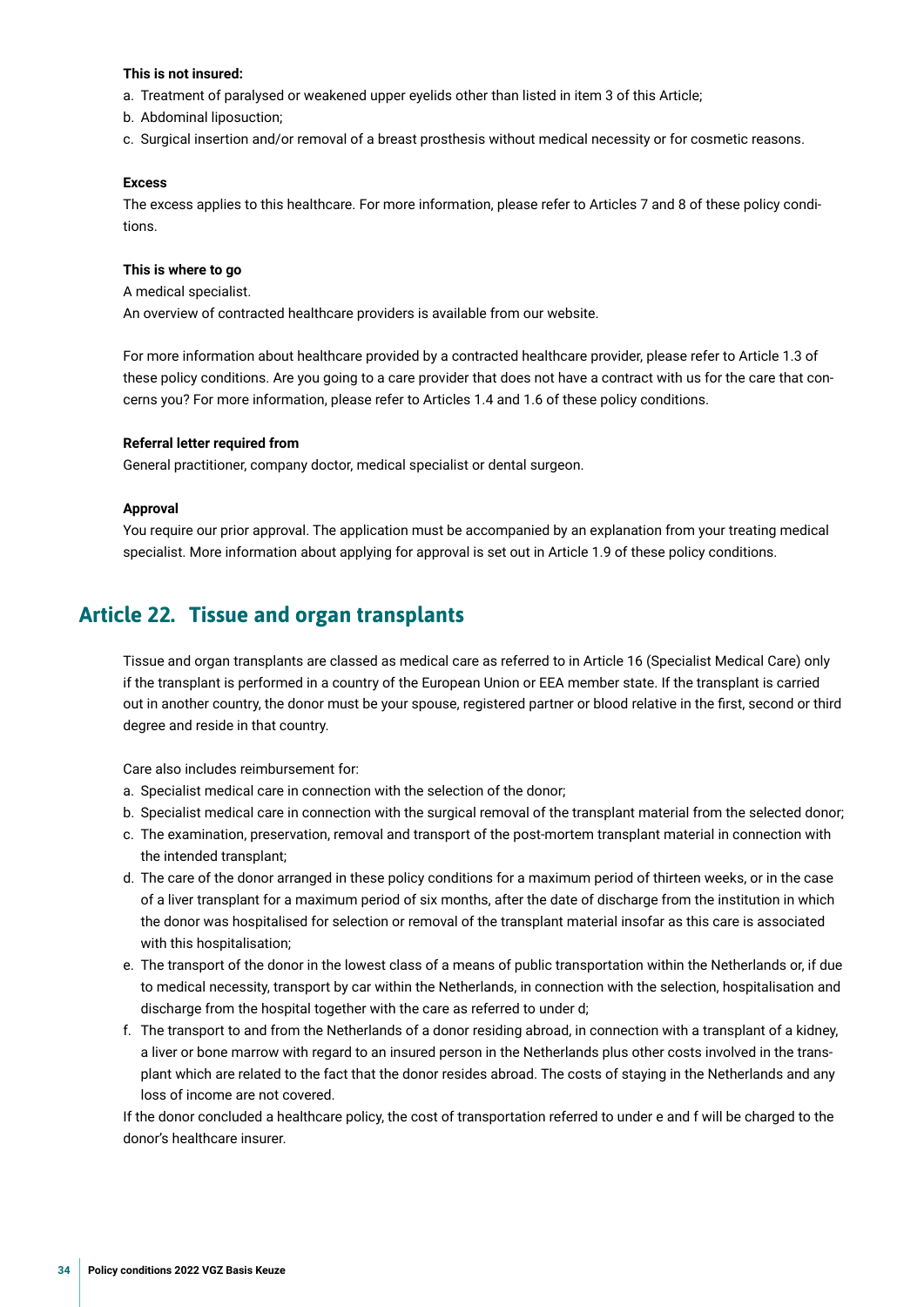### <span id="page-34-0"></span>**Excess**

The excess applies to this healthcare. The excess does not apply for:

- Care related to a living organ donation after the period referred to under d has expired.
- Transport of a donor such as set out under e and f, provided the donor has healthcare insurance.

For more information, please refer to Articles 7 and 8 of these policy conditions.

#### **This is where to go**

A medical specialist.

An overview of contracted healthcare providers is available from our website.

For more information about healthcare provided by a contracted healthcare provider, please refer to Article 1.3 of these policy conditions. Are you going to a care provider that does not have a contract with us for the care that concerns you? For more information, please refer to Articles 1.4 and 1.6 of these policy conditions.

### **Article 23. Sensory disability care**

Care for the sensory disabled is multi-disciplinary care in connection with a visual, auditory or communicative impairment resulting from a language development disorder or a combination of these impairments. This healthcare is aimed at learning how to manage, reverse or compensate for the disability, with the purpose of optimising independence in daily life.

### **Excess**

The excess applies to this healthcare. For more information, please refer to Articles 7 and 8 of these policy conditions.

#### **This is where to go**

An institution specialised in treating people with a sensory disability, with a multidisciplinary treatment team.

Healthcare relating to a visual impairment: the ophthalmologist or healthcare psychologist has fnal responsibility for the healthcare delivered and the treatment plan. The clinical physician or other disciplines may also bear this responsibility. The activities of the clinical physician or other disciplines are limited in that case to the healthcare as set out in Section 2.5a of the Healthcare Insurance Decree, and the requirements and conditions imposed on sensory disability healthcare.

Healthcare relating to an auditive impairment or communicative impairment due to a language development disorder: the healthcare psychologist has fnal responsibility for the healthcare delivered. The orthopedagogist or other disciplines may also bear this responsibility. The activities of the orthopedagogist or other disciplines are limited in that case to the healthcare as set out in Section 2.5a of the Healthcare Insurance Decree, and the requirements and conditions imposed on sensory disability healthcare.

An overview of contracted healthcare providers is available from our website.

For more information about healthcare provided by a contracted healthcare provider, please refer to Article 1.3 of these policy conditions. Are you going to a care provider that does not have a contract with us for the care that concerns you? For more information, please refer to Articles 1.4 and 1.6 of these policy conditions.

#### **Referral letter required from**

Medical specialist or general practitioner. Referral for care in connection with an auditory or communicative disability may also be made by a clinical physicist-audiologist at an audiology centre.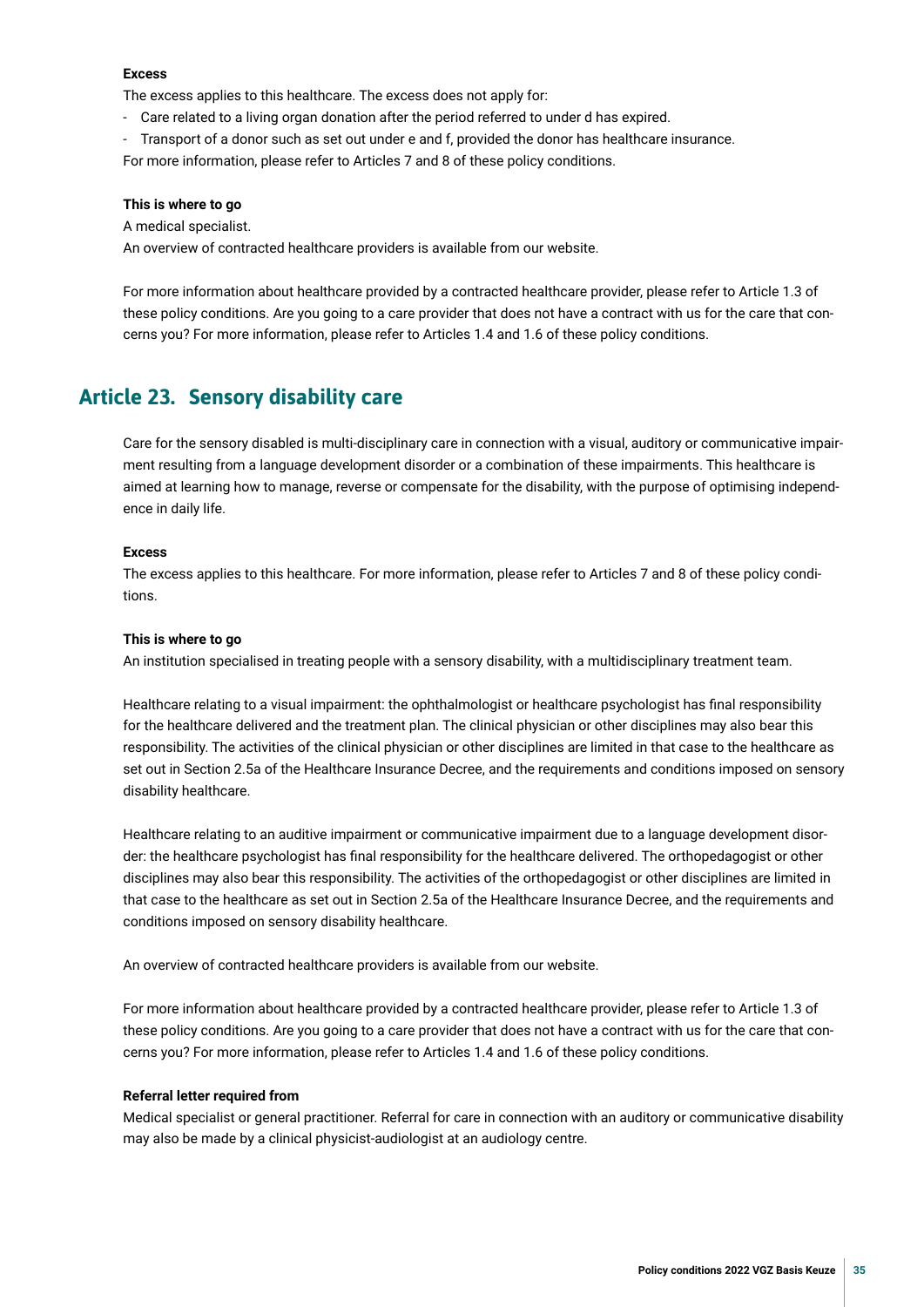### <span id="page-35-0"></span>**Article 24. Quit Smoking Programme**

The quit smoking programme comprises medical care to support behavioural change with the aim of quitting smoking. Medications can also be part of this care if prescribed as part of the programme, to support behavioural change. You may attend the programme in a group or as an individual. The objective of the programme is for you to quit smoking. You may attend a Stop Smoking programme maximum once per calendar year.

### **Excess**

This care is not subject to a policy excess. For more information, see Articles 7 and 8 of these insurance terms and conditions.

#### **This is where to go**

Healthcare providers who work in compliance with the Healthcare Module Tobacco Addiction. The medications may only be delivered by one of our contracted online pharmacies. These are listed on our website. An overview of contracted healthcare providers is available from our website.

For more information about healthcare provided by a contracted healthcare provider, please refer to Article 1.3 of these policy conditions. Are you going to a care provider that does not have a contract with us for the care that concerns you? Or do you use a pharmacist or dispensing general practitioner with whom we have not concluded a contract for these medications? For more information, please refer to Articles 1.4 and 1.6 of these policy conditions.

### **MENTAL HEALTHCARE (GGZ)**

### **Article 25. General Practice GGZ (GB GGZ, Municipal Mental Health Service) for insured age 18 and older**

Generalist basic GGZ is medical care such as clinical psychologists tend to provide for insured age 18 and older. This healthcare includes diagnostics and specialist treatment of light to moderate, non-complex psychological conditions/disorders or stable chronic issues. Together with your primary care provider, you draw up a treatment plan, setting out the care you need and how long it will take. Your care provider will then determine to which care you are entitled.

#### **Generalist basic GGZ**

The generalist basic GGZ is aimed at people with a light to moderate, non-complex psychological problem or disorder, or people with chronic, stable but low-risk problems. Your treatment involves regular visits to your healthcare provider. It is increasingly possible to choose full or partial digital treatment. Sometimes you will be treated at home.

The treatment (intervention) must comply with the state of science and real statistics and experience. Please fnd information on the treatments that are in compliance with these requirements in the GGZ Therapies Overview on our website. This overview states which therapies do or do not comply and in which situations they may be applied. You can also contact your healthcare provider for information.

### **This is not insured:**

- Treatment of adjustment disorders
- Assistance in work-related or relationship problems
- Psychosocial assistance
- Treatment for learning disorders
- Self-help
- Leading towards healthcare
- Prevention and service provision
- Psychological assistance relating to physical conditions
- Intelligence tests.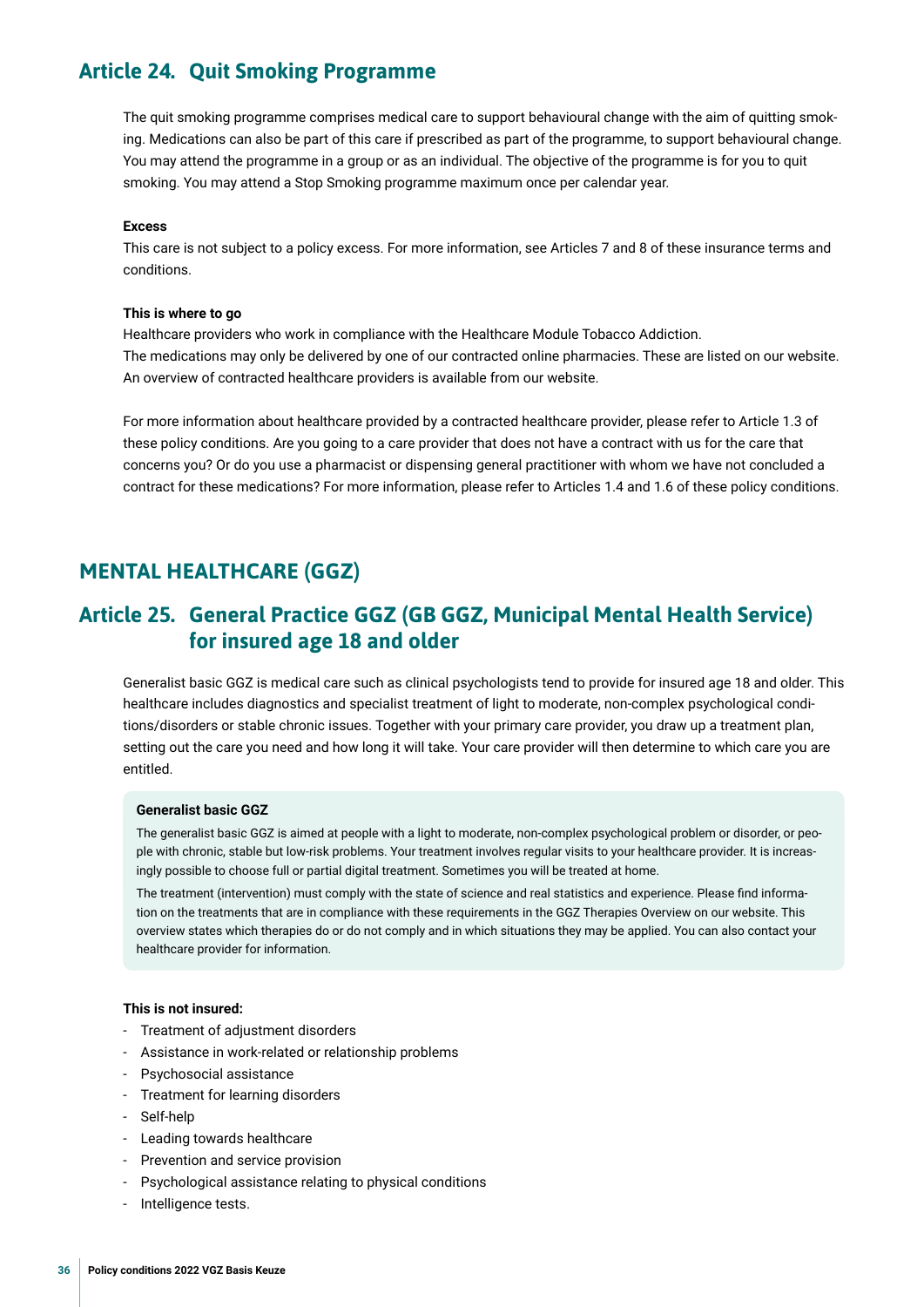### **Excess**

The excess applies to this healthcare. For more information, please refer to Articles 7 and 8 of these policy conditions.

### **This is where to go**

A care provider that has an approved GGZ quality statute, registered via the GGZ Quality statute website.

### **National Quality Charter GGZ**

The National Quality Statute for Mental Health Care contributes to the fact that the right care is provided at the right place by the right care professionals. All care providers of generalist basic GGZ and specialist GGZ are required to draw up their own GGZ quality statute. The website [www.zorginzicht.nl](http://www.zorginzicht.nl), in the section Public Data, offers an overview showing which care providers have an approved GGZ quality statute and where you can view the statute. In the quality statute, the care provider must indicate how the quality standards are structured and specifed. The care provider's quality statute also sets out who is responsible for the indication and/or coordination of care. This is the leading treatment professional. The quality certifcate can help you select your healthcare provider.

#### **Primary care provider**

The leading healthcare professional performs the treatment personally in an independent practice. The treatment in an institution may involve more than one healthcare provider. Among other things, the coordinating primary care provider determines the cooperation with these care providers. Also, the leading healthcare professional ensures that you have a voice in your treatment options.

- 1. Leading healthcare professionals GB GGZ independent practice may include: clinical psychologist/neuropsychologist, psychotherapist, healthcare psychologist.
- 2. The following persons may be appointed as the primary care provider regarding GB GGZ in an institution: clinical psychologist/neuropsychologist, psychotherapist and healthcare psychologist, geriatrics specialist, addiction specialist with KNMG profle registration, clinical geriatrician and GGZ nursing specialist. Under the fnal responsibility of the primary care provider, some of the care may also be provided by a care provider included in the NZa list of other professions.
- 3. Leading healthcare professional GB GGZ for a treatment started pursuant to the Youth Act may include: paediatric or youth psychologist NIP and ortho-paedagogist generalist NVO. They may only be the primary care provider for a maximum period of 365 days after your 18th birthday.

An overview of contracted healthcare providers is available from our website.

For more information about healthcare provided by a contracted healthcare provider, please refer to Article 1.3 of these policy conditions. Are you going to a care provider that does not have a contract with us for the care that concerns you? For more information, please refer to Articles 1.4 and 1.6 of these policy conditions.

You cannot transfer your claim on us for Generalist Basic GGZ to care providers or others with whom we have not concluded a contract for this care. This is a clause as referred to in Section 3:83 paragraph 2 of the Dutch Civil Code. A reimbursement for the costs of care provided by a care provider with whom we do not have a contract will be transferred to the policyholder's account number.

### **Referral letter required from**

General practitioner, company doctor, medical specialist, psychiatrist, geriatric specialist, doctor for the mentally disabled, KNMG emergency aid doctor or street doctor. The street doctor is a doctor registered in the municipal area/ areas where he/she works and with an association of street doctors (e.g. the Nederlandse Straatdokters Groep). The street doctor may only issue referrals if the client does not have a general practitioner.

Did you receive GGZ on the basis of the Youth Act and do you not have a referral letter from a referrer mentioned above? Then you need a new letter of referral.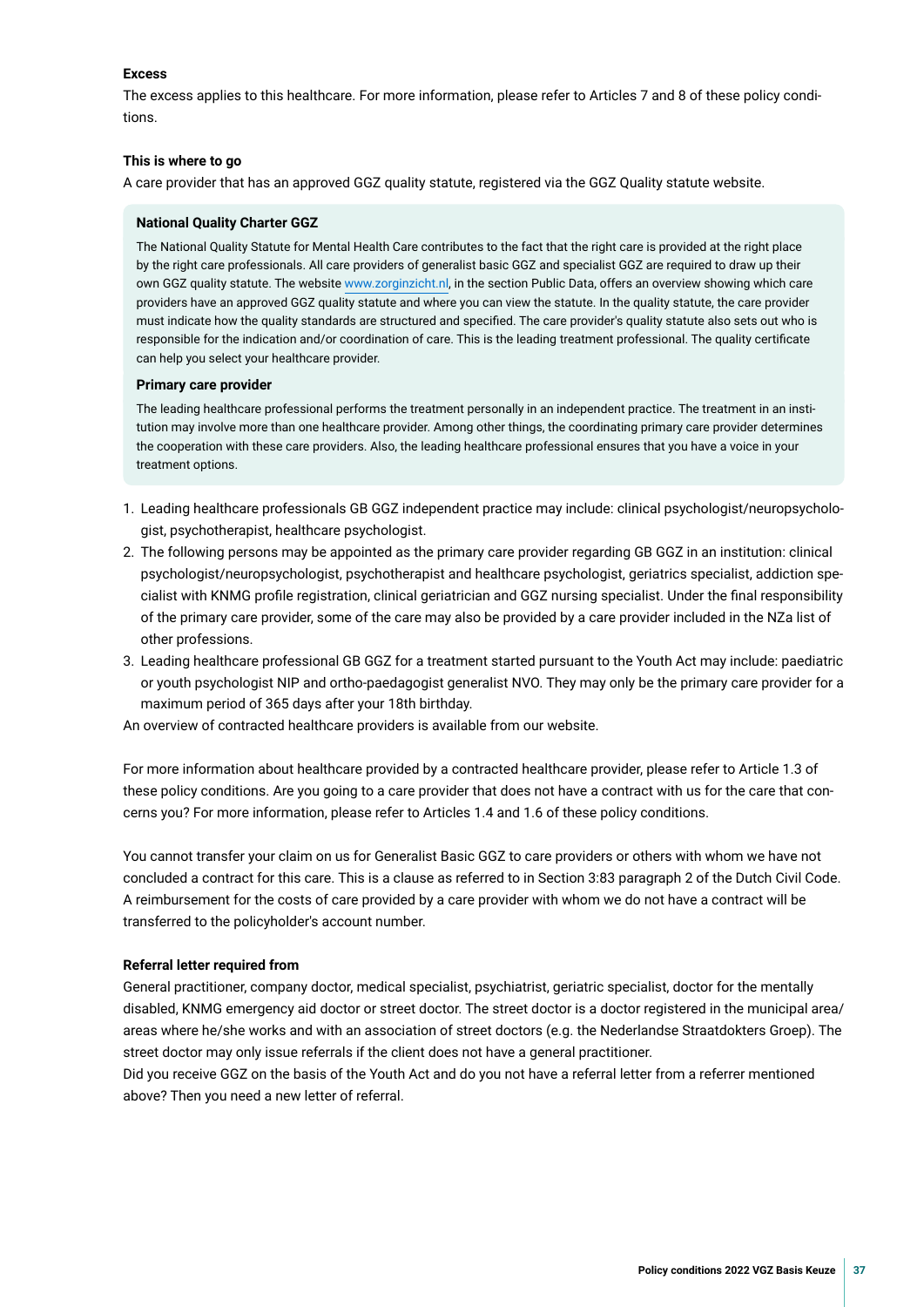### <span id="page-37-0"></span>**Article 26. Specialist mental healthcare (SGGZ) for insured age 18 and older**

Specialised mental healthcare (GGZ) is medical care such as psychiatrists and clinical psychologists tend to provide for insured age 18 and older, including the associated medications, medical devices, dressings and bandages. This healthcare includes diagnostics and specialist treatment of complex or very complex psychological conditions.

Counselling activities may be part of the medical care if these are an integral part of your treatment. Such activities must in that case ensue from the treatment plan and be necessary to achieve the treatment objective. The activities must be provided at the instructions of your primary care provider.

Your leading healthcare professional receives feedback on such activities. For such activities, expertise at the level of the leading healthcare professional is necessary.

### **Specialist mental healthcare**

Specialist mental healthcare is about diagnostics and specialist treatment of complex and very complex psychological conditions. Specialist mental health care may be provided on an ambulatory basis for most psychological conditions. This means you frequently visit your healthcare provider for your treatment. Alternatively, the healthcare provider may treat you at home or in combination with a digital form of treatment. In some situations, hospitalisation in a GGZ institution is a medical necessity.

The treatment (intervention) must comply with the state of science and real statistics and experience. Please fnd information on the treatments that are in compliance with this in the GGZ Therapies Overview on our website. This overview states which therapies do or do not comply and in which situations they may be applied. You can also contact your healthcare provider for information.

### **This is not insured:**

- Treatment of adjustment disorders
- Assistance in work-related or relationship problems
- Psychosocial assistance
- Treatment for learning disorders
- Self-help
- Leading towards healthcare
- Prevention and service provision
- Psychological assistance relating to physical conditions

### **Excess**

The excess applies to this healthcare. For more information, please refer to Articles 7 and 8 of these policy conditions.

### **This is where to go**

A care provider that has an approved GGZ quality statute, registered via the GGZ Quality statute website.

### **National Quality Charter GGZ**

The National Quality Statute for Mental Health Care contributes to the fact that the right care is provided at the right place by the right care professionals. All care providers of generalist basic GGZ and specialist GGZ are required to draw up their own GGZ quality statute. The website [www.zorginzicht.nl](http://www.zorginzicht.nl), in the section Public Data, offers an overview showing which care providers have an approved GGZ quality statute and where you can view the statute. In the quality statute, the care provider must indicate how the quality standards are structured and specifed. The care provider's quality statute also sets out who is responsible for the indication and/or coordination of care. This is the leading treatment professional. The quality certifcate can help you select your healthcare provider.

### **Primary care provider**

The leading healthcare professional performs the treatment personally in an independent practice. The treatment in an institution may involve more than one healthcare provider. Among other things, the coordinating primary care provider determines the cooperation with these care providers. Also, the leading healthcare professional ensures that you have a voice in your treatment options.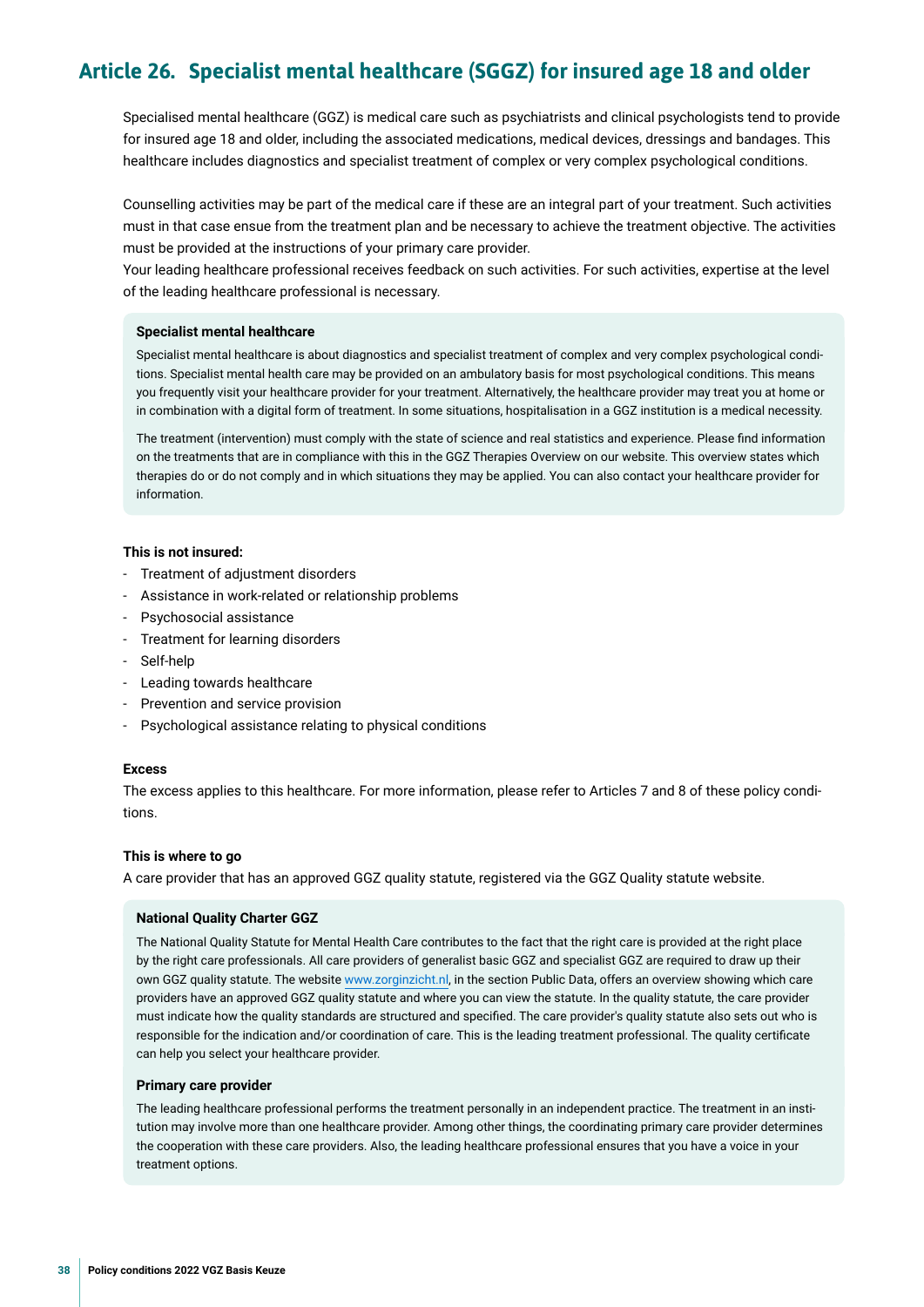- 1. Leading treatment provider SGGZ (specialist mental healthcare) self-employed can be: psychiatrist, clinical psychologist, clinical neuropsychologist or psychotherapist.
- 2. The following professionals may be appointed as primary care provider SGGZ in an institution: psychiatrist, clinical psychologist/neuropsychologist, psychotherapist, healthcare psychologist, geriatrics specialist, addiction specialist with KNMG profle registration, clinical geriatrician and GGZ nursing specialist. Under the fnal responsibility of the primary care provider, some of the care may also be provided by a care provider included in the NZa list of other professions.
- 3. Leading healthcare professional SGGZ for a treatment started pursuant to the Youth Act may include: paediatric or youth psychologist NIP and ortho-paedagogist generalist NVO. They may only be the primary care provider for a maximum period of 365 days after your 18th birthday.
- 4. For highly specialised mental healthcare you must go to a care provider contracted by us. If you go to a non-contracted care provider for this care, you will not be entitled to reimbursement.

An overview of contracted healthcare providers is available from our website.

For more information about healthcare provided by a contracted healthcare provider, please refer to Article 1.3 of these policy conditions. Are you going to a care provider that does not have a contract with us for the care that concerns you? For more information, please refer to Articles 1.4 and 1.6 of these policy conditions.

You cannot transfer your claim on us for Specialist GGZ to care providers or others with whom we have not concluded a contract for this care (prohibition of assignment). This is a clause as referred to in Section 3:83 paragraph 2 of the Dutch Civil Code. A reimbursement for the costs of care provided by a care provider with whom we do not have a contract will be transferred to the policyholder's account number.

### **Referral letter required from**

General practitioner, company doctor, medical specialist, psychiatrist, geriatric specialist, doctor for the mentally disabled, KNMG emergency aid doctor or street doctor. The street doctor is a doctor registered in the municipal area/ areas where he/she works and with an association of street doctors (e.g. the Nederlandse Straatdokters Groep). The street doctor may only issue referrals if the client does not have a general practitioner.

Did you receive GGZ on the basis of the Youth Act and do you not have a referral letter from a referrer mentioned above? Then you need a new letter of referral.

### **Approval**

- You need our prior consent for Esketamine (nasal spray)
- You need our prior approval for specialist mental healthcare with a stay (see Article 38, Stay). If the permitted term is about to expire, you need to personally submit a new application. You can complete the approval form for specialist GGZ together with your healthcare provider. This form is available from our website. Please submit the application at least 2 months before the expiration date. Then you can be sure that your request will be processed on time. The address to send the application to is included in the frst section of these conditions.

More information about applying for approval is set out in Article 1.9 of these policy conditions.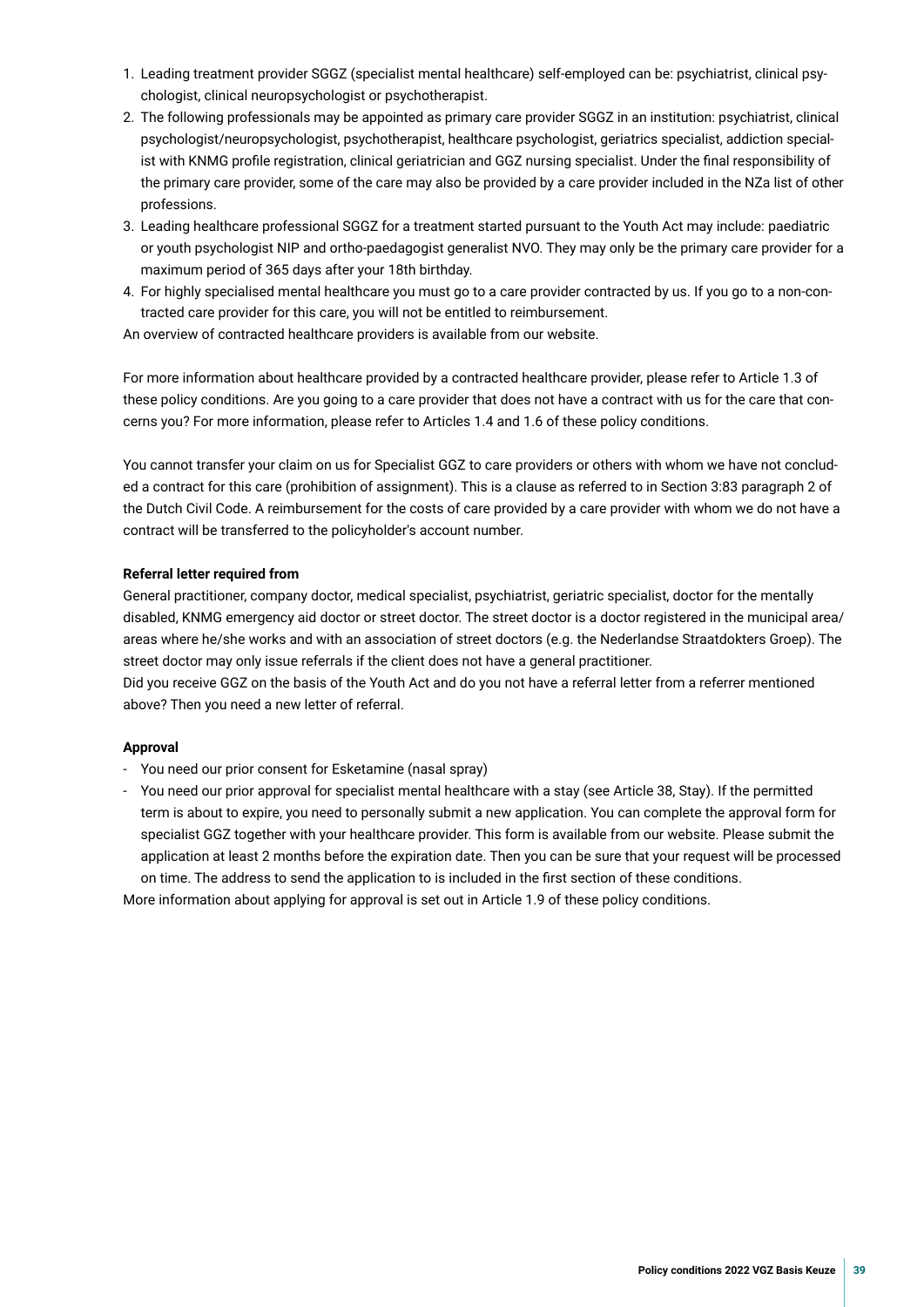### <span id="page-39-0"></span>**PARAMEDICAL CARE**

### **Article 27. Physiotherapy and Remedial Therapy**

Physiotherapy and remedial therapy is care such as physiotherapists and remedial therapists tend to provide. This care includes:

### **Up to age 18**

- Treatment of conditions requiring long-term or chronic treatment. This is set out in the List of Conditions for Physiotherapy and Remedial Therapy (Appendix 1 of the Healthcare Insurance Decree). Please take into consideration that the duration of the treatment of certain conditions is limited to a certain term.
- 9 sessions per calendar year for a disorder not included in the List of Disorders for Physiotherapy and Remedial Therapy. A maximum of 9 additional sessions if you are still suffering from the disorder: in total a maximum of 18 treatment sessions per disorder per calendar year.

### **Age 18 and older**

### **Pelvic physiotherapy for urine incontinence**

One-off 9 treatments in pelvic physiotherapy in connection with urine incontinence.

### **Remedial therapy for claudication (peripheral arterial vascular condition)**

A maximum of 37 treatments of remedial therapy under the supervision of a physiotherapist or remedial therapist (walk training) for peripheral arterial vascular disease in stage 2 Fontaine (claudication) in a period of a maximum of 12 months.

### **Remedial therapy for arthrosis of the hip or knee joint**

A maximum of 12 treatment sessions for remedial therapy under the supervision of a physiotherapist or remedial therapist in the case of arthrosis of the hip or knee joint in a period not exceeding 12 months.

### **Remedial therapy for COPD**

Remedial therapy under the supervision of a physiotherapist or remedial therapist in COPD (Chronic Obstructive Pulmonary Disease) GOLD class II and higher. The number of treatments depends on the severity of the complaints and the risk of lung attacks according to the GOLD group A, B, C or D. Group B is then subdivided into:

- B1: moderate disease level or sufficient physical capacity
- B2: high disease level and limited physical capacity

| Group                                                                                         | A | <b>B1</b> | B <sub>2</sub> and C | Ð  |
|-----------------------------------------------------------------------------------------------|---|-----------|----------------------|----|
| The first 12 months<br>The maximum number of sessions in the 12-month period after start of   |   |           |                      |    |
| treatment is:                                                                                 | 5 | 27        | 70                   | 70 |
| After the first 12 months<br>The maximum number of sessions in each 12-month period after the |   |           |                      |    |
| first year is:                                                                                | 0 | 3         | 52                   | 52 |

### **Treatment of chronic conditions**

Treatment of conditions requiring long-term or chronic treatment. This is set out in the List of Conditions for Physiotherapy and Remedial Therapy (Appendix 1 of the Healthcare Insurance Decree). Please take into consideration that the duration of the treatment of certain conditions is limited to a certain term. The first 20 treatment sessions will not be reimbursed.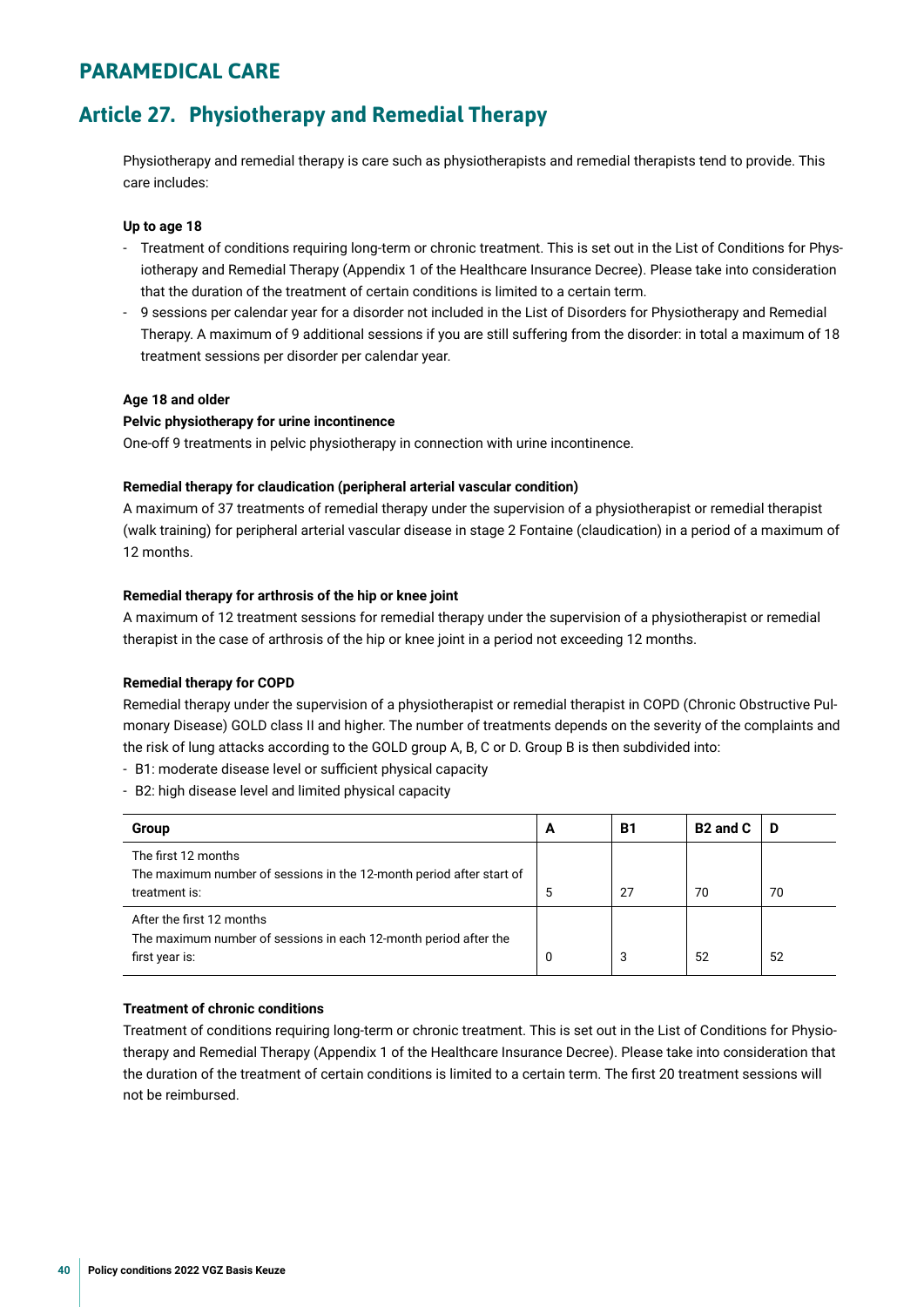### **Chronic list**

The list of conditions for physiotherapy and remedial therapy is also referred to as the 'Chronic List'. This name is not fully appropriate, as not all chronic conditions are listed. Listed conditions include certain conditions of the nervous system or the locomotor system, certain vascular and lung-related conditions, lymph oedema, soft tissue tumours and scar tissue on the skin. In some cases it also includes treatment of a condition after hospitalisation to accelerate recovery. Are you uncertain if your condition is listed? Please contact us in advance. You can fnd our phone number on our website.

Please fnd the List of conditions for physiotherapy and remedial therapy (Appendix 1 to the Healthcare Insurance Decree) on our website. Alternatively, contact us by telephone to request a copy of the list. You can fnd our telephone number on our website.

### **All ages**

### **Arthritis physiotherapy**

Insofar as you participate in main research into the effectiveness of the healthcare funded by the Dutch organisation for healthcare research and healthcare innovation (ZonMW), physiotherapy also includes:

- a. from 1 October 2019 through 1 October 2023, long-term active physiotherapy from the twenty-frst session for patients with axial spondyloarthritis with severe functional limitations.
- b. from 1 October 2019 through 1 October 2023, long-term active physiotherapy from the twenty-frst session for patients with rheumatoid arthritis with severe functional limitations.

### **Physical and remedial therapy focused on the direct recovery care of patients with severe COVID-19**

You can claim until 1 August 2022:

- a. A maximum of 50 physiotherapy and/or remedial therapy treatments in a maximum period of 6 months after the frst treatment. You will need a referral from your GP or medical specialist. The referral letter must be issued no later than 6 months after the acute illness stage of severe COVID-19. You must start physical and/or remedial therapy within one month after the referral letter has been issued.
- b. A maximum of 50 physiotherapy and/or remedial therapy sessions in a period of a maximum of another 6 months following on from the period referred to under a. You will need a referral from your GP or medical specialist. You must start physical and/or remedial therapy within one month after the referral letter has been issued.

You are entitled to physiotherapy and remedial therapy aimed at the direct recovery care of patients with severe COV-ID-19 exclusively if you participate in research studies and, if applicable, an additional analysis of the care provided. Or if the research and analysis have not yet started, you should be willing to participate. You must also consent to the collection of additional data based on questionnaires and additional surveys. You must also consent to the anonymised sharing of your treatment data. Research is defned as top line research into the effectiveness of care fnanced by the Dutch organisation for health research and care innovation (ZonMW) and supplementary national observational research into the healthcare, prepared and performed in collaboration with the top line research.

### **This is not insured:**

- Occupational curative care. This concerns healthcare aimed at healing and treating acute and chronic physical occupational conditions;
- Reintegration processes. Reintegration is the system of measures designed to ensure the occupationally disabled employee's return to the labour process;
- Treatments and treatment programmes with the aim of improving physical condition, such as medical training therapy, physio ftness, movement exercises for seniors, movement exercises for overweight persons and cardio training.

### **Excess**

The excess applies to this healthcare. For more information, please refer to Articles 7 and 8 of these policy conditions.

### **This is where to go**

- 1. Physiotherapist, paediatric physiotherapist, pelvic physiotherapist, psychosomatic physiotherapist, geriatric physiotherapist and a manual therapist
- 2. Cesar/Mensendieck remedial therapist or paediatric remedial therapist
- 3. Oedema therapy may only be performed by an oedema therapist or oedema physiotherapist, or skin therapist.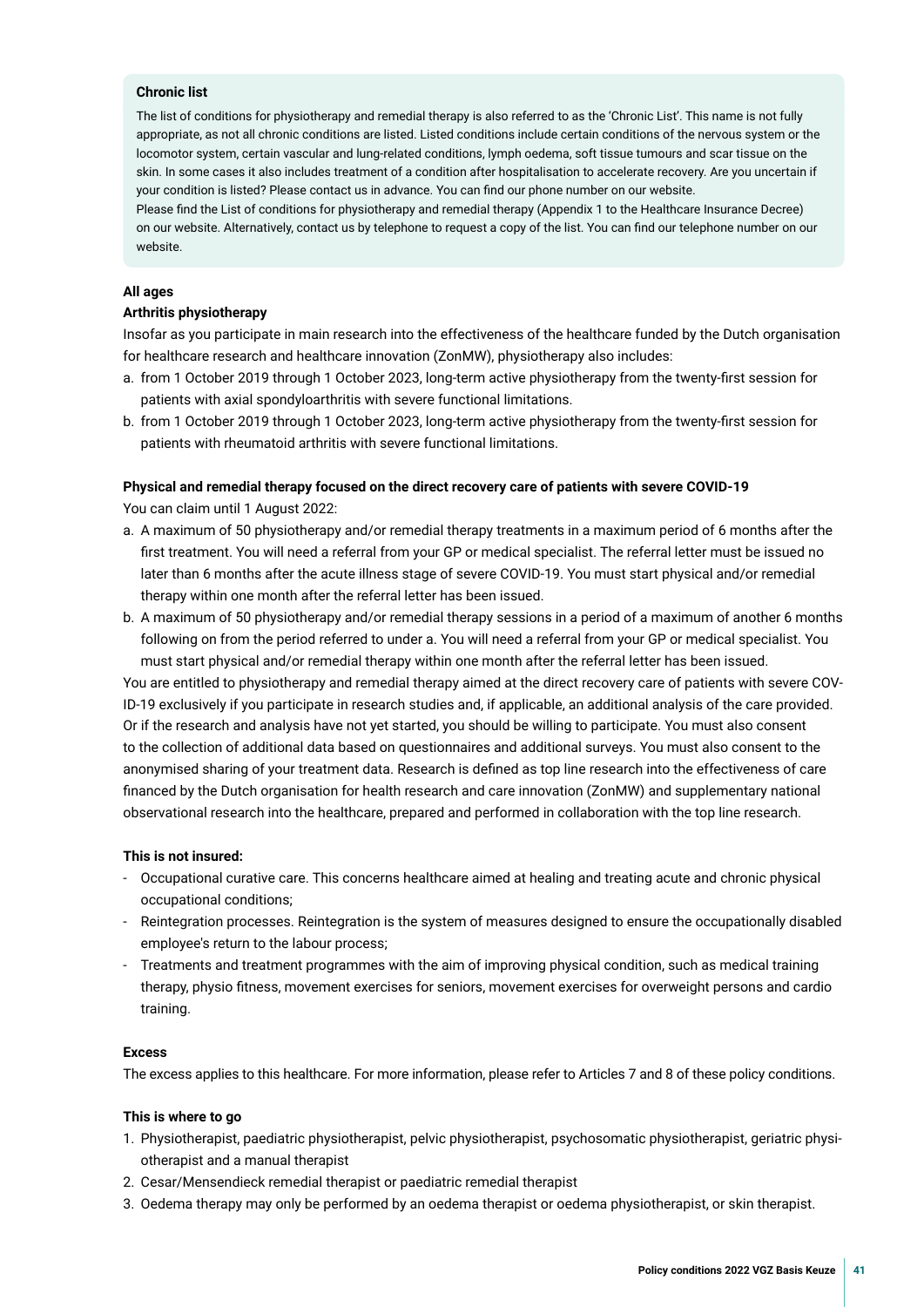<span id="page-41-0"></span>An overview of contracted healthcare providers is available from our website.

For more information about healthcare provided by a contracted healthcare provider, please refer to Article 1.3 of these policy conditions. Are you going to a care provider that does not have a contract with us for the care that concerns you? For more information, please refer to Articles 1.4 and 1.6 of these policy conditions.

#### **ParkinsonNet**

Do you have Parkinson's syndrome and do you need physiotherapy or remedial therapy? Then you can see physiotherapists or remedial therapists that are members of the national network ParkinsonNet. For more information, see our website.

#### **Chronic Care Network**

Do you need exercise therapy (walking training) for peripheral arterial vascular conditions in the legs (intermittent claudication)? Then you can see an occupational therapist who is a member of the national network ParkinsonNet. For more information, see our website.

#### **Approval**

You require our prior approval only if you are treated for a condition stated in the List of Conditions for Physiotherapy and Remedial Therapy (Appendix 1 of the Healthcare Insurance Decree). You need a statement from your general practitioner, company doctor, medical specialist, nursing specialist or physician assistant to the effect that you must be treated for a disorder included in this list. More information about applying for approval is set out in Article 1.9 of these policy conditions.

### **Article 28. Speech therapy**

Speech therapy is care such as speech therapists tend to provide, if this care has a medical purpose and the treatment can be expected to result in restoration or improvement of the speech function or speech ability.

#### **This is not insured:**

Speech therapy treatments related to:

- Dyslexia
- Impaired language development in connection with a dialect or a different mother tongue
- Speaking in public
- The art of declamation.

#### **Speech therapy focused on direct recovery care of patients with severe COVID-19**

You can claim until 1 August 2022:

- a. Speech therapy in a maximum period of 6 months after the frst treatment. You will need a referral from your GP or medical specialist. The referral letter must be issued no later than 6 months after the acute illness stage of severe COVID-19. You must start speech therapy within one month of the referral letter being issued.
- b. Speech therapy in another maximum period of 6 months following the period referred to in a. You will need a referral from your GP or medical specialist. You must start speech therapy within one month of the referral letter being issued.

You are entitled to speech therapy aimed at the direct recovery care of patients with severe COVID-19 exclusively if you participate in research studies and, if applicable, an additional analysis of the care provided. Or if the research and analysis have not yet started, you should be willing to participate. You must also consent to the collection of additional data based on questionnaires and additional surveys. You must also consent to the anonymised sharing of your treatment data. Research is defned as top line research into the effectiveness of care fnanced by the Dutch organisation for health research and care innovation (ZonMW) and supplementary national observational research into the healthcare, prepared and performed in collaboration with the top line research.

### **Excess**

The excess applies to this healthcare. For more information, please refer to Articles 7 and 8 of these policy conditions.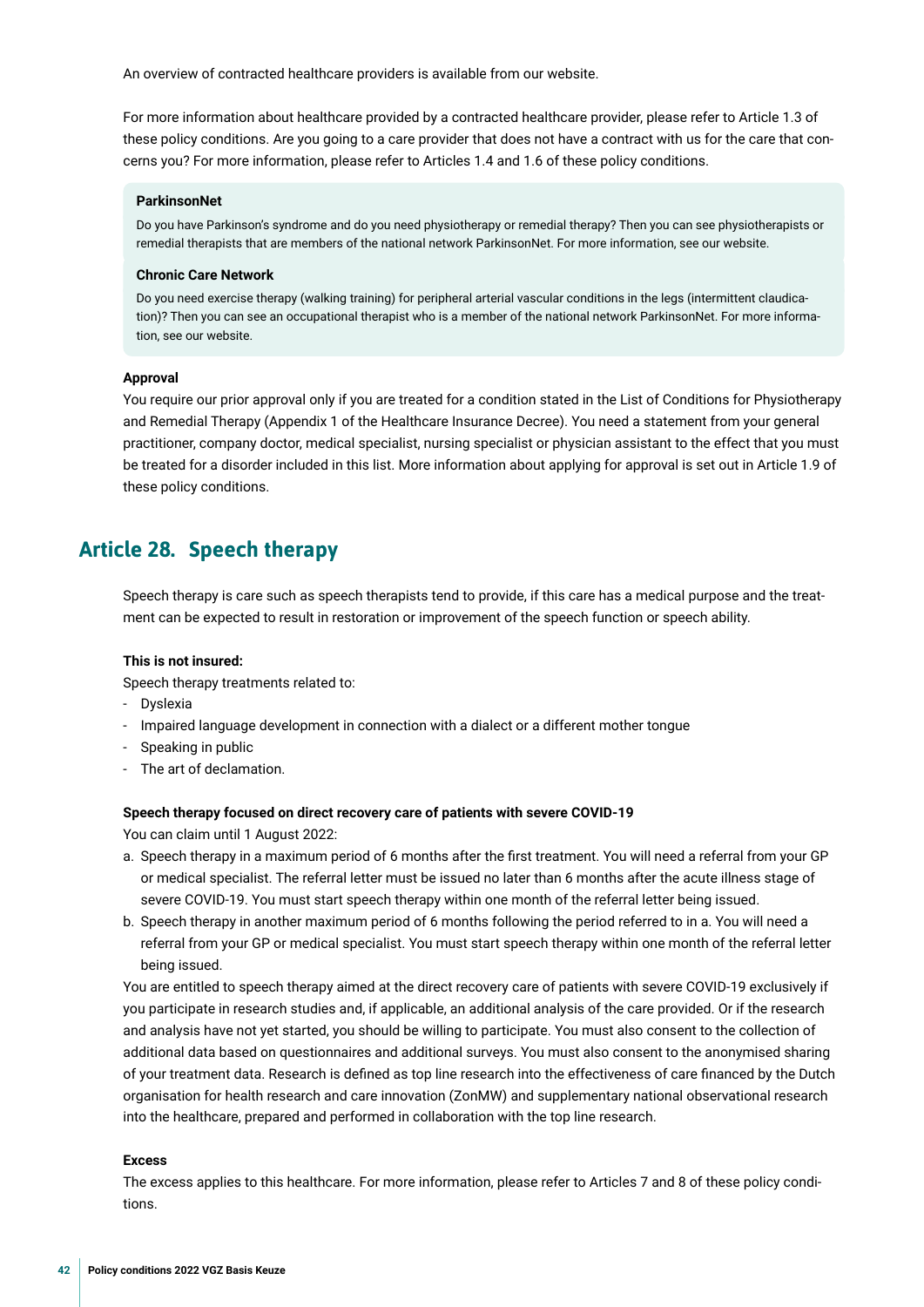### <span id="page-42-0"></span>**This is where to go**

### A speech therapist.

Speech therapy treatments that deviate from regular treatments may only be provided by a speech therapist registered in one of the following sub-registers of the Dutch Association for Speech Therapy and Phoniatrics (NVLF):

- Aphasia
- Hanen programmes
- Integral healthcare for stuttering
- Preverbal speech therapy (eating and drinking)
- Stuttering.

Stutter therapy may also be given by a stutter therapist registered with the Nederlandse Vereniging voor Stottertherapie (NVST - Dutch Association for Stutter Therapy).

A list of our contracted care providers is available from our website.

For more information about healthcare provided by a contracted healthcare provider, please refer to Article 1.3 of these policy conditions. Are you going to a care provider that does not have a contract with us for the care that concerns you? For more information, please refer to Articles 1.4 and 1.6 of these policy conditions.

### **ParkinsonNet**

Do you suffer from Parkinson and you require speech therapy? Then you can see speech therapists that are members of the national network ParkinsonNet. For more information, see our website.

### **Article 29. Occupational therapy**

Occupational therapy is care such as occupational therapists tend to provide, subject to the condition that the purpose of this care is to promote or restore your self-care, autonomy and independence, up to a maximum of 10 treatment hours per calendar year.

### **Occupational therapy focused on the direct recovery care of patients with severe COVID-19**

You can claim until 1 August 2022:

- a. Up to 10 hours of occupational therapy in a maximum period of 6 months after the frst treatment. You will need a referral from your GP or medical specialist. The referral letter must be issued no later than 6 months after the acute illness stage of severe COVID-19. You must start occupational therapy within one month of the referral letter being issued.
- b. Maximum 10 hours of occupational therapy in another period of 6 months following the period referred to in a. You will need a referral from your GP or medical specialist. You must start occupational therapy within one month of the referral letter being issued.

You are entitled to occupational therapy aimed at the direct recovery care of patients with severe COVID-19 exclusively if you participate in research studies and, if applicable, an additional analysis of the care provided. Or if the research and analysis have not yet started, you should be willing to participate. You must also consent to the collection of additional data based on questionnaires and additional surveys. You must also consent to the anonymised sharing of your treatment data. Research is defned as top line research into the effectiveness of care fnanced by the Dutch organisation for health research and care innovation (ZonMW) and supplementary national observational research into the healthcare, prepared and performed in collaboration with the top line research.

### **Excess**

The excess applies to this healthcare. For more information, please refer to Articles 7 and 8 of these policy conditions.

### **This is where to go**

An occupational therapist.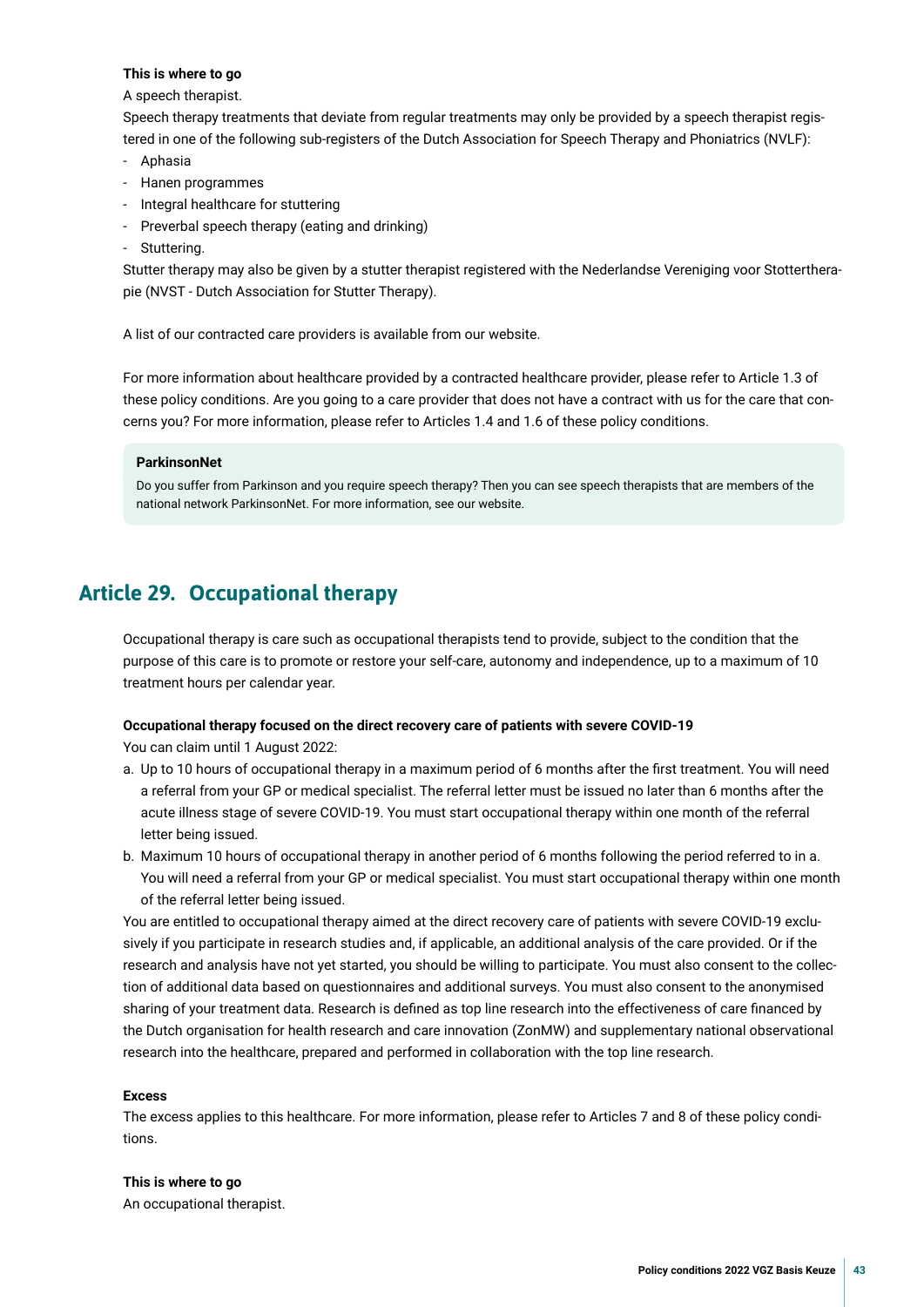<span id="page-43-0"></span>An overview of contracted healthcare providers is available from our website.

For more information about healthcare provided by a contracted healthcare provider, please refer to Article 1.3 of these policy conditions. Are you going to a care provider that does not have a contract with us for the care that concerns you? For more information, please refer to Articles 1.4 and 1.6 of these policy conditions.

#### **ParkinsonNet**

Do you suffer from Parkinson and you do require occupational therapy? Then you can see occupational therapists that are members of the national network ParkinsonNet. For more information, see our website.

### **Article 30. Dietetics**

Dietetics is care such as dieticians tend to provide, if this care has a medical purpose, up to a maximum of 3 treatment hours per calendar year. Dietetics is defned as patient education with a medical purpose and the treatment of patients by means of diet therapy aimed at eliminating, reducing or compensating for food-related or nutritionally infuenceable diseases or complaints.

### **Dietetics focused on the direct recovery care of patients with severe COVID-19**

You can claim until 1 August 2022:

- a. A maximum of 7 hours of dietetics in a period of up to 6 months after the initial treatment. You will need a referral from your GP or medical specialist. The referral letter must be issued no later than 6 months after the acute illness stage of severe COVID-19. You must start dietetics within one month of the referral letter being issued.
- b. A maximum of 7 hours of dietetics for a maximum of another 6 months following on from the period referred to under a. You will need a referral from your GP or medical specialist. You must start dietetics within one month of the referral letter being issued.

You are entitled to dietetics aimed at the direct recovery care of patients with severe COVID-19 exclusively if you participate in research studies and, if applicable, an additional analysis of the care provided. Or if the research and analysis have not yet started, you should be willing to participate. You must also consent to the collection of additional data based on questionnaires and additional surveys. You must also consent to the anonymised sharing of your treatment data. Research is defned as top line research into the effectiveness of care fnanced by the Dutch organisation for health research and care innovation (ZonMW) and supplementary national observational research into the healthcare, prepared and performed in collaboration with the top line research.

#### **Excess**

The excess applies to this healthcare. For more information, please refer to Articles 7 and 8 of these policy conditions.

#### **This is where to go**

A dietician. An overview of contracted healthcare providers is available from our website.

For more information about healthcare provided by a contracted healthcare provider, please refer to Article 1.3 of these policy conditions. Are you going to a care provider that does not have a contract with us for the care that concerns you? For more information, please refer to Articles 1.4 and 1.6 of these policy conditions.

#### **Dietetics as part of multi-disciplinary care (chain care)**

If you have diabetes mellitus type 2, COPD (chronic obstructive pulmonary disease), increased vascular risk or asthma, and you are receiving multidisciplinary healthcare as set out in Article 11, then dietetics for these or related conditions are provided via this multidisciplinary healthcare.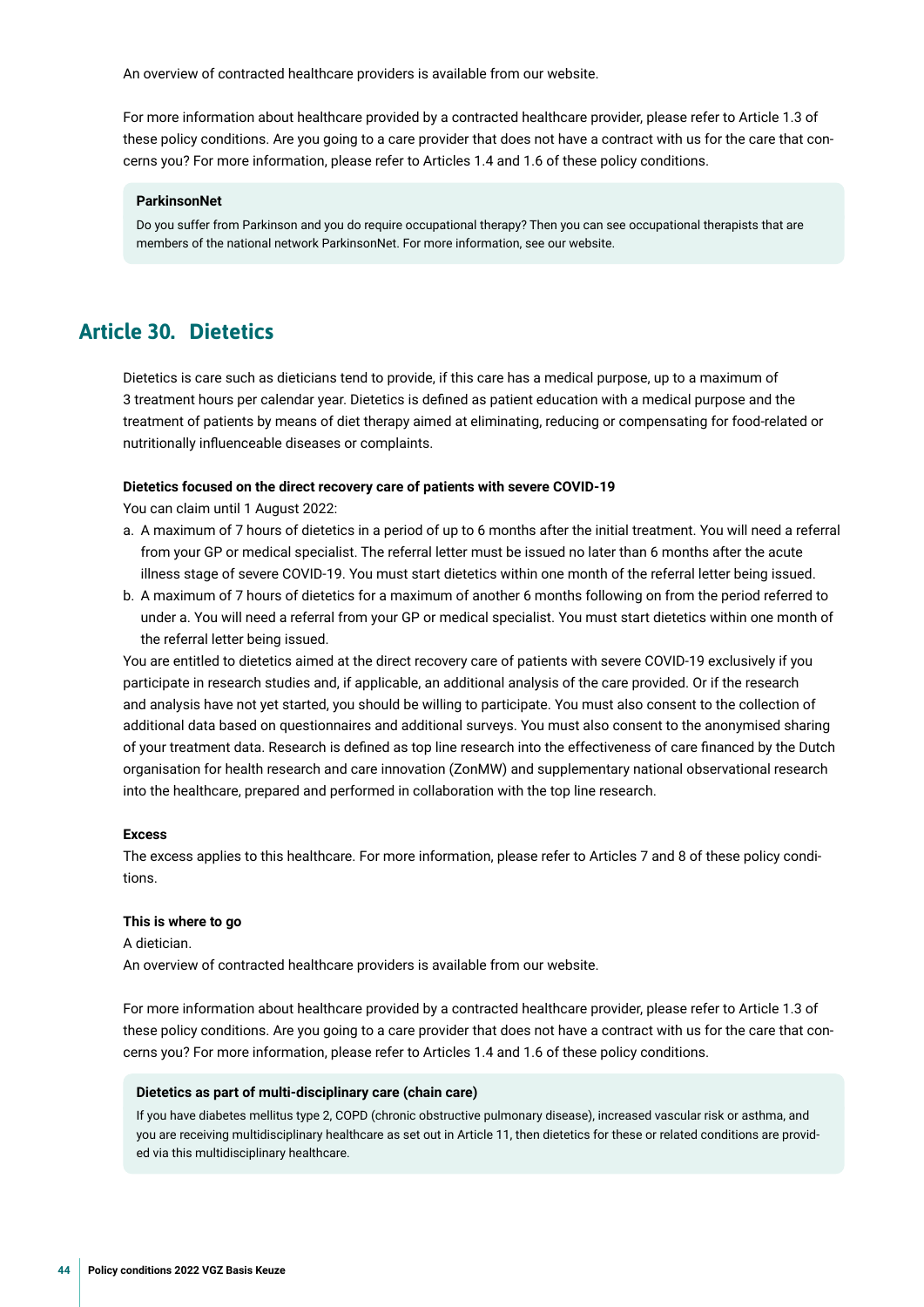### <span id="page-44-0"></span>**ORAL CARE**

### **Article 31. Dental care for insured under age 18**

Dental care is care as dentists tend to provide it. For insured persons under age 18, the care includes the following operations/treatments:

- 1. Check-ups (periodical preventive dental examination): once annually. If necessary, you are entitled to such check-ups more than once per year;
- 2. Incidental visit
- 3. Removing plaque
- 4. Fluoride treatment from the date the frst element of the adult teeth has broken through: twice annually. If necessary, you are entitled to such check-ups more than twice per year;
- 5. Sealing (sealing pits and grooves in teeth and molars)
- 6. Gum treatment (periodontal treatment)
- 7. Anaesthetics
- 8. Root canal treatment (endodontic assistance)
- 9. Fillings (restoration of teeth and molars with plastic materials)
- 10. Treatment after maxillary complaints (gnathological treatment)
- 11. Full dental prosthesis for upper and/or lower jaw, plate prosthesis or frame prosthesis (removable prosthetic devices)
- 12. Specialist dental surgery with the exception of the insertion of dental implants
- 13. X-ray examinations. You are not entitled to X-ray tests for orthodontics.

If you are under age 23, then you are entitled to reimbursement of the cost of crowns, bridges and implants if it concerns replacement of one or more permanent incisor or canine teeth that have not grown or are missing due to an accident. The necessity of this healthcare must be determined before reaching age 18.

### **Excess**

If you are age 18 and up, then this healthcare service will be set off against the excess. For more information, please refer to Articles 7 and 8 of these policy conditions.

### **This is where to go**

A dentist, dental surgeon, prosthodontist or dental hygienist. The dentist or dental hygienist may work in an institution for paediatric dental care.

For an autotransplant with a multi-disciplinary treatment team where the surgical part is carried out by a periodontist, dental implantologist or oral surgeon and the dental treatment part by a dentist. The healthcare provider who performs the surgical part.

An overview of contracted healthcare providers is available from our website.

For more information about healthcare provided by a contracted healthcare provider, please refer to Article 1.3 of these policy conditions. Are you going to a care provider that does not have a contract with us for the care that concerns you? For more information, please refer to Articles 1.4 and 1.6 of these policy conditions.

### **Approval**

You require our prior approval for:

- Crowns, bridges and implants
- Jaw overview pictures
- Autotransplants
- The 11th sealing or more
- Extracting a front tooth, baby tooth or baby tooth in a difcult situation where the gums have to be pushed aside
- The surcharge for a severely shrunken jaw in the case of a dental prosthesis

More information about applying for approval is set out in Article 1.9 of these policy conditions.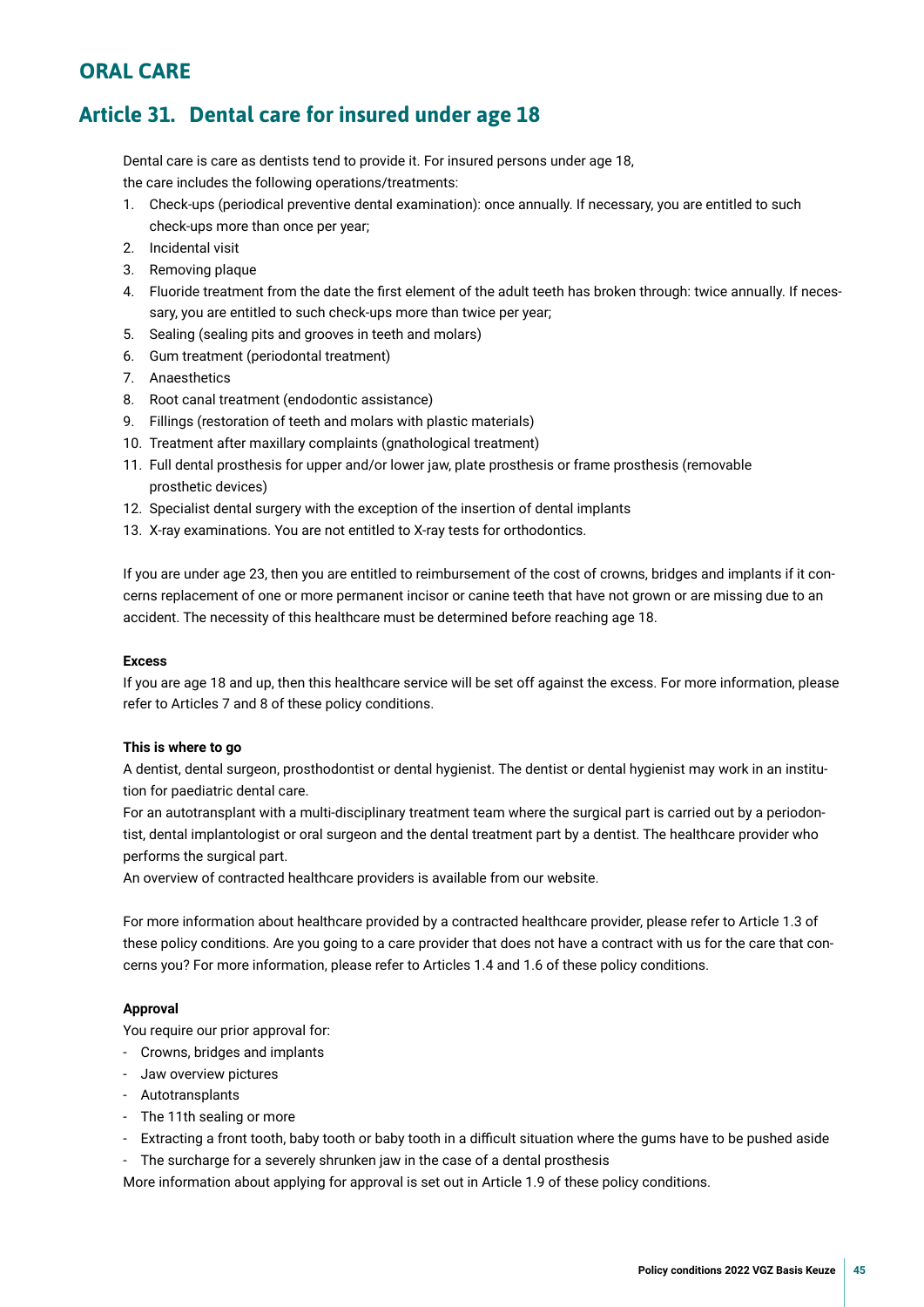### <span id="page-45-0"></span>**Article 32. Specialist dental care**

Specialist dental care is for people with a specifc condition. Such dental care takes more time and more expertise. You are only entitled to special dental care if you can retain or obtain a dental function equivalent to the dental function you would have had if you had not incurred the relevant condition.

### **32.1. Dental care in special cases**

Dental care in special cases is care as dentists tend to provide, which is necessary:

- 1. If you have a severe impairment in development or growth, or have acquired a deviation in the dental/maxillary/ mouth system;
- 2. If you have a non-dental physical or mental condition;
- 3. If you must undergo a medical treatment and this treatment would have inadequate results without such special dental care. This generally concerns eliminating infammation in the mouth. Examples of eliminating infammation in the mouth are treatment of the gums, extracting teeth or molars, or administering antibiotics.

The care referred to under 1. includes orthodontic care if you have a very serious development or growth disorder of the mouth or teeth which requires co-diagnostics or co-treatment by disciplines other than dentistry.

### **Personal contribution**

You are due a statutory personal contribution if you are age 18 or older concerning healthcare that is not directly related to the indication for special dentistry. The personal contribution is equivalent to the amount that may be charged if it is not a matter of special cases requiring dental care.

### **Excess**

The excess applies to this healthcare. For more information, please refer to Articles 7 and 8 of these policy conditions.

### **This is where to go**

- 1. Dental care in special cases: Dentists, certifed oral hygienist working in a centre for specifc dental care, dental surgeon or orthodontist in collaboration with a dental surgeon.
- 2. Orthodontic care in special cases:

A certifed oral hygienist working in a centre for specialist dental care, dental surgeon, orthodontist in collaboration with a dental surgeon or a dentist registered in the Quality Register Orthodontic Association (OK register) in collaboration with a dental surgeon. Patients with a cleft lip or cleft palate may only be treated by an orthodontist in collaboration with a dental surgeon.

An overview of contracted healthcare providers is available from our website.

### **The healthcare may be provided in:**

- 1. Dental care practice
- 2. Hospital
- 3. Centre for specifc dental care.

Do you need a treatment under helium or other sedation or full anaesthesia? Then the healthcare may only be provided in a hospital or centre for specifc dental care.

A centre for specifc dental care is:

- 1. An institution for specifc dental care accredited by the Nza (Netherlands Healthcare Authority)
- 2. A centre that complies with the following requirements:
	- A positive audit report by NVA (Dutch Association for Anaesthetics) was issued;
	- The centre works with an anaesthesiologist who is an NVA member;
	- There is a contract document with an ambulance service or hospital for transport to a hospital if required;
	- There is a contract document with a hospital near the centre for taking in patients if required;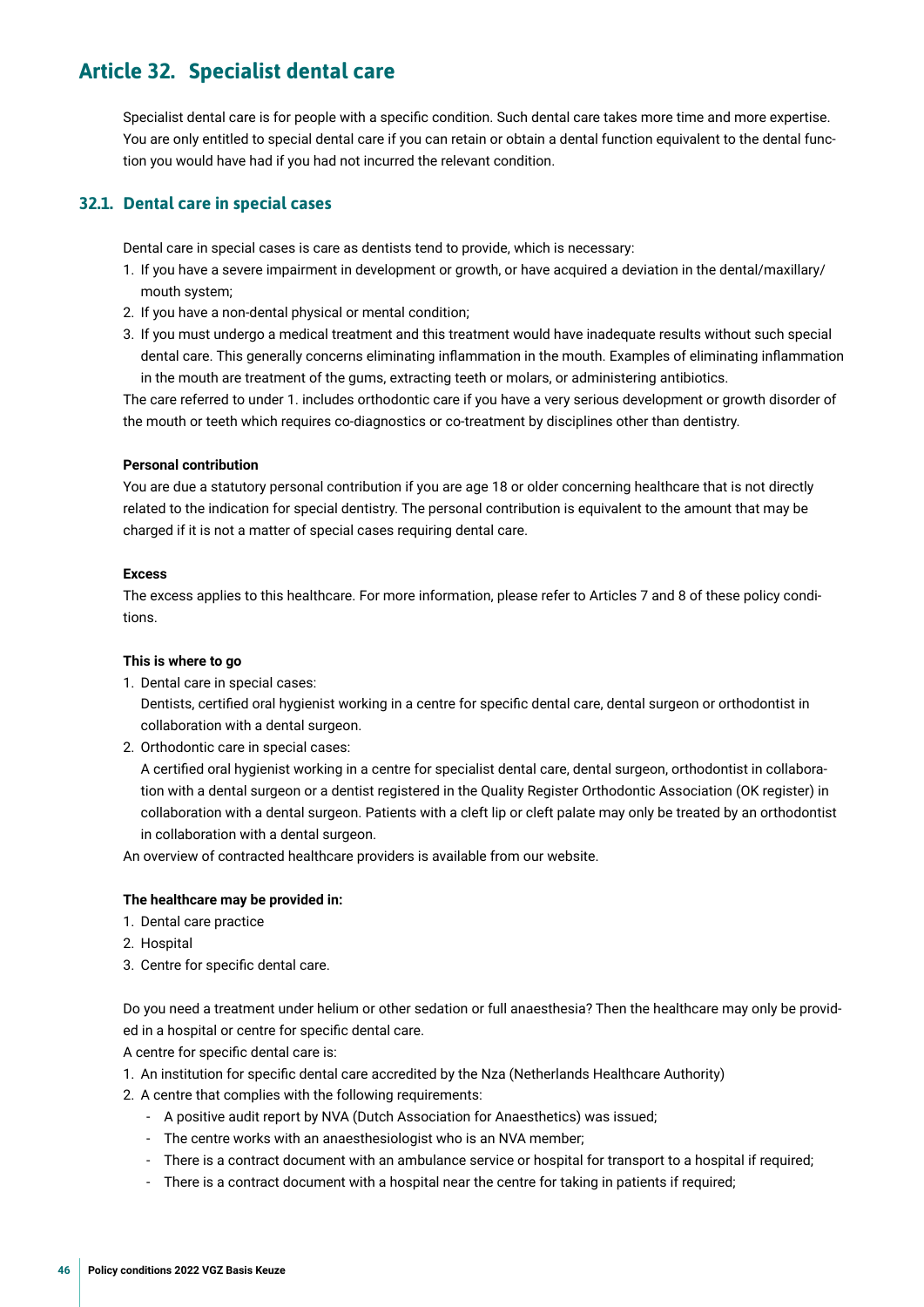- The centre applying the helium or other sedation is certifed by ACTA (Academic Dental Care Centre Amsterdam);
- When treating children, the dentist must be an accredited dentist-paedo-dontologist.

Please refer to our website to see a list of such centres.

For more information about healthcare provided by a contracted healthcare provider, please refer to Article 1.3 of these policy conditions. Are you going to a care provider that does not have a contract with us for the care that concerns you? For more information, please refer to Articles 1.4 and 1.6 of these policy conditions.

### **Referral letter required from**

Dentist, orthodontist or a dental surgeon.

### **Approval**

You require our prior approval. More information about applying for approval is set out in Article 1.9 of these policy conditions.

### **32.2. Dental implants**

The care includes the placement of a dental implant in the context of special dental care if you:

- 1. Have a severe developmental disorder, growth disorder, or acquired abnormality of the dental-oral system;
- 2. Have an acquired defect of the jaw-mouth system in the form of a very severely shrunken toothless jaw and the implants serve to secure a removable prosthesis.

### **Implants in a very severely shrunken toothless jaw**

If you have had a full dental prosthesis (dentures) for a long time, your jaw may lapse so severely that your dental prosthesis hardly has any grip. In such a case, implants can be a solution. This generally concerns 2 implants in the lower jaw with 2 buttons or a rod screwed in that serve to click on the dentures. The dentures remain removable. For prosthetic devices for insured persons of 18 and over, please refer to Article 34.

### **Personal contribution**

You are due a statutory personal contribution if you are age 18 or older concerning healthcare that is not directly related to the indication for special dentistry. The personal contribution is equivalent to the amount that may be charged if it is not a matter of special cases requiring dental care.

### **Excess**

The excess applies to this healthcare. For more information, please refer to Articles 7 and 8 of these policy conditions.

### **This is where to go**

Dentists, certifed oral hygienist working in a centre for specifc dental care, dental surgeon or orthodontist in collaboration with a dental surgeon. In the event of implants in a very severely lapsed toothless jaw, this healthcare may also be provided by a dental implantologist.

An overview of contracted healthcare providers is available from our website.

### **The healthcare may be provided in:**

- 1. Dental care practice
- 2. Hospital
- 3. Centre for specifc dental care.

Do you need a treatment under helium or other sedation or full anaesthetics? Then the healthcare may only be provided in a hospital or centre for specifc dental care.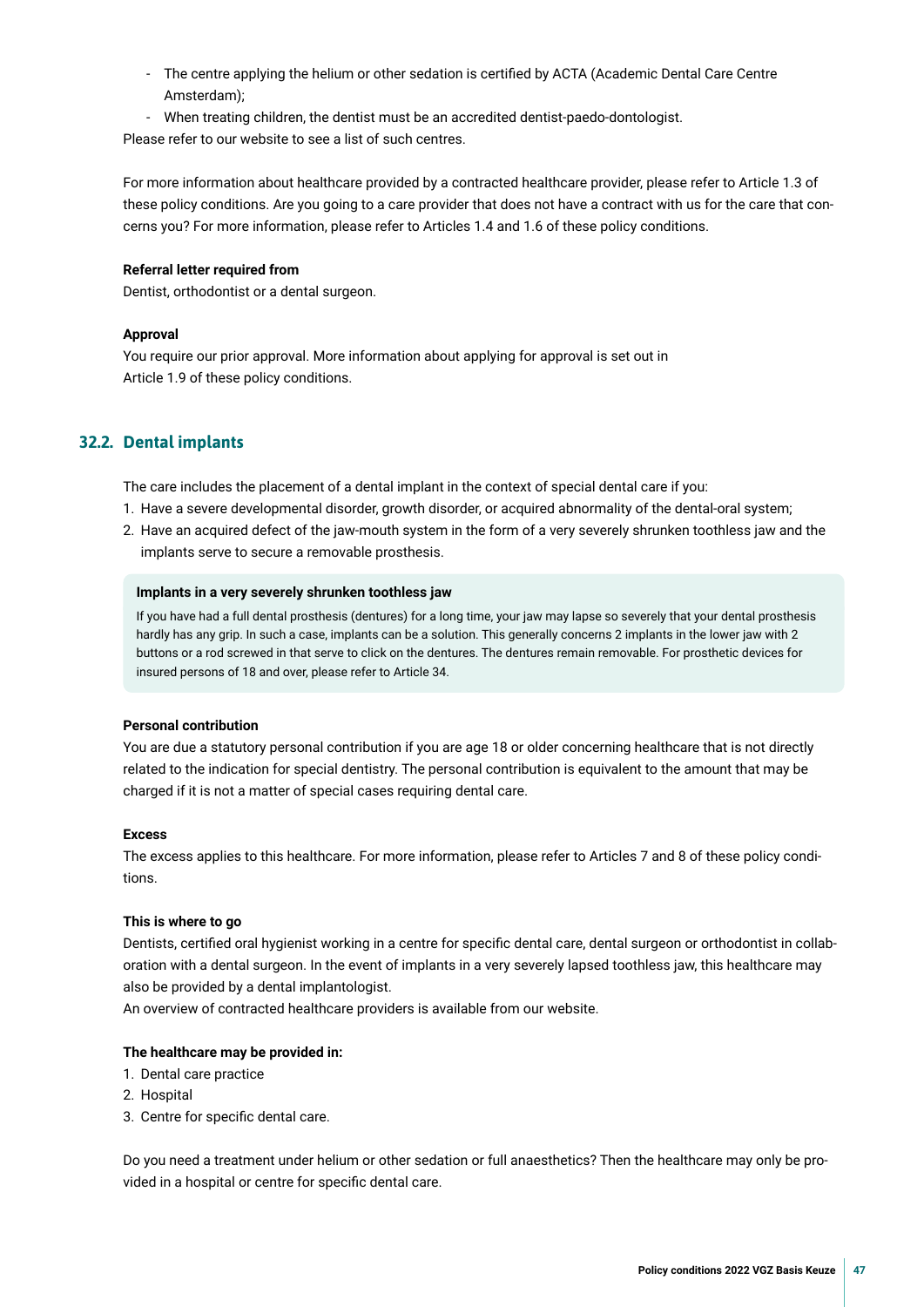<span id="page-47-0"></span>A centre for specifc dental care is:

- 1. An institution for specifc dental care accredited by the Nza (Netherlands Healthcare Authority)
- 2. A centre that complies with the following requirements:
	- A positive audit report by NVA (Dutch Association for Anaesthetics) was issued;
	- The centre works with an anaesthesiologist who is an NVA member;
	- There is a contract document with an ambulance service or hospital for transport to a hospital if required;
	- There is a contract document with a hospital near the centre for taking in patients if required;
	- The centre applying the helium or other sedation is certifed by ACTA (Academic Dental Care Centre Amsterdam);
	- When treating children, the dentist must be an accredited dentist-paedo-dontologist.

Please refer to our website to see a list of such centres.

For more information about healthcare provided by a contracted healthcare provider, please refer to Article 1.3 of these policy conditions. Are you going to a care provider that does not have a contract with us for the care that concerns you?

For more information, please refer to Articles 1.4 and 1.6 of these policy conditions.

### **Referral letter required from**

Dentist, orthodontist or a dental surgeon.

#### **Approval**

You require our prior approval. More information about applying for approval is set out in Article 1.9 of these policy conditions.

### **Article 33. Oral surgery for insured age 18 and older**

Oral surgery is surgical dental care of a specialist nature and the accompanying X-ray examination as dentists tend to provide if you are age 18 or older.

### **This is not insured:**

- Surgical treatment of gums (periodontal surgery)
- Placement of an implant
- Uncomplicated extractions. These extractions involve teeth or molars that your dentist can also pull.

#### **Excess**

The excess applies to this healthcare. For more information, please refer to Articles 7 and 8 of these policy conditions.

#### **This is where to go**

A dental surgeon.

An overview of contracted healthcare providers is available from our website.

For more information about healthcare provided by a contracted healthcare provider, please refer to Article 1.3 of these policy conditions. Are you going to a care provider that does not have a contract with us for the care that concerns you? For more information, please refer to Articles 1.4 and 1.6 of these policy conditions.

### **Referral letter required from**

General practitioner, company doctor, dentist, orthodontist, obstetrician, medical specialist or dental surgeon.

### **Approval**

Some treatments are subject to prior approval. Please fnd such treatments in the Limitative List Authorisations Dental Surgery on our website. You also need prior approval for an autotransplant. More information about applying for approval is set out in Article 1.9 of these policy conditions.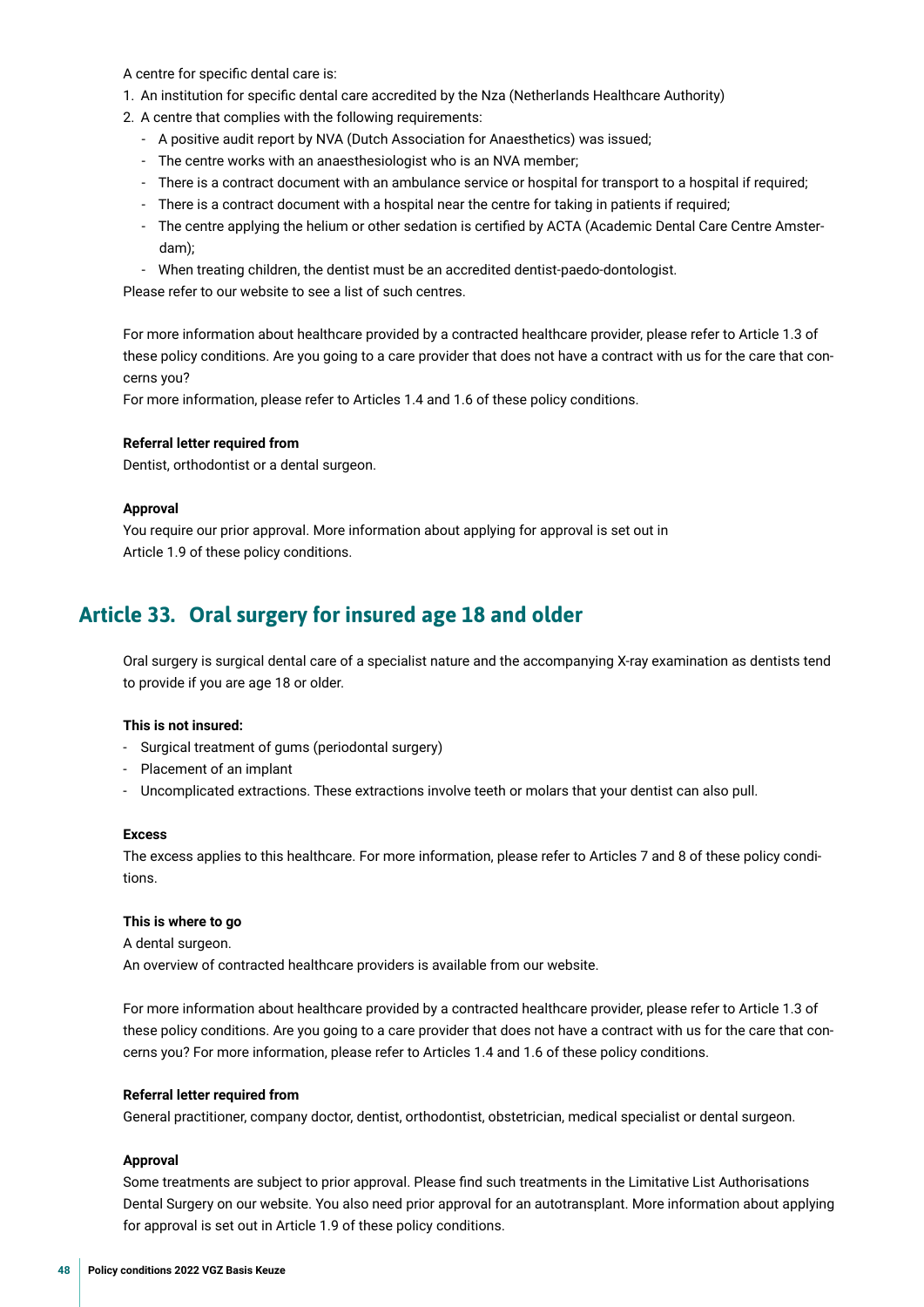### <span id="page-48-0"></span>**Article 34. Prosthetic devices for insured age 18 and older**

The care includes a removable complete dental prosthesis for the upper and/or lower jaw, whether or not to be placed on implants if you are age 18 or older. The care also includes ftting the fxed part of the supra-structure (the meso-structure) for a removable complete dental prosthesis to be placed on dental implants. Repairing and flling (rebasing) these dentures is also part of this care.

### **Personal contribution**

You are charged a statutory personal contribution amounting to:

- 10% of the cost for an implant-supported dental prosthesis in the lower jaw
- 8% of the cost for an implant-supported dental prosthesis in the upper jaw
- 25% of the cost for a regular dental prosthesis
- 10% of the cost for repairing and rebasing your dental prosthesis.

Your personal contribution is 17% of the cost of making a normal denture on one jaw and an implant-supported denture on the other jaw at the same time (code J50).

#### **Personal contribution dental prosthesis**

You are entitled to a dental prosthesis for the upper and/or lower jaw. This is subject to a personal contribution. The personal contribution also applies to the cost of placing the fxed part of the supra structure (meso structure). A meso structure is the non-removable construction between implants and the dentures (the click system). The costs of extracting teeth and molars are not eligible for reimbursement, but may be reimbursed if you have a supplementary dental or other cover. In addition to a personal contribution, a policy excess may also apply.

For an implant for a complete dental prosthesis if you have a severely shrunken toothless jaw, see Article 32.2.

### **Excess**

The excess applies to this healthcare. For more information, please refer to Articles 7 and 8 of these policy conditions.

### **This is where to go**

A dentist, dental implantologist or dental prosthodontist. An overview of contracted healthcare providers is available from our website.

For more information about healthcare provided by a contracted healthcare provider, please refer to Article 1.3 of these policy conditions. Are you going to a care provider that does not have a contract with us for the care that concerns you? For more information, please refer to Articles 1.4 and 1.6 of these policy conditions.

### **Approval**

- 1. You require our prior approval for a conventional (regular) dental prosthesis:
	- a. If the total cost (including the technology expenses) of the dental prosthesis exceeds:
		- $\epsilon$  600 for an upper or lower jaw
		- $\epsilon$  1,200 for an upper and lower jaw jointly
	- b. If you want to replace your dentures within 5 years after purchase
	- c. For the supplement very severely shrunken jaw
- 2. You require our prior approval for:
	- a. Dental prosthesis on implants
	- b. Rebasing (flling) or repairing dental prosthesis on implants
	- c. A bar or buttons (meso structure)

More information about applying for approval is set out in Article 1.9 of these policy conditions.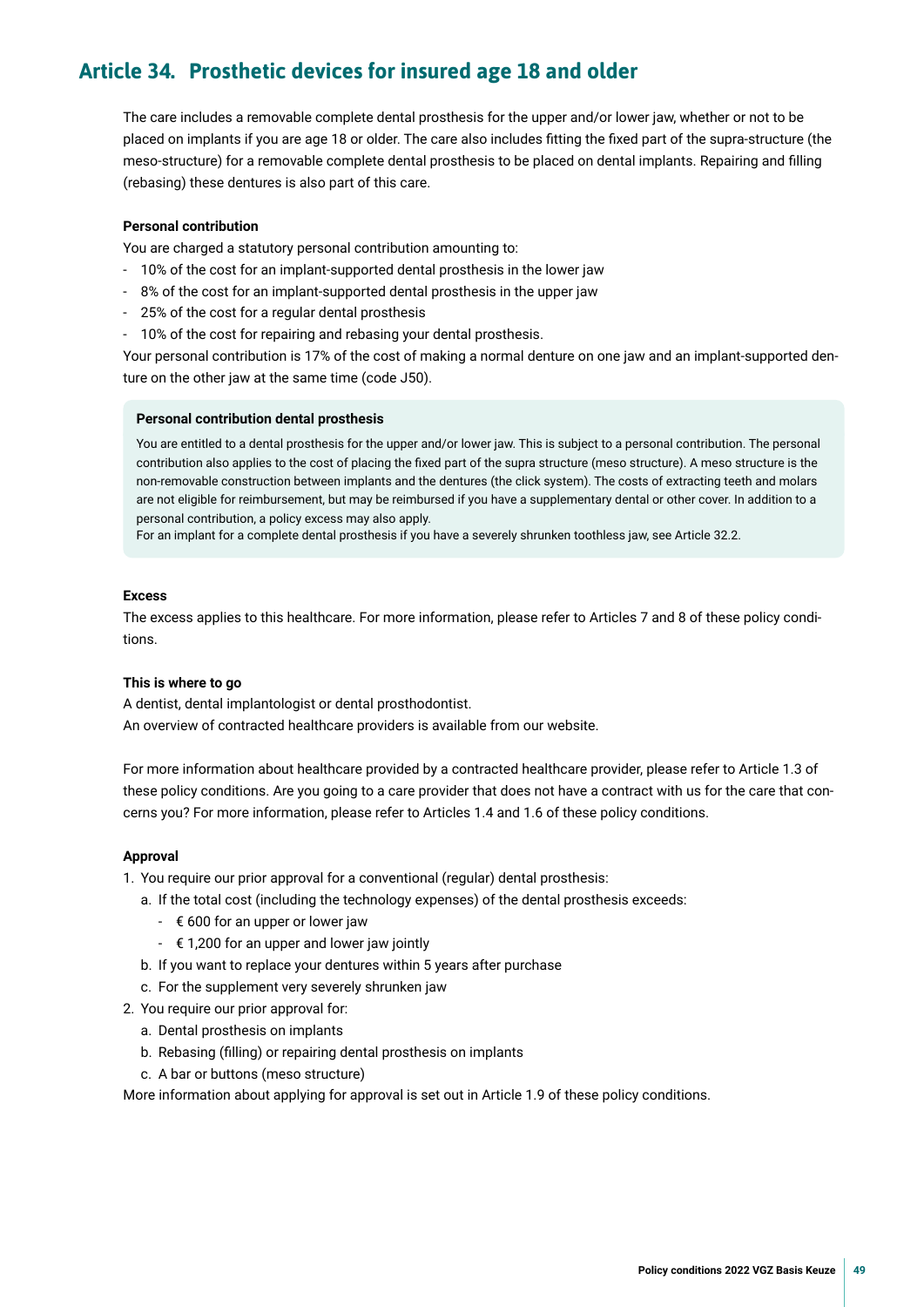### <span id="page-49-0"></span>**PHARMACEUTICAL CARE**

### **Article 35. Medications**

Pharmaceutical care includes the supply of medications, or advice and guidance such as pharmacists tend to provide for medication assessment and responsible use of medication and drugs.

This care also comprises:

- Issuing a drug subject to prescription
- Issuing a drug subject to prescription with an instruction talk if the drug is new to you
- Instructions for a medical aid to be used for a drug subject to prescription
- Medication assessment of chronic use of medications subject to prescription.

### **Registered medications**

The care includes medications registered as preferred in the Healthcare Insurance Regulations. These are set out in Appendices 1 and 2 of the Healthcare Insurance Scheme.

### **Preferred medications**

Appendix 1 of the Healthcare Insurance Scheme sets out groups of medications with the same active ingredient. We select a preferred medication for certain active ingredients. You are only entitled to such preferred medications. Please fnd a list of such preferred medications in the Pharmaceutical Care Regulations on our website. We do not reimburse any other medications with the same active ingredient. In certain rare cases, treatment with a preferred medication is not medically safe and your doctor will state 'medical necessity' on the prescription. You have the right to choose a different medication.

### **Medical need**

Your doctor may only state 'medical necessity' on the prescription if he/she can substantiate the reason. If the pharmacist has doubts about the medical necessity, for example because you have not used the medication before, the pharmacist will contact your doctor. If your doctor's explanation shows that there is a medical necessity, you are entitled to alternative medication. Your pharmacist will select the active ingredient prescribed by your doctor based on your doctor's explanation of the medication he/she recommends for you. This may concern different generic medication. In some cases, the pharmacist may decide on giving you the preferred medication if there is no medical necessity for an alternative product.

### **Preferred medications and your excess**

The excess does not apply for preferred medication. Please fnd a list of such preferred medications in the Pharmaceutical Care Regulations on our website. The excess does apply to pharmacy services. This may include the fees for supplying a medication and assistance regarding the use of new medications. If you are using a medication other than the preferred medication because of medical necessity, the excess applies.

### **Self-care products**

Care includes self-care medications if you need to use these medications for more than 6 months. You are only entitled to laxatives, calcium tablets, anti-allergy substances, anti-diarrhea substances, substances for emptying your stomach and substances against dry eyes that are included in Appendix 1 of the Healthcare Insurance Scheme. In the frst 15 days, the cost of the medications is charged to you.

### **Non-registered medications**

Care includes non-registered drugs if rational pharmacotherapy is involved. Rational pharmaco therapy is treatment, prevention or diagnostics with a drug in a form suitable for you of which the effectiveness and action are determined based on scientifc research and testing, and which is also the most economical for the healthcare policy. You are entitled to the following non-registered medications:

- Pharmacy preparations;
- Medications that your doctor specifcally orders for you from a manufacturer with a manufacturer licence as referred to in the Medications Act;
- Medications that are not available in the Netherlands, but are imported at the request of the doctor who is treating you. You are only entitled to such medications if you have a rare condition with an incidence of less than 1 in 150,000 in the Netherlands.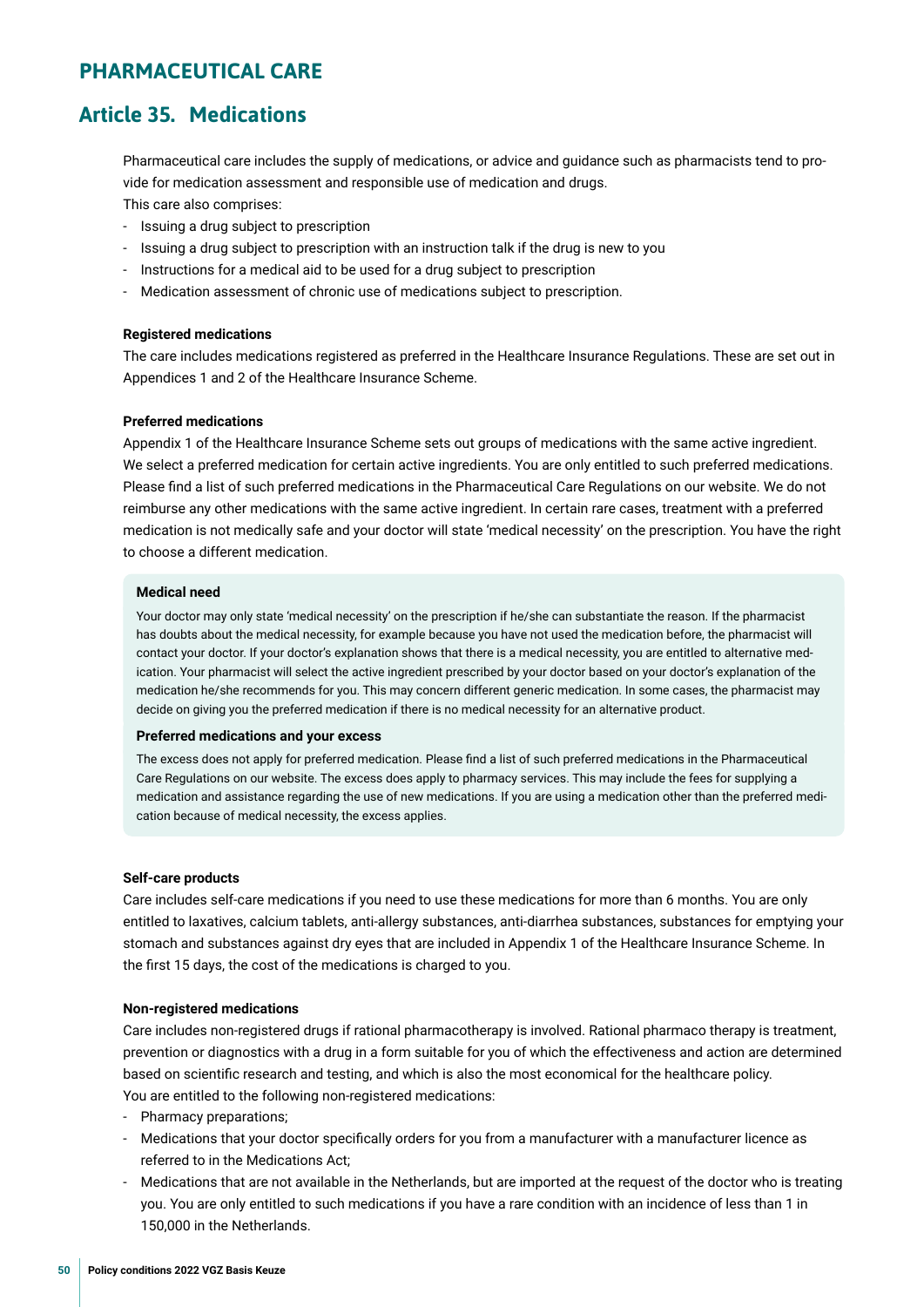### **Temporary shortage of medication**

If a registered medicine cannot be supplied in the Netherlands or cannot be supplied in sufficient quantities, the care will include a replacement medicine from abroad. This medication must be imported from abroad with prior permission of the Healthcare Sector Inspectorate or based on temporary permit issued by the Drugs Assessment Council.

### **This is not insured:**

- Pharmaceutical care relating to a medication not covered by insurance
- Education on pharmaceutical self-management for a patient group
- Advice pharmaceutical self-care
- Advice use of medications subject to prescription during travel
- Advice risk of disease when travelling
- Pharmaceutical care in the cases indicated in the Healthcare Insurance Scheme
- Preventive travel kit of medications and vaccinations
- Medications for research as referred to in Section 40, third subsection, under b, of the Wet op de geneesmiddelen (Medications Act)
- Medications that are equivalent or virtually equivalent to a non-preferred registered medication, unless classed differently by ministerial regulation
- Medications as referred to in Section 40, third subsection, under f, of the Medicines Act

The Healthcare Insurance Scheme is available from our website.

### Please note:

Pharmaceutical counselling during hospitalisation, day treatment or polyclinic visits and pharmaceutical counselling in the context of discharge from hospital are reimbursed exclusively as part of specialist medical care.

### **Personal contribution**

Some medications are subject to a statutory personal contribution. Your statutory personal contribution amounts to a maximum of € 250 per calendar year.

If your healthcare policy does not start or end on 1 January, we calculate the personal contribution as follows: number of days that the healthcare policy was effective Personal contribution x

number of days in the relevant calendar year

The calculated amount will be rounded off to whole euros.

### **Personal contribution for medications**

The Minister of Health, Welfare and Sport determines which medications are covered by the Healthcare Insurance Act and which medications are subject to a personal contribution. Your maximum personal contribution amounts to € 250 per calendar year. In addition to a personal contribution, an excess may apply. For more information, see our website.

### **Excess**

The excess applies to this healthcare. Do you use preferred medications as set out in the Pharmaceutical Care Regulations? Then the excess does not apply. The excess also does not apply to the healthcare providers we selected for the Blauwe Zorg experiment in the Maastricht and Heuvelland area, insofar as they supply the preferred lung medication we selected. You can fnd the selected care providers and preferred lung medication in the Pharmaceutical Care Regulations in Appendices D and E. You can also opt for other lung medication that has not been selected as preferred lung medication. But this is subject to your statutory and voluntary excess.

Please take into consideration that the services of the pharmacy, for example the issue fee, the instructions for a new drug or inhaling instructions, are not exempt from your excess. For more information, please refer to Articles 7 and 8 of these policy conditions.

### **This is where to go**

Pharmacist or dispensing general practitioner. An overview of contracted healthcare providers is available from our website.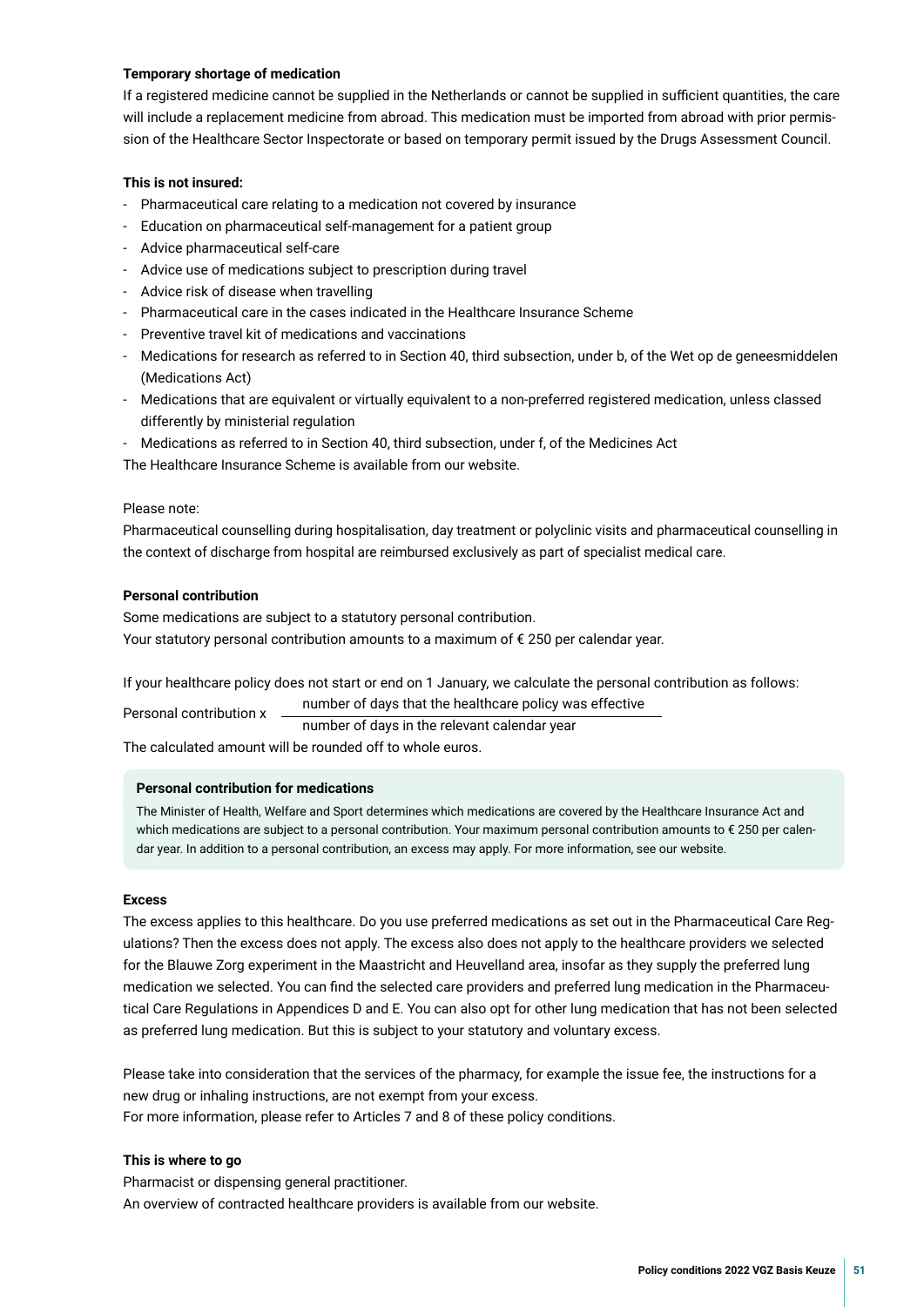For more information about healthcare provided by a contracted healthcare provider, please refer to Article 1.3 of these policy conditions. Are you going to a care provider that does not have a contract with us for the care that concerns you? For more information, please refer to Articles 1.4 and 1.6 of these policy conditions.

You cannot transfer your claim on us for pharmaceutical care as referred to in this article to care providers or others with whom we have not concluded a contract for this care (prohibition of assignment). This is a clause as referred to in

Article 3:83 paragraph 2 of the Dutch Civil Code. A reimbursement for the costs of care provided by a care provider with whom we do not have a contract will be transferred to the policyholder's account number.

### **Prescription**

General practitioner, obstetrician, dentist, orthodontist, medical specialist, dental surgeon, physician assistant or nurse.

#### **For how many days can your pharmacist issue medication to you?**

Your pharmacist may give you drugs for a certain period. The period depends on your prescription, the specifc medication and the period during which you are required to use the medication.

#### **New medication**

- A maximum of 15 days or
- The smallest package if this contains more than you need for 15 days

#### **Medication based on repeat prescription**

- 1 month for a drug that costs over € 1,000. If you are well adjusted to the medication after a consecutive period of 6 months, your pharmacist may issue this medication to you for a period of 3 months.
- 1 month for sleeping drugs
- 1 month for medications that reduce anxiety and unrest (with the exception of anti-depressant class medications)
- 1 month for medications listed in the Opium Act.
- At least 3 months and maximum 12 months for a drug to treat a chronic condition.

#### **Reasons to issue a drug for a shorter period**

- The drug has limited shelf life
- The drug has limited availability

### **Contraceptives and insulin**

For contraceptive pills and for insulin, you will require a prescription only for the frst issue.

### **Approval**

1. You need our prior permission for a number of registered medications listed in Appendix 2 of the Healthcare Insurance Regulations. Please fnd a list of such medications in the Pharmaceutical Care Regulations. We reserve the right to amend the list of preferred medications at any time. You will receive information about it. To apply for permission, your doctor can obtain a doctor's certifcate from [www.znformulieren.nl](https://www.znformulieren.nl) or download and fll out an approval form from our website.

 If you use a pharmacist or dispensing general practitioner with whom we have concluded a contract for the relevant care, then you can hand in the form completed by your doctor with the prescription. Your pharmacist assesses your compliance with the conditions. If you do not wish to submit the form directly to your pharmacy for privacy reasons, you may choose to directly send or have sent the form to us.

 Do you visit a pharmacist or dispensing general practitioner with whom we have not concluded a contract for the relevant care? You can then request approval in advance by submitting the form directly to us. Look for the address on our website.

- 2. You need our prior approval for the following non-registered medications:
	- A number of pharmacy preparations (custom medication) supplied. These are preparations your pharmacy makes and delivers to your pharmacy;
	- Medications that your doctor specifcally orders for you from a manufacturer with a manufacturer licence as referred to in the Medications Act;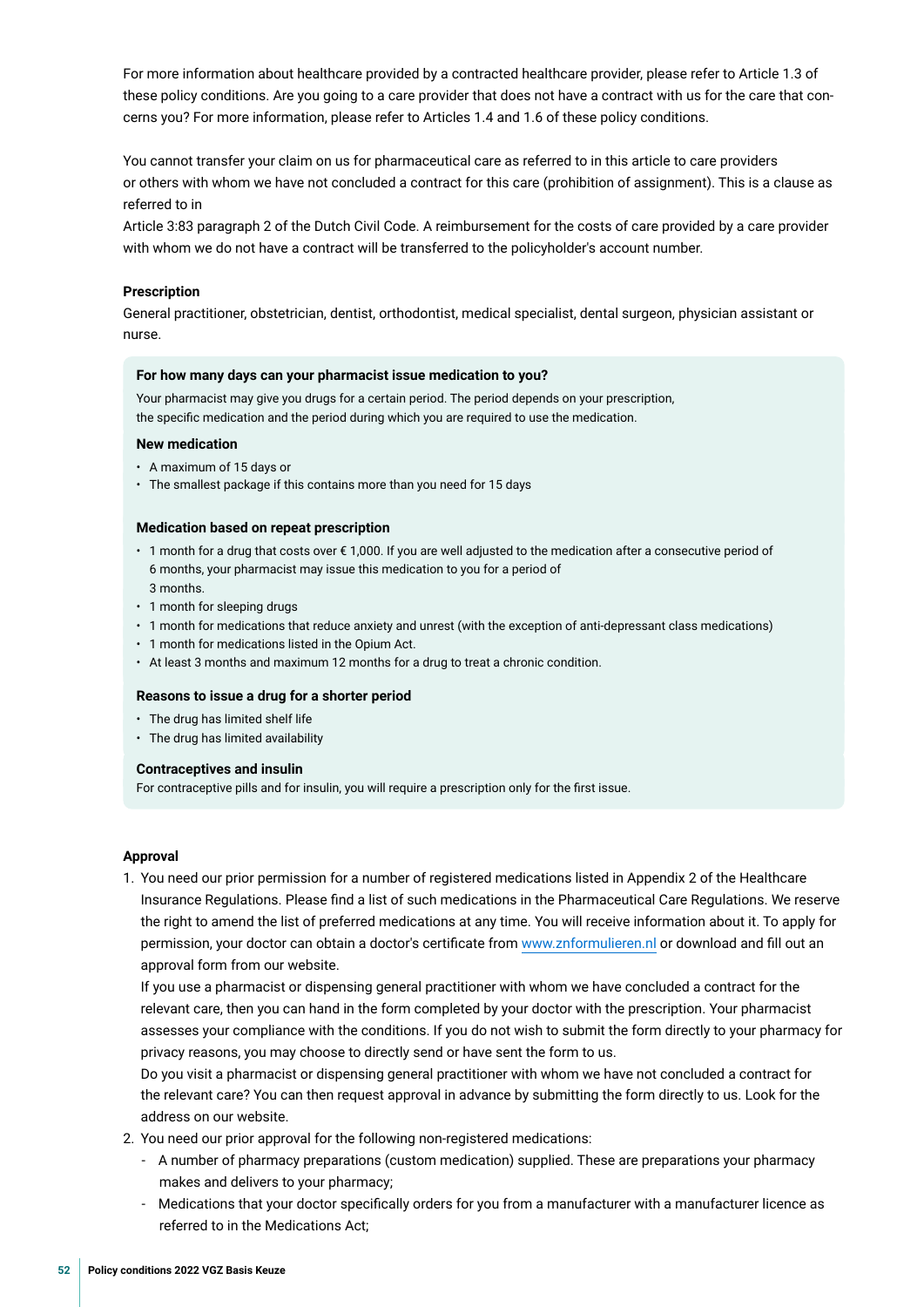<span id="page-52-0"></span>- Medications that are not available in the Netherlands, but are imported at the request of the doctor who is treating you.

More information about applying for approval is set out in Article 1.9 of these policy conditions.

#### **Contraceptives**

If you are under age 21, you are entitled to reimbursement of contraceptives, including the contraceptive pill, a contraceptive rod, diaphragm, ring or cervical cap. Some items are subject to a personal contribution.

Are you age 21 or older? You are only entitled to contraceptives if these items are used to treat endometriosis or menorrhagia (if suffering from anaemia). If you are not entitled to such reimbursement, you may be reimbursed for the cost of the contraceptive if you have supplementary insurance. For more details, please refer to the conditions of your supplementary insurance policy.

Irrespective of your age, you are entitled to having a contraceptive such as a diaphragm or implanon rod placed or removed by a general practitioner or by a medical specialist. For placing or removing a diaphragm, you may also choose an obstetrician certifed for this service.

### **Article 36. Dietary preparations**

Dietary preparations are polymeric, oligomeric, monomeric and modular dietary preparations. Dietary preparations are only part of the care if you cannot manage with adapted normal food and other products of special nutrition and you are:

- a. Suffering from a digestive disorder
- b. Suffering from a food allergy
- c. Suffering from a resorption disorder
- d. Suffering from disease-related malnutrition or risk of malnutrition as indicated based on a validated screening instrument; or
- e. You are dependent on this product in accordance with the guidelines accepted by the relevant professional groups in the Netherlands.

#### **Dietary preparations**

A dietary preparation is a medical food with a different form and a different composition than normal food. There are different types, including liquid nutrition and tube feeding.

Liquid nutrition contains, for example, extra energy, proteins, fats or vitamins and minerals.

Catheter-administered nutrition (tube feeding) is special nutrition directly taken into your stomach or digestive system via a thin tube (catheter).

#### **Dietary product**

A dietary product is a nutrition product with an adjusted formula. Examples are gluten-free or low-sodium products. We do not reimburse such products.

### **Excess**

The excess applies to this healthcare. The Pharmaceutical Care Regulations set out a list of preferred products for liquid nutrition, puddings and custards with various favours. The excess does not apply to such preferred products. You may also choose alternative products. Then the excess does apply. Please fnd the Pharmaceutical Care Regulations on our website. We reserve the right to amend the list of preferred products at any time. For more information about excess, please refer to Articles 7 and 8 of these policy conditions.

#### **This is where to go**

A pharmacist, dispensing general practitioner or a preferred healthcare provider. You can only obtain tube feeding from a medical specialist shop or facilitating company.

An overview of contracted and preferred healthcare providers is also available from our website.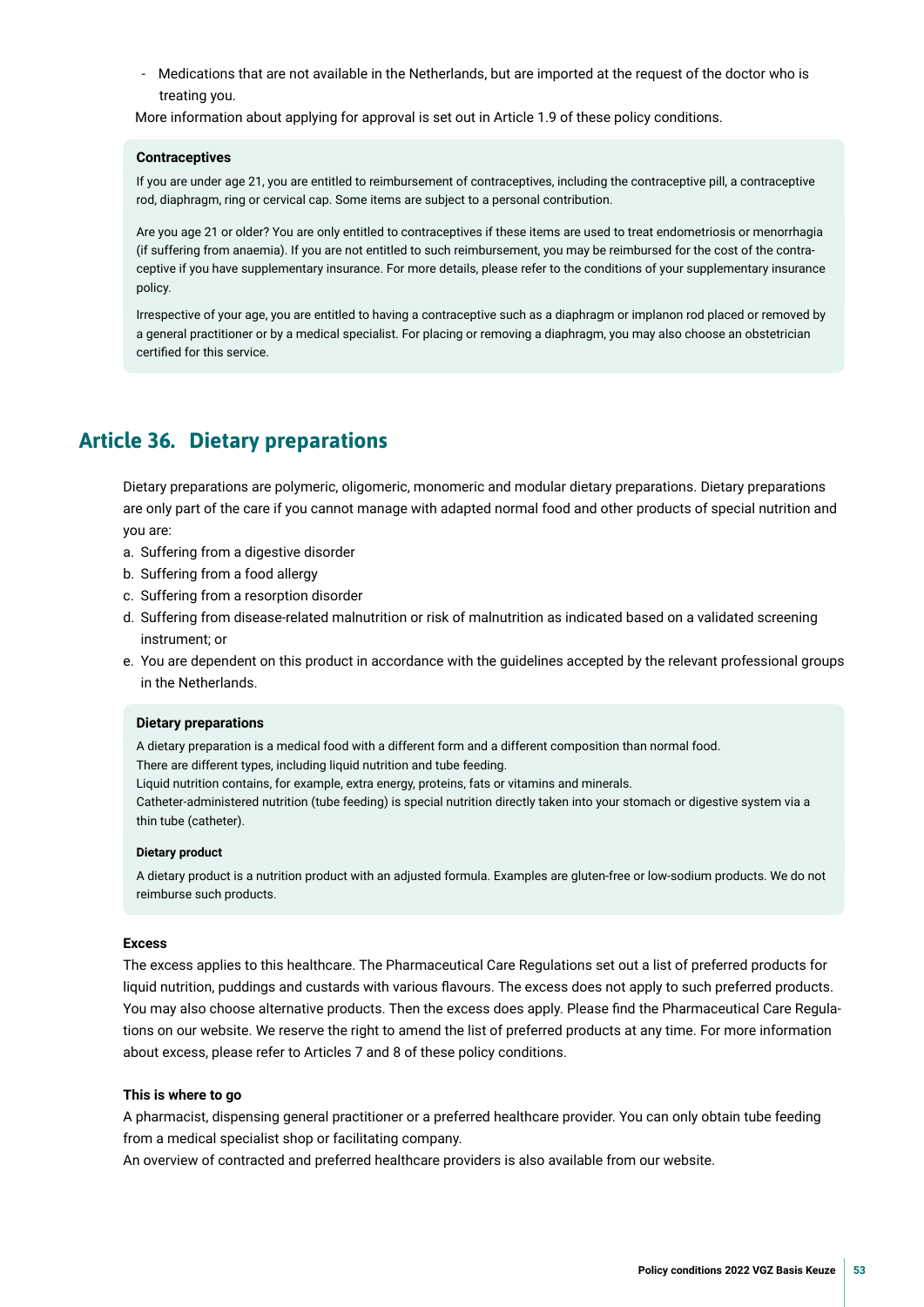<span id="page-53-0"></span>For more information about healthcare provided by a contracted healthcare provider, please refer to Article 1.3 of these policy conditions. Are you going to a care provider that does not have a contract with us for the care that concerns you? For more information, please refer to Articles 1.4 and 1.6 of these policy conditions.

### **Please note**

If you are buying a dietary preparation in a general store such as a supermarket or chemist, Then you don't get any compensation.

### **Prescription**

General practitioner, medical specialist, dental surgeon, physician assistant, nurse or dietician.

### **Permission**

You require our prior approval. You can apply for permission on the basis of the prescription issued by your general practitioner or the Statement on Dietary Preparations (ZN Statement on Polymeric, Oligomeric or Modular Dietary Preparations) flled in by your medical specialist, oral surgeon, physician assistant, nurse or dietician. More information about applying for approval is set out in Article 1.9 of these policy conditions.

### **MEDICAL AIDS**

### **Article 37. Medical aids and dressings**

Medical aids and dressings are functional support aids and dressings materials as referred to in the Healthcare Insurance Decree and the Healthcare Insurance Regulations. In the Medical Aids Regulations we set out further conditions for obtaining such medical aids. The Healthcare Insurance Decree, the Healthcare Insurance Scheme and the Medical Aids Regulations are available from our website. Certain groups of medical aids are included in the Healthcare Insurance Scheme with a functional description. This means that the healthcare insurer can determine which medical aids are covered in the Medical Aids Regulations. If you want a medical aid that is part of the group of functional descriptions of medical aids, but the specific medical aid is not included in the Medical Aids Regulations, you may submit an application form to us.

Most medical aids and bandaging are given to you under direct ownership. If you receive a medical aid as such, you simply own the medical aid permanently. Other medical aids are generally leased out to you. Lease means that you may use the medical aid as long as you need and as long as you remain insured with us. You can conclude a lease contract with us or with the healthcare provider. This contract sets out your rights and obligations. Medical aids and devices on loan can be obtained only from a care provider with whom we have concluded a contract.

The following information is available from the Medical Aids Regulations:

- Whether you will lease or own the medical aid;
- The quality standards the healthcare provider must meet;
- Whether or not you require a referral, and, if yes, who issues it;
- If you require our prior approval (for frst procurement, repeat or repair);
- Term of use of the relevant medical aid. This term of use is indicative. If required, you may ask us to deviate from it;
- Maximum number of pieces to be delivered. Such numbers are indicative. If required, you may ask us to deviate from it;
- Specifc details such as maximum reimbursements or statutory personal contributions.

You will receive the medical aids ready for use. If applicable, you will receive the device including initial batteries, chargers and/or instructions for use.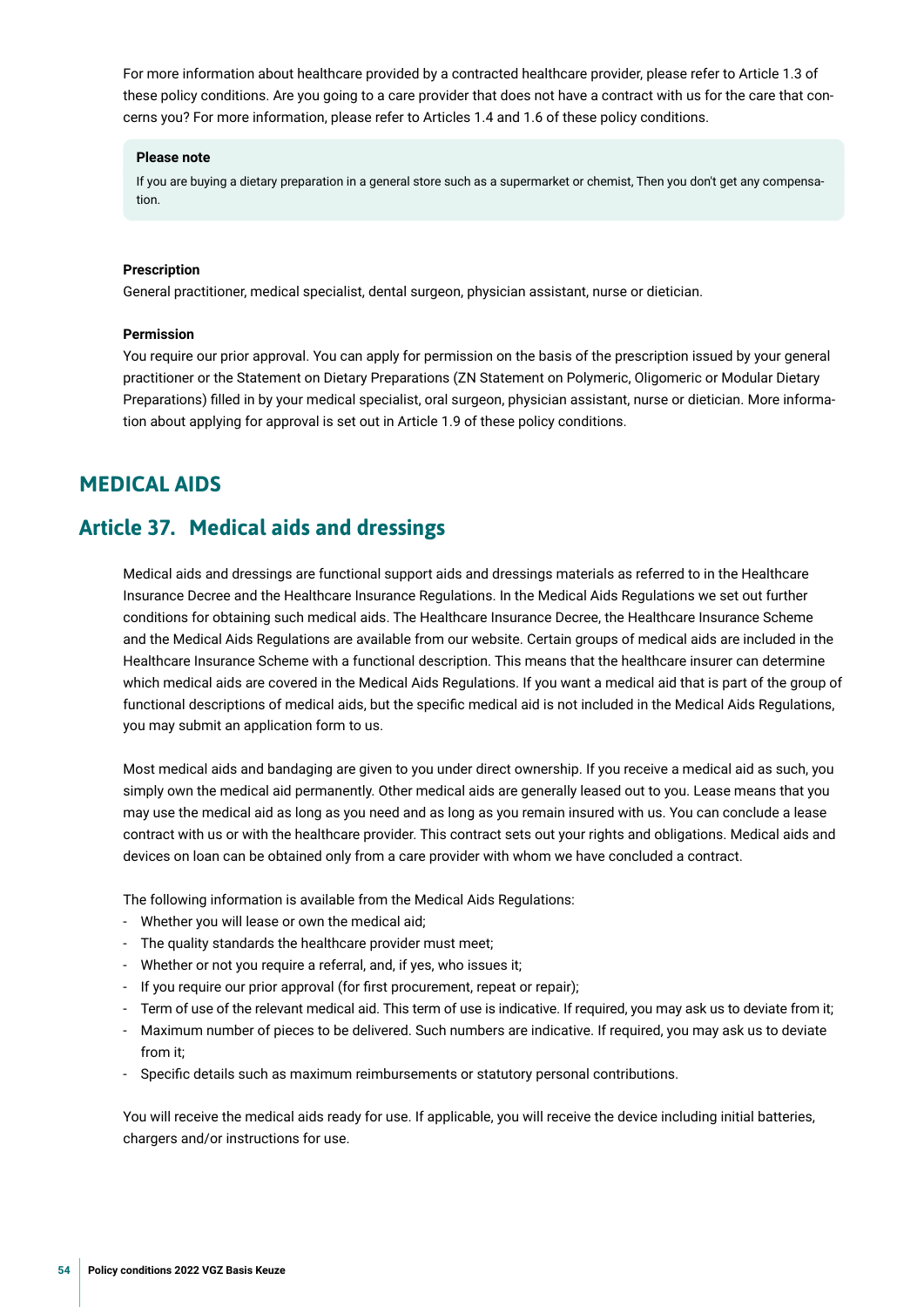### **Information about contracted care providers**

We make agreements with healthcare providers on quality, price and service. If you go to a care provider with whom we have a contract for the relevant care, you can expect a good product and excellent service. Also, you do not need to apply for approval or advance any amounts. We will pay the healthcare provider directly.

### **Personal contribution/maximum reimbursement**

The Medical Aids Regulations set out the statutory personal contribution or maximum reimbursements for the relevant medical aids.

#### **Excess**

The excess applies to this healthcare. The excess does not apply to medical aids on a lease basis. For more information, please refer to Articles 7 and 8 of these policy conditions.

#### **This is where to go**

A healthcare provider for medical aids. Please refer to the Medical Aids Regulations to see if the healthcare provider is required to meet certain quality requirements.

An overview of contracted healthcare providers is available from our website.

For more information about healthcare provided by a contracted healthcare provider, please refer to Article 1.3 of these policy conditions. Are you going to a care provider that does not have a contract with us for the care that concerns you? For more information, please refer to Articles 1.4 and 1.6 of these policy conditions.

### **Items on loan**

If you go to a care provider with whom we have not concluded a contract for the relevant care and it concerns a medical aid on loan, please contact us. the reimbursement amounts to a maximum of 70% of the average cost per user per year. The amount of the average cost is equivalent to the costs we would have paid for providing a leased medical aid.

### **Referral letter required from**

The Medical Aids Regulations set out which medical aids require a referral. This referral letter must include the indication.

### **Approval**

The Medical Aids Regulations set out which medical aids require prior approval. More information about applying for approval is set out in Article 1.9 of these policy conditions.

### **Additional information**

- 1. You are required to take good care of the medical aid. Within the normal average term of use, you will receive approval for replacement of a medical aid only if the current medical aid is no longer adequate. You may submit an application for replacement within the term of use, modifcation or repair to us with a motivation.
- 2. You may obtain approval for a second piece of the medical aid if you are reasonably dependent on it.
- 3. Leased medical aids may be subject to inspection. If we are of the opinion that you are not (or no longer) reasonably dependent on the medical aid, we may reclaim the aid.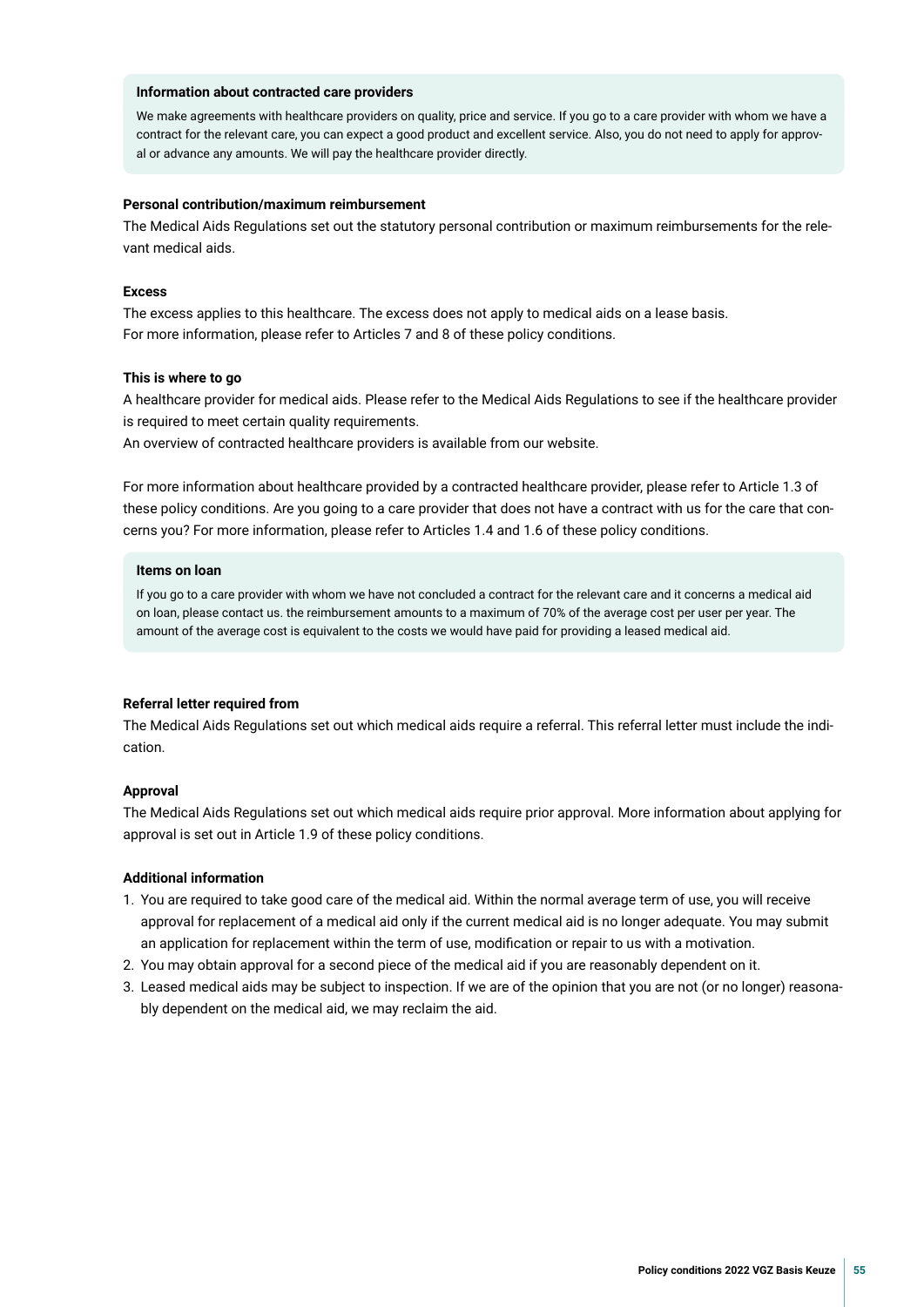### <span id="page-55-0"></span>**STAY IN AN INSTITUTION**

### **Article 38. Stay**

A stay in an accommodation is a medically necessary stay of 24 hours or longer in connection with general practitioner care (article 11), obstetric care (article 15.1), specialist medical care (articles 16 up to and including 23), specialist mental healthcare (article 26) and specialist dental care (oral care, articles 32 and 33) as referred to in these insurance terms and conditions, for an uninterrupted period of up to 3 years (1095 days), as described in article 2.12 of the Healthcare Insurance Decree. Interruptions of no more than thirty days are not regarded as interruptions, but these days do not count towards the calculation of the 3-year (1095-day) period. Interruptions for weekend and holiday leave do count towards the calculation of the 3-year period. A stay also includes the necessary nursing, care and paramedical care.

Stay is also possible for insured under age 18 who require intensive childcare as set out in Article 14, Nursing and care.

Reimbursement for a stay in the vicinity of a hospital is possible if this is necessary in connection with specialist medical care. The maximum reimbursement is € 77.50 per day.

### **When are you entitled to an allowance for a stay in the vicinity of a hospital?**

Are you receiving CAR T-cell therapy and do you live more than 60 minutes away from the expert hospital where you are receiving the treatment? If so, we can provide a reimbursement for accommodation near the hospital at your request. Reimbursement begins on the day you leave the hospital and stops after 14 days, unless you need to stay longer due to medical complications. The maximum reimbursement is € 77.50 per day.

#### **Excess**

The excess applies to this healthcare. For more information, please refer to Articles 7 and 8 of these policy conditions.

#### **This is where to go**

The stay may take place in a hospital, in a psychiatric ward of a hospital, in a GGZ mental healthcare institution, or in a recovery/rehabilitation institution.

First-line stay is permitted in an institution performing medical care under the responsibility of the general practitioner, geriatric medical specialist or doctor for mentally disabled.

The stay related to intensive child care may take place in a children's care home.

An overview of contracted healthcare providers is available from our website.

For more information about healthcare provided by a contracted healthcare provider, please refer to Article 1.3 of these policy conditions. Are you going to a care provider that does not have a contract with us for the relevant care? For more information, please refer to Articles 1.4 and 1.6 of these policy conditions.

You cannot transfer your claim on us for a stay in a GGZ institution to care providers or others with whom we have not concluded a contract for this care (prohibition of assignment). This is a clause as referred to in Section 3:83 paragraph 2 of the Dutch Civil Code. A reimbursement for the costs of care provided by a care provider with whom we do not have a contract will be transferred to the policyholder's account number.

### **At the instructions of**

General practitioner, obstetrician, medical specialist, psychiatrist or dental surgeon. For the stay related to intensive paediatric care, a paediatrician or paediatric nurse, level 5, may provide a prescription.

They determine whether stay is medically necessary in connection with the medical care or is medically necessary in connection with surgical help of a specialist nature as set out in Article 33, Dental surgery for insured persons age 18 and older.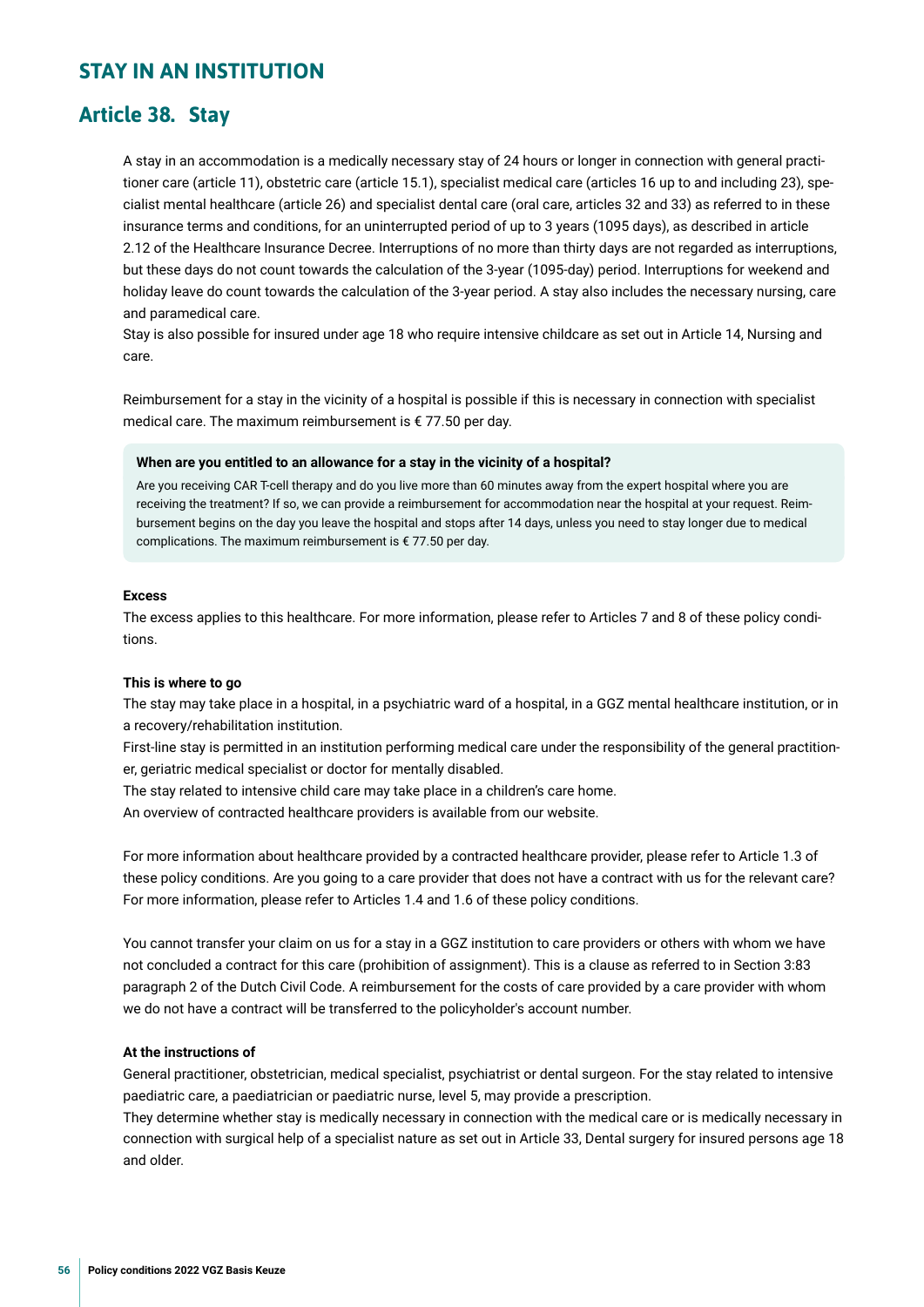### <span id="page-56-0"></span>**Approval**

You will need prior approval for stays in connection with specialist medical care (Article 16), rehabilitation (Article 17.1), plastic and/or reconstructive surgery (Article 21), specialist GGZ (Article 26) and oral care (Articles 32 and 33) if this is indicated in the relevant healthcare provision. For more information, please refer to the relevant healthcare provision.

You also need our permission for a stay in the vicinity of a hospital if this is necessary in connection with specialist medical care.

### **TRANSPORT OF THE PATIENT**

### **Article 39. Ambulance and patient transport**

Ambulance and patient transport includes:

- 1. Transport by ambulance due to medical necessity as referred to in Section 1, frst subsection, of the Wet ambulancevoorzieningen (Ambulance Facilities Act), over a maximum distance of 200 km, single journey:
	- a. To a healthcare provider or institution for healthcare of which the cost is fully or partially covered under the healthcare insurance policy;
	- b. To an institution where you will stay with the costs fully or partially covered pursuant to the Wlz;
	- c. If you are under age 18, to a healthcare provider or institution where you will receive mental healthcare, of which the cost is fully or partially covered under the competent Municipal Executive pursuant to the Youth Act;
	- d. From a Wlz institution as set out in this article under item 1b, to:
		- A healthcare provider or institution for examination or treatment that is fully or partially covered by the Wlz;
		- A healthcare provider or institution for measuring and ftting a prosthesis that is fully or partially covered by the Wlz;
	- e. To your home or a different residence if your home does not reasonably allow for the required healthcare if you come back from one of the healthcare providers or institutions as referred to in this article under items 1a through 1d;
- 2. Patient transport over a distance of no more than 200 kilometres, one way. This is patient transport by car, other than by ambulance, or transport in the lowest class of a public means of transport to and from a care provider or institution as referred to under point 1a, 1b or 1d or a home as referred to under point 1e.

You are exclusively entitled to such transport in the following situations:

- a. For kidney dialyses and for the visits, tests and check-ups necessary for the treatment;
- b. For oncology treatments with chemotherapy, immunotherapy or radiotherapy and for the visits, tests and check-ups necessary for the treatment;
- c. If you are only able to move about in a wheelchair;
- d. If your vision is restricted to such an extent that you are not able to move about without assistance.

### **When are you eligible for patient transport on the basis of a visual disability?**

Your visual impairment must be such that you are not capable of travelling by public transport. This is determined by your visus (how sharp you can see) and your visual feld (angle of your vision). You are entitled to patient transport if your vision in both eyes is less than 0.1 or if you have a feld of vision less than 20 degrees. Some people have a combination of low visus and a very serious visual feld impairment. In such cases individual assessments are required to assess your right to transport.

- e. If you are under age 18 and you are dependent on nursing and care due to complex somatic problems or due to a physical disability, with a need for permanent supervision or the availability of 24/7 care in the vicinity (intensive paediatric care);
- f. If you are dependent on geriatric rehabilitation as referred to in Article 17.2;
- g. If you are dependent on day treatment in a group as part of medical care for specifc patient groups as referred to in Article 12 under point 2a, 2b or 2c;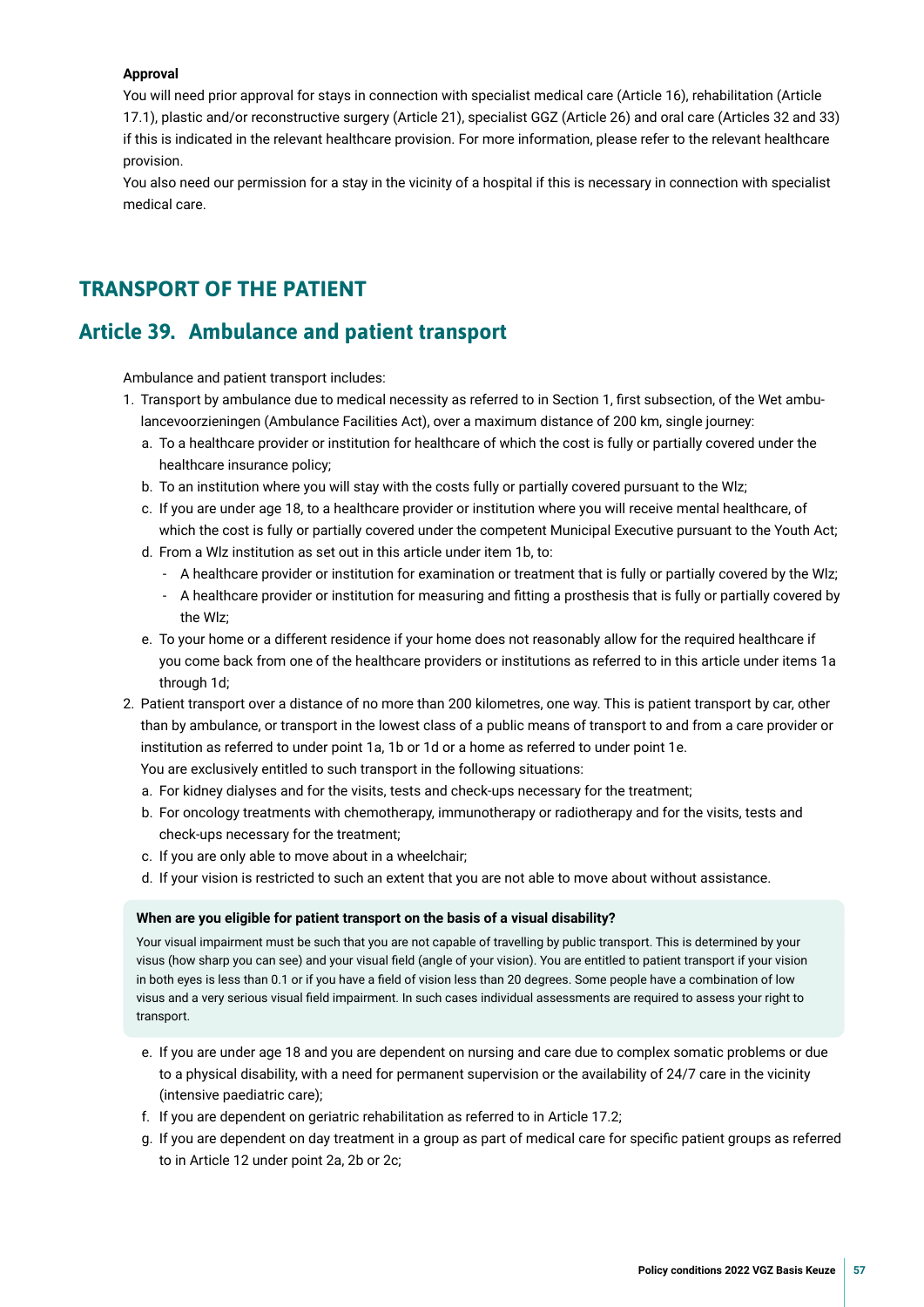h. If, in connection with the treatment of a long-term illness or disorder, you are dependent on transport for a long period of time and not supplying or reimbursing this transport would be predominantly unfair to you (hardship clause). This includes patient transport for medical visits, check-ups and examinations which are necessary for the treatment.

### **When can you invoke the hardship clause?**

If the outcome of the sum 'number of consecutive months that transport is necessary X number of times per week X number of km, single journey' exceeds or is equal to 250. For instance: you had to go to hospital twice per week for 5 months. The one-way distance was 25 kilometres (km). In this case you may apply for the hardship clause, as 5 months x 2 times per week x 25 km single journey makes 250.

The patient transport set out in this article also includes the transport of an accompanying person, if support is necessary, or if it concerns support for children younger than 16 years of age. In special cases, we can allow the transportation of 2 escorts.

### **Lodging costs**

Are you dependent on transportation as referred to in 2a through 2g for at least three consecutive days? In that case, we can, at your request, provide you with an allowance for lodging expenses of up to €77.50 per day. You are then entitled to transport or a mileage allowance for the journey to and from the treatment location and to reimbursement for two or more nights spent in the vicinity of the treatment location. The lodging allowance therefore partly replaces the transport allowance.

### **Personal contribution**

You are charged a statutory personal contribution of up to € 111 per calendar year for patient transport. This is not subject to a personal contribution for ambulance transportation and accommodation costs.

### **Excess**

The excess applies to this healthcare. For more information, please refer to Articles 7 and 8 of these policy conditions.

### **This is where to go**

- 1. For ambulance transport: a licensed ambulance transporter.
- 2. For patient transport:
	- A taxi driver/transportation frm
	- A public transport company. Reimbursement is based on public transport pass, 2nd class
	- Private transportation using a private car, of yourself or family care providers (family members, people from the immediate environment): reimbursement of € 0.32 per km. The distance is calculated based on the quickest route as provided by the ANWB route planner. The two single journeys (there and return) are calculated separately.

An overview of contracted healthcare providers is available from our website.

For more information about healthcare provided by a contracted healthcare provider, please refer to Article 1.3 of these policy conditions. Do you use a taxi operator that does not have a contract with us? For more information, please refer to Articles 1.4 and 1.6 of these policy conditions.

### **At the instructions of**

General practitioner or medical specialist. For patient transport as referred to in item 2e (intensive child care) you will need a prescription from a paediatrician or a level-5 professional child care nurse. For patient transport as referred to in item 2g (medical care for specifc patient groups) you will need a prescription from a general practitioner, medical specialist, geriatric specialist, a doctor for the mentally disabled, a healthcare psychologist or remedial educationalist generalist.

You do not need a prescription for ambulance transport in emergencies.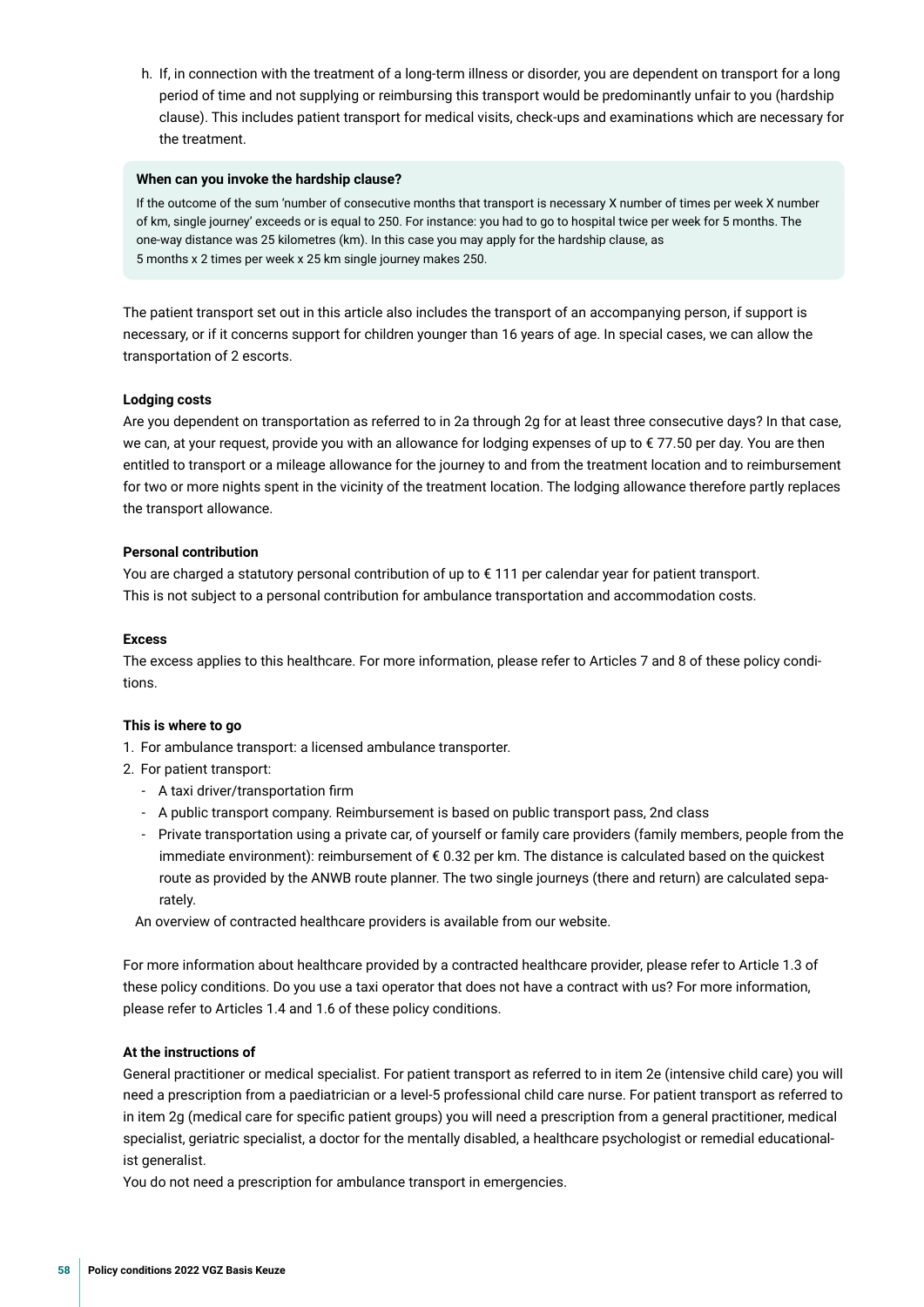### <span id="page-58-0"></span>**Approval**

You need our prior consent for patient transport and reimbursement of lodging expenses. For more information, see our website.

Call the Transportation Desk to request approval for:

- Patient transport for kidney dialysis and oncological treatments
- Patient transport to and from a nursing home or children's home in the case of intensive child care
- Allowance for the cost of accommodation.

The telephone number of the transportation desk is available on our website.

### **Additional information**

- 1. If we grant you approval to go to a certain healthcare provider or institution, the 200-km limitation does not apply.
- 2. In cases where transport of the patient by ambulance, car or a public means of transport is not possible, we may allow the transport of the patient to take place by another means of transport to be designated by us.

### **HEALTHCARE MEDIATION**

### **Article 40. Healthcare Advice and Mediation**

You are entitled to mediation for care in the event of a non-acceptable long waiting time for treatment by a healthcare provider who may provide this care according to this healthcare insurance policy. You may use the services of our Healthcare Advice and Mediation department for such mediation services. You can reach this department through our website.

You may also approach this department for general questions on care, such as relating to looking for a healthcare provider with a certain area of expertise or help in navigating through the care sector. Together with you, we will look into the possibilities.

If no solution can be offered or if the care cannot be provided on time as a result of this solution, you may use a care provider with whom we have not concluded a contract for the relevant care. We will reimburse the costs of this non-contracted care provider up to the maximum of the rates applicable in the Netherlands under the Wmg rates. If no Wmg rates apply, we will reimburse the costs up to the market price perceived as reasonable in the Netherlands.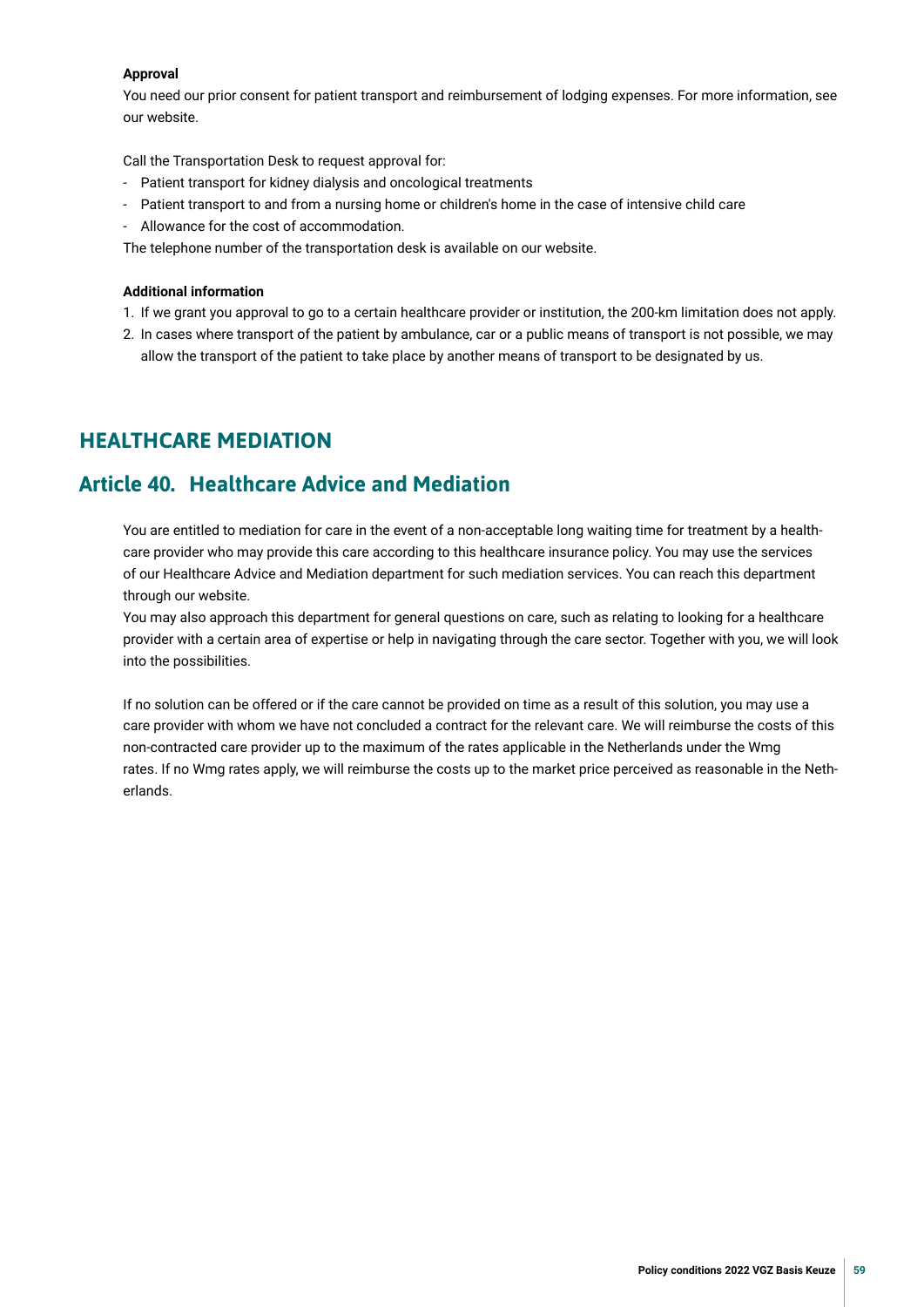## <span id="page-59-0"></span>**III. Defnitions**

Acute care: Healthcare that cannot reasonably be postponed. Acute healthcare is also referred to as emergency care. If it concerns care provided abroad, acute care also concerns care that cannot reasonably be postponed until you have returned to your country of residence.

Audiological centre: Hearing and language diagnostics and treatment and advice for hearing aids.

CAK: Centraal Administratie Kantoor (CAK - Central Administrative Bureau).

Group contract: A group contract for healthcare insurance (group contract) concluded between the healthcare insurer and an employer or legal entity, aiming to offer the members or participants the option of closing a healthcare insurance policy and any supplementary insurance policies as set out in this contract.

Diagnosis Treatment Combination (DTC): A DTC (Diagnosis-Treatment Combination (dbc)) describes the completed and validated process of specialist medical care by means of a dbc code that is determined by the Dutch Healthcare Authority (NZa). This includes part of the care process or the full care process of the diagnosis as made by the healthcare provider up to the ensuing treatment (if any). The dbc regimen begins the moment that the insured person registers with the care need, and ends at the end of the treatment or after 120 days.

Personal contribution: A fxed amount/share of (reimbursement of the costs of) care referred to in these policy conditions that you yourself must pay before becoming entitled to (reimbursement of the cost of) the remaining part of the healthcare.

### **Excess**

- 1. Statutory excess: an amount of healthcare costs or other services as referred to in or pursuant to Article 11 of the Zorgverzekeringswet (Health Insurance Act) that you must pay yourself.
- 2. Voluntary policy excess: an amount agreed between you, as the policyholder, and the healthcare insurer as part of the healthcare insurance policy in respect of costs of care or other services, as referred to in or pursuant to Article 11 of the Zorgverzekeringswet that you must pay yourself.

European Union and EEA Member State: Includes the following countries other than the Netherlands in the European Union: Austria, Belgium, Bulgaria, Croatia, Cyprus (the Greek area), the Czech Republic, Denmark, Estonia, Finland, France (including Guadeloupe, French Guyana, Germany, Martinique, St. Barthélemy, St. Martin and La Réunion), Greece, Hungary, Ireland, Italy, Croatia, Latvia, Lithuania, Luxembourg, Malta, Austria, Poland, Portugal (including Madeira and the Azores), Romania, Slovenia, Slovakia, Spain (including Ceuta, Melilla and the Canary Islands), Czech Republic and Sweden. On the basis of treaty provisions, Switzerland is classed as equivalent to the above countries in this context. EEA countries (Member States who are a party to the Agreement on the European Economic Area) are also included: Iceland, Liechtenstein and Norway.

Fraud: The intentional commission or attempted commission of forgery, deception, injuring the rights of debt collectors or benefciaries and/or misappropriation or embezzlement in the process of entering into and/or performing an insurance contract or healthcare insurance contract, with the objective of obtaining a beneft, reimbursement or performance to which the party is not entitled, or obtaining insurance cover under false pretences.

Birth clinic: First-line birth clinic for facilitating natal care (healthcare during delivery) and postnatal care (healthcare during the frst 10 days after delivery), of which the management and operations are performed by healthcare providers of frst-line natal healthcare. The management and operations of the frst-line birth clinic may also be performed by healthcare providers other than frst-line obstetricians, such as maternity care institutions.

GGZ: Mental healthcare.

GGZ Institution: Institution that provides medical care in connection with a psychiatric disorder.

GGR (Weight-Related Health Risk): The GGR indicates to what extent the person has an increased health risk. This factor is based on the BMI (Body Mass Index) in combination with the presence of risk factors for a certain condition or existing conditions.

### Institution

- 1. An institution within the meaning of the Accreditation of Healthcare Providers Act.
- 2. A legal entity established in a foreign country that provides care within the framework of the social security system existing in that country, or that focuses on providing care to specific groups of public officials.

KNMG: The Koninklijke Nederlandsche Maatschappij tot bevordering der Geneeskunst (KNMG - Royal Dutch Company to Promote Medicine) is a federation of professional associations of medical doctors and the association The Medical Student, and represents the interests of doctors in the Netherlands.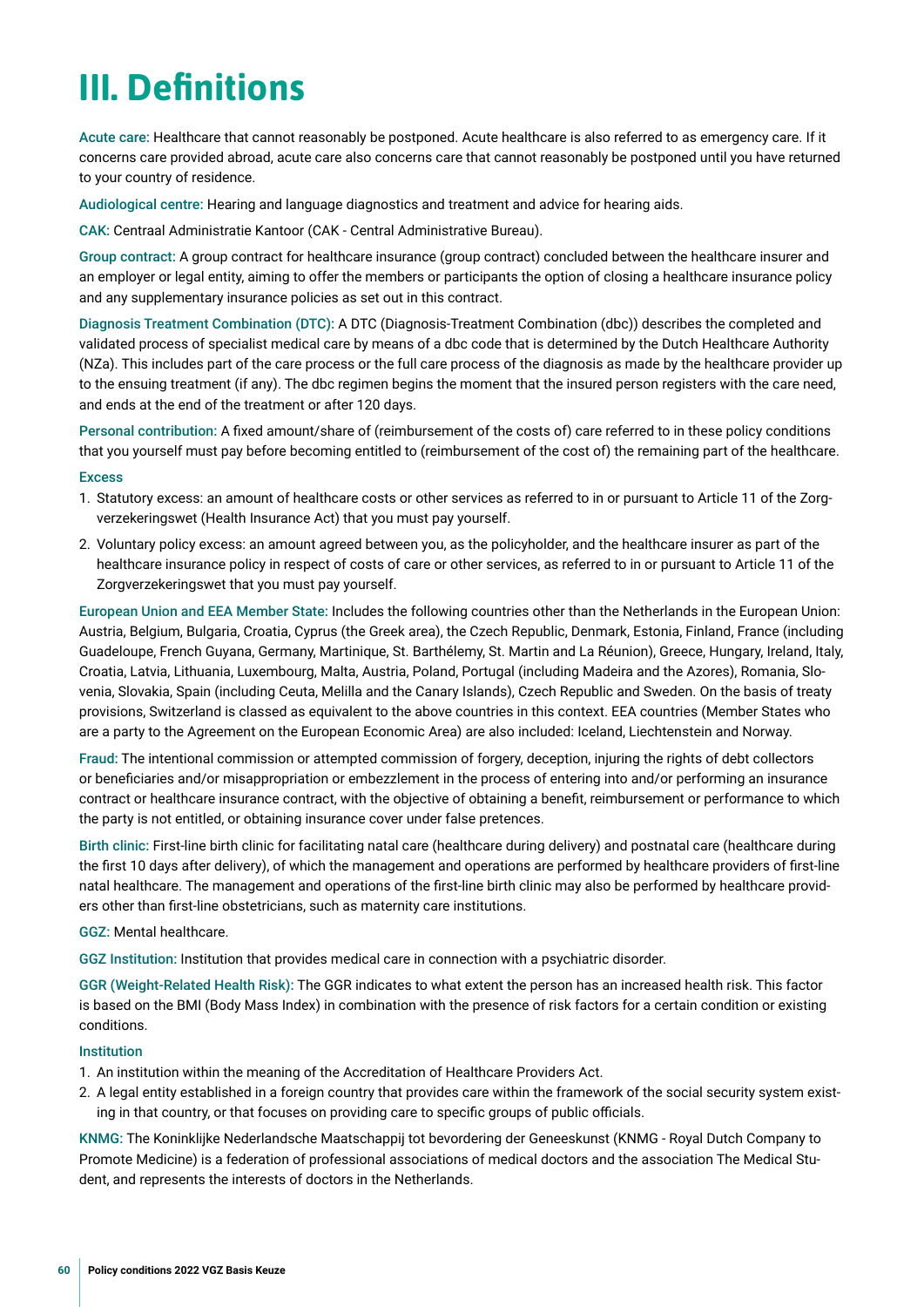NZa: Nederlandse zorgautoriteit - Dutch Healthcare Authorities.

Policy: The healthcare insurance policy as set out in Section 1 paragraph 1 under i of the Healthcare Insurance Act; i.e. the instrument in which the healthcare insurance taken out by the policy holder with the healthcare insurer has been laid down. The healthcare policy consists of a policy schedule and these policy conditions.

In writing: where the policy conditions refer to 'in writing', this also includes 'by email'.

Permission (authorisation): Approval in writing for receiving certain care provided to you by or on behalf of the healthcare insurer, prior to receiving the relevant healthcare service.

YOU: Policy holder and/or insured.

Stay: A stay of 24 hours or longer.

Treaty country: A country not being a Member State of the European Union or the EEA, with which the Netherlands has entered into a social security convention including provisions for rendering medical care. This includes the following countries: Australia (for holiday/temporary stay), Bosnia-Herzegovina, Cape Verde, Macedonia, Morocco, Serbia-Montenegro, Tunisia, Turkey and the countries of the United Kingdom (England, Northern Ireland, Scotland and Wales).

Insured: A person whose risk of needing medical care as referred to in the Healthcare Insurance Act is covered by a healthcare insurance policy and who is stated as such on the policy cover as issued by the healthcare insurer.

Policy holder The person who concluded an insurance contract with the healthcare insurer. These policy conditions refer to the policy holder and the insured as 'you'. Provisions referring only to the policy holder specifcally state this in the relevant article.

Person subject to statutory insurance: A person who is subject to statutory insurance pursuant to the Healthcare Insurance Act; the person must take out a healthcare insurance or have this taken out.

Policy conditions VGZ Basis Keuze/policy conditions: The healthcare insurer's model contract as referred to in Section 1j of the Healthcare Insurance Act.

VGZ Basis Keuze: A healthcare insurance policy taken out by the policyholder with the healthcare insurer for a person subject to statutory insurance. These policy conditions refer to the VGZ Basis Keuze as 'the healthcare policy'.

Wlz: Long-Term Healthcare Act.

Wmg rates: Rates as determined pursuant to the Market Regulation Healthcare Act (Wmg Act).

Hospital: Institution for specialist medical care where stays of 24 hours or longer are offered.

Healthcare: Care, healthcare or other services.

Healthcare provider: A natural person or legal entity providing healthcare professionally as set out in Section 1, preamble and subsection c, part 1 of the Wmg. Healthcare provider also includes all treatment professionals who are involved in delivering healthcare at the healthcare provider's risk and expense.

Healthcare provision: Provision relating to certain healthcare. See Section II, Healthcare Provisions.

Healthcare insurer/VGZ: VGZ Zorgverzekeraar N.V., having its registered office in Arnhem, the Netherlands Chamber of Commerce number: 09156723. The healthcare insurer is registered in the Insurers Register of AFM (Financial Markets Authorities Netherlands) and DNB (the Dutch Central Bank), licence number: 12000666. The healthcare insurer is part of Coöperatie VGZ U.A. The healthcare insurer is referred to as 'we' and 'our' in these policy conditions.

Healthcare Insurance: A non-life insurance agreement relating to healthcare entered into between a healthcare insurer and a policyholder for a person with an obligation to take out insurance as referred to in Article 1 under d of the Healthcare Insurance Act (Zvw), and these policy conditions form an integral, inseparable part of this insurance agreement.